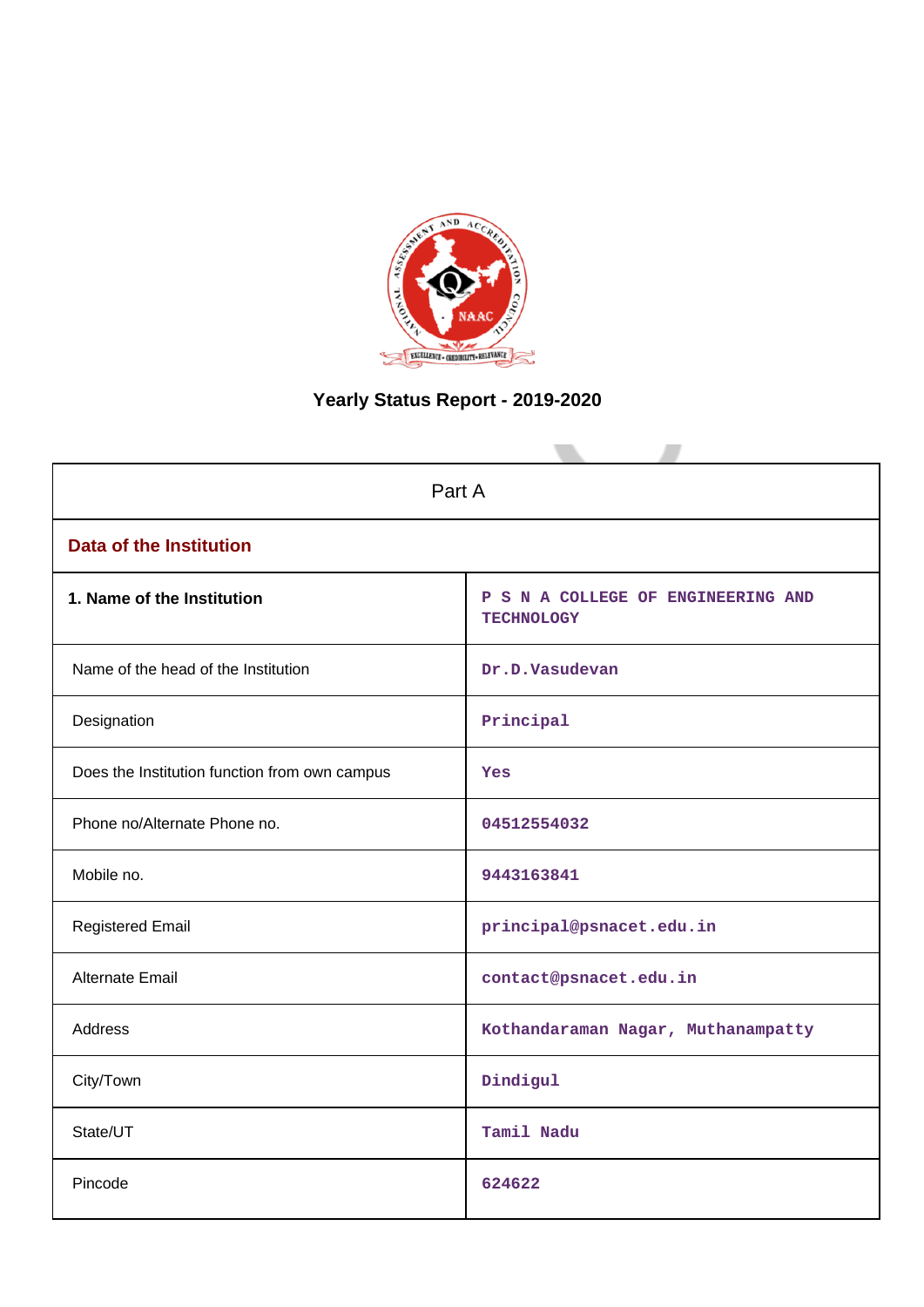| 2. Institutional Status                        |                                    |  |  |  |
|------------------------------------------------|------------------------------------|--|--|--|
| Affiliated / Constituent                       | Affiliated                         |  |  |  |
| Type of Institution                            | Co-education                       |  |  |  |
| Location                                       | Rural                              |  |  |  |
| <b>Financial Status</b>                        | Self financed                      |  |  |  |
| Name of the IQAC co-ordinator/Director         | Dr.P.Jaganathan, Ph.D              |  |  |  |
| Phone no/Alternate Phone no.                   | 04512554418                        |  |  |  |
| Mobile no.                                     | 9486949875                         |  |  |  |
| <b>Registered Email</b>                        | iqac@psnacet.edu.in                |  |  |  |
| <b>Alternate Email</b>                         | hodmca@psnacet.edu.in              |  |  |  |
| 3. Website Address                             |                                    |  |  |  |
| Web-link of the AQAR: (Previous Academic Year) | http://psnacet.edu.in/agar1819.pdf |  |  |  |

| <b><i>I</i></b> YVED-IIIIN OF LITE AQAIN. IT TEVIOUS ACQUEITIIC TEQIT    | $11UUV$ , $11V$ $11V$ $11V$ $11V$ $11V$ $11V$ $11V$ |
|--------------------------------------------------------------------------|-----------------------------------------------------|
| 4. Whether Academic Calendar prepared during<br>the year                 | Yes                                                 |
| if yes, whether it is uploaded in the institutional website:<br>Weblink: | http://psnacet.edu.in/psna aca cal2019-<br>20.html  |

# **5. Accrediation Details**

|                                      | Cycle                            | Grade | <b>CGPA</b> | Year of<br>Accrediation | Validity    |             |
|--------------------------------------|----------------------------------|-------|-------------|-------------------------|-------------|-------------|
|                                      |                                  |       |             |                         |             |             |
|                                      |                                  |       |             |                         | Period From | Period To   |
|                                      |                                  | A     | 3.17        | 2017                    | 15-Feb-2017 | 15-Feb-2022 |
|                                      |                                  |       |             |                         |             |             |
|                                      | 6. Date of Establishment of IQAC |       |             | $02 - Ju1 - 2016$       |             |             |
| 7. Internal Quality Assurance System |                                  |       |             |                         |             |             |

| Quality initiatives by IQAC during the year for promoting quality culture |                                       |     |  |  |
|---------------------------------------------------------------------------|---------------------------------------|-----|--|--|
| Item /Title of the quality initiative by<br><b>IQAC</b>                   | Number of participants/ beneficiaries |     |  |  |
| Quality Enhancement<br>through self-Evaluation                            | $24 - Jun - 2019$                     | 300 |  |  |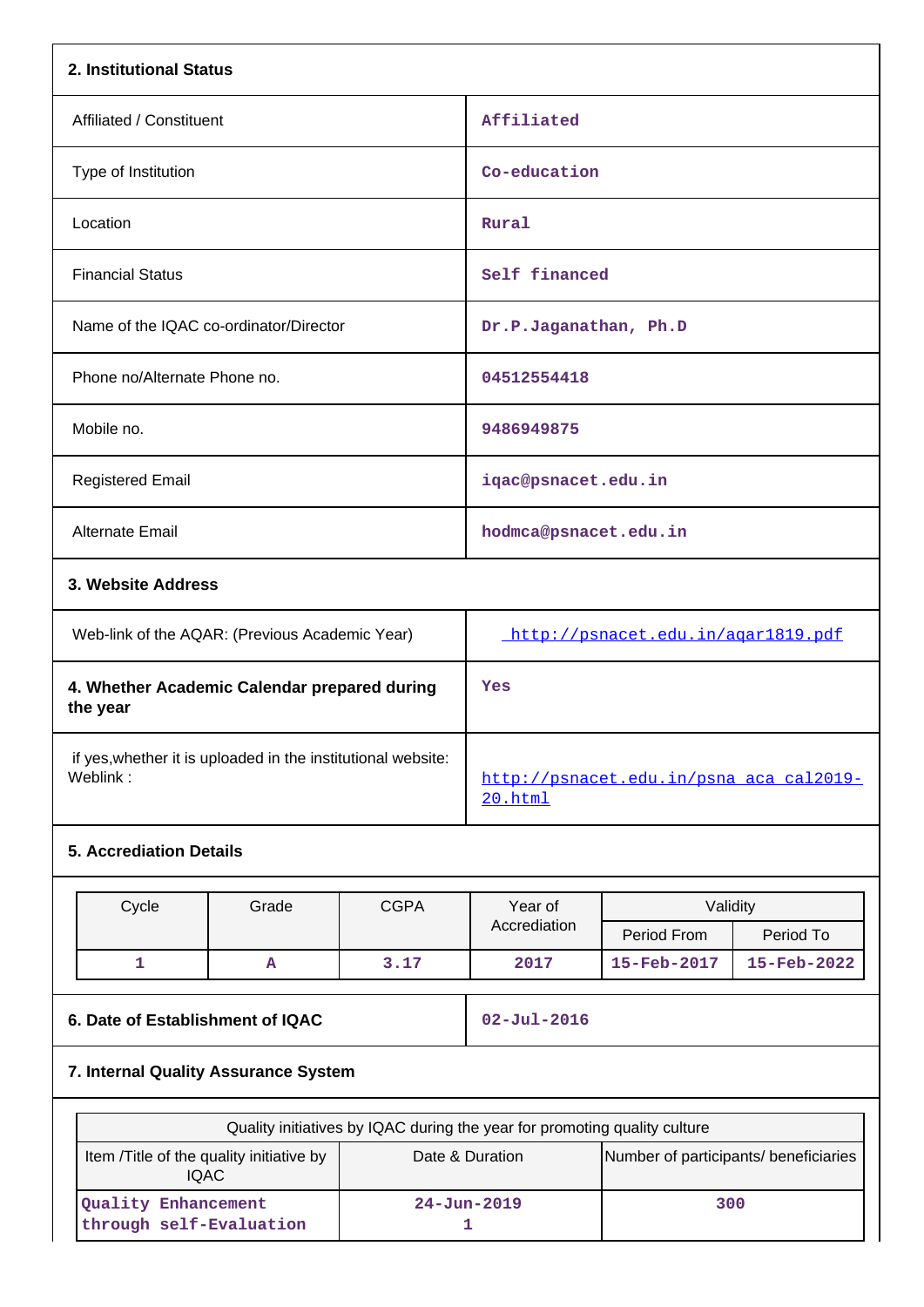| Student Induction<br>Programme(SIP) for year<br>students                                                      | $01 - Aug - 2019$<br>21       | 920 |
|---------------------------------------------------------------------------------------------------------------|-------------------------------|-----|
| Six Days Short Term<br>Training Program (STTP)<br>on                                                          | $10 - Jun - 2019$<br>6        | 45  |
| Workshop on Spring<br>Framework                                                                               | $25 - Jan - 2020$<br>1        | 120 |
| One day workshop on                                                                                           | $07 - Mar - 2020$<br>1        | 100 |
| Twelfth national<br>conference on Next<br>Generation Technologies<br>on Computing and<br>Communication (NGTCC | $20 - \text{Mar} - 2020$<br>1 | 30  |
| Self development workshop<br>on python in machine<br>learning                                                 | $13 - May - 2020$<br>1        | 90  |
| Webinar on Future Cloud                                                                                       | 28-May-2020<br>1              | 100 |
| Get ready for the CAREER<br><b>RACE</b>                                                                       | 29-May-2020<br>$\mathbf{1}$   | 120 |
| Webinar on How Artificial<br>Inteligence is changing<br>everything                                            | 30-May-2020<br>$\mathbf{1}$   | 120 |
|                                                                                                               | View File                     |     |

# **8. Provide the list of funds by Central/ State Government- UGC/CSIR/DST/DBT/ICMR/TEQIP/World Bank/CPE of UGC etc.**

| Institution/Departmen<br>t/Faculty                                      | Scheme        |           | <b>Funding Agency</b> | Year of award with<br>duration | Amount  |  |
|-------------------------------------------------------------------------|---------------|-----------|-----------------------|--------------------------------|---------|--|
| <b>CIVIL</b>                                                            | Major project |           | <b>AICTE</b>          | 2019<br>730                    | 1346667 |  |
| <b>ECE</b>                                                              | Major project |           | <b>AICTE</b>          | 2019<br>1095                   | 1347000 |  |
| <b>ECE</b>                                                              | Minor project |           | <b>DST</b>            | 2019<br>180                    | 721824  |  |
| <b>CSE</b>                                                              | <b>STTP</b>   |           | <b>AICTE</b>          | 2019<br>6                      | 380666  |  |
|                                                                         |               | View File |                       |                                |         |  |
| 9. Whether composition of IQAC as per latest<br><b>NAAC</b> guidelines: |               |           | Yes                   |                                |         |  |
| Upload latest notification of formation of IQAC                         |               |           | View File             |                                |         |  |
|                                                                         |               |           |                       |                                |         |  |

 **10. Number of IQAC meetings held during the 3**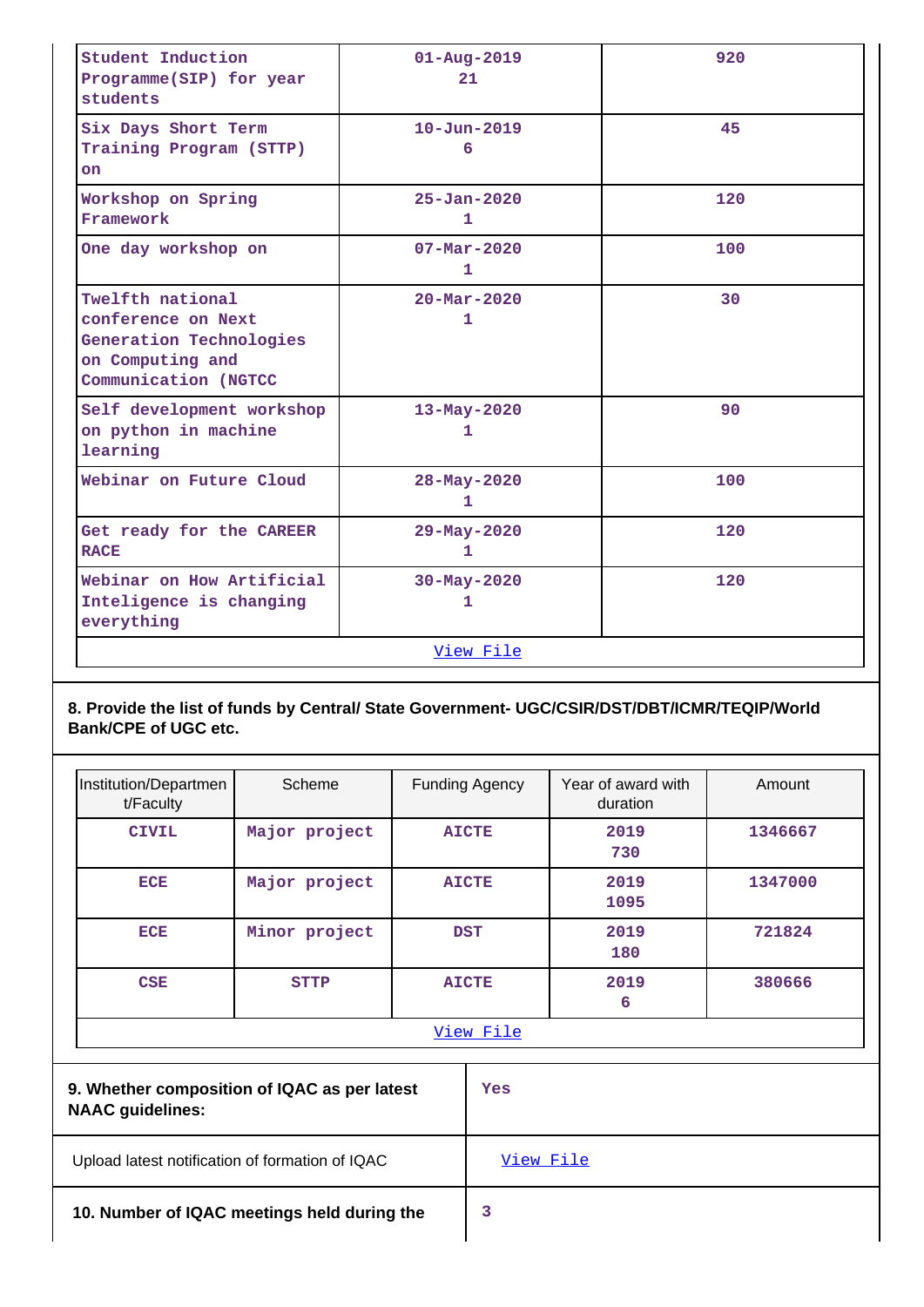| year :                                                                                                             |           |
|--------------------------------------------------------------------------------------------------------------------|-----------|
| The minutes of IQAC meeting and compliances to the<br>decisions have been uploaded on the institutional<br>website | Yes       |
| Upload the minutes of meeting and action taken report                                                              | View File |
| 11. Whether IQAC received funding from any of<br>the funding agency to support its activities<br>during the year?  | <b>No</b> |

# **12. Significant contributions made by IQAC during the current year(maximum five bullets)**

**1. ANTI RAGGING Squad Committee formed 2. Special Classes for slow learners and fast learners arranged 3. Analyzes of Academic and Administrative Audit 4. Department wise criterion in charges fixed for NAAC Process 5. Centralized Exam cell**

# **No Files Uploaded !!!**

**13. Plan of action chalked out by the IQAC in the beginning of the academic year towards Quality Enhancement and outcome achieved by the end of the academic year**

| Plan of Action                                                                                                       | Achivements/Outcomes                                 |
|----------------------------------------------------------------------------------------------------------------------|------------------------------------------------------|
| Strengthening the internal test<br>evaluation                                                                        | Developed evaluation audit format and<br>implemented |
|                                                                                                                      | View File                                            |
| 14. Whether AQAR was placed before statutory<br>body?                                                                | Yes                                                  |
| Name of Statutory Body                                                                                               | <b>Meeting Date</b>                                  |
| Governing Body                                                                                                       | 12-Apr-2021                                          |
| 15. Whether NAAC/or any other accredited<br>body(s) visited IQAC or interacted with it to<br>assess the functioning? | Yes                                                  |
| Date of Visit                                                                                                        | $02 - Aug - 2019$                                    |
| 16. Whether institutional data submitted to<br>AISHE:                                                                | <b>Yes</b>                                           |
| <b>Year of Submission</b>                                                                                            | 2020                                                 |
| Date of Submission                                                                                                   | $30 - Jan - 2020$                                    |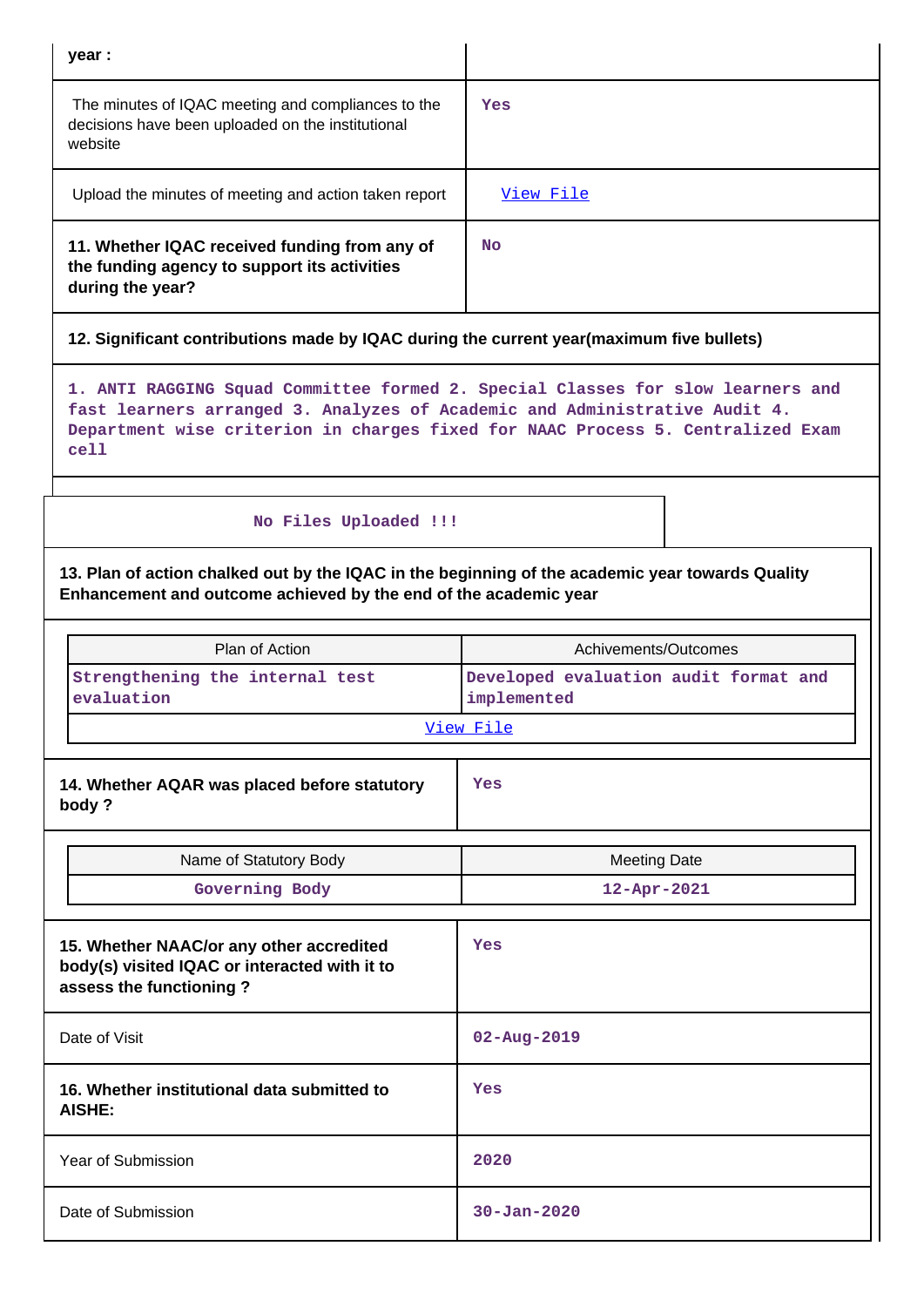| 17. Does the Institution have Management<br><b>Information System?</b>                              | Yes                                                                                                                                                                                                                                                                                                                                                                                                                                                                                                                                                                                                                                                                                                                                                                                                                                                                                                                                                                                                                                                                                                                                                                                                                                                                                                                                                                                                                                                                                                                                                                                                                                                                                                                                                                                                                                      |
|-----------------------------------------------------------------------------------------------------|------------------------------------------------------------------------------------------------------------------------------------------------------------------------------------------------------------------------------------------------------------------------------------------------------------------------------------------------------------------------------------------------------------------------------------------------------------------------------------------------------------------------------------------------------------------------------------------------------------------------------------------------------------------------------------------------------------------------------------------------------------------------------------------------------------------------------------------------------------------------------------------------------------------------------------------------------------------------------------------------------------------------------------------------------------------------------------------------------------------------------------------------------------------------------------------------------------------------------------------------------------------------------------------------------------------------------------------------------------------------------------------------------------------------------------------------------------------------------------------------------------------------------------------------------------------------------------------------------------------------------------------------------------------------------------------------------------------------------------------------------------------------------------------------------------------------------------------|
| If yes, give a brief descripiton and a list of modules<br>currently operational (maximum 500 words) | Ecoleaide - A 21st century Institution<br>Management System, specially designed<br>to automate the manual educational<br>processes. It offers actionable<br>insights to all the stakeholders across<br>student performance, staff management,<br>leave management, fee management for<br>informed decisionmaking and proper<br>functioning of the institution. The<br>following activities will be carried<br>out under Student module they are<br>student profile creation, promotion<br>Transfer, roll generation, Group<br>generation, Course completion, roll and<br>group search. Under the Staff module,<br>the following submenus are presented<br>they are staff profile creation and<br>staff feedback. Under the Attendance<br>module, the following activities will<br>be carried out they are Attendance<br>entry, special attendance, view<br>attendance, pending attendance and<br>attendance entry status. Under the<br>Evaluation moduleSeries test and<br>university mark entries are available.<br>In the feedbackmenu, bulk feedback can<br>be assigned. Under the Transportation<br>menu, passenger details, vehicle<br>details, Routes and trips are<br>available. Under the Hostel module,<br>Hostel rooms, room allocation, room<br>vacate, movement registers are<br>available. Under the Report menu,<br>Student report such as student analysis<br>report, portal login history, Student<br>custom report can be taken. From the<br>Staff report menu, staff custom report<br>can be viewed. From the Attendance<br>report, Special attendance, subject<br>attendance, class wise attendance can<br>be checked. Under the Evaluation<br>report, Class progress, Evaluation<br>custom report can be monitored. From<br>the Feedback report, feedback results,<br>feedback custom report can be taken.<br>Part B |
|                                                                                                     |                                                                                                                                                                                                                                                                                                                                                                                                                                                                                                                                                                                                                                                                                                                                                                                                                                                                                                                                                                                                                                                                                                                                                                                                                                                                                                                                                                                                                                                                                                                                                                                                                                                                                                                                                                                                                                          |

# **CRITERION I – CURRICULAR ASPECTS**

# **1.1 – Curriculum Planning and Implementation**

 1.1.1 – Institution has the mechanism for well planned curriculum delivery and documentation. Explain in 500 words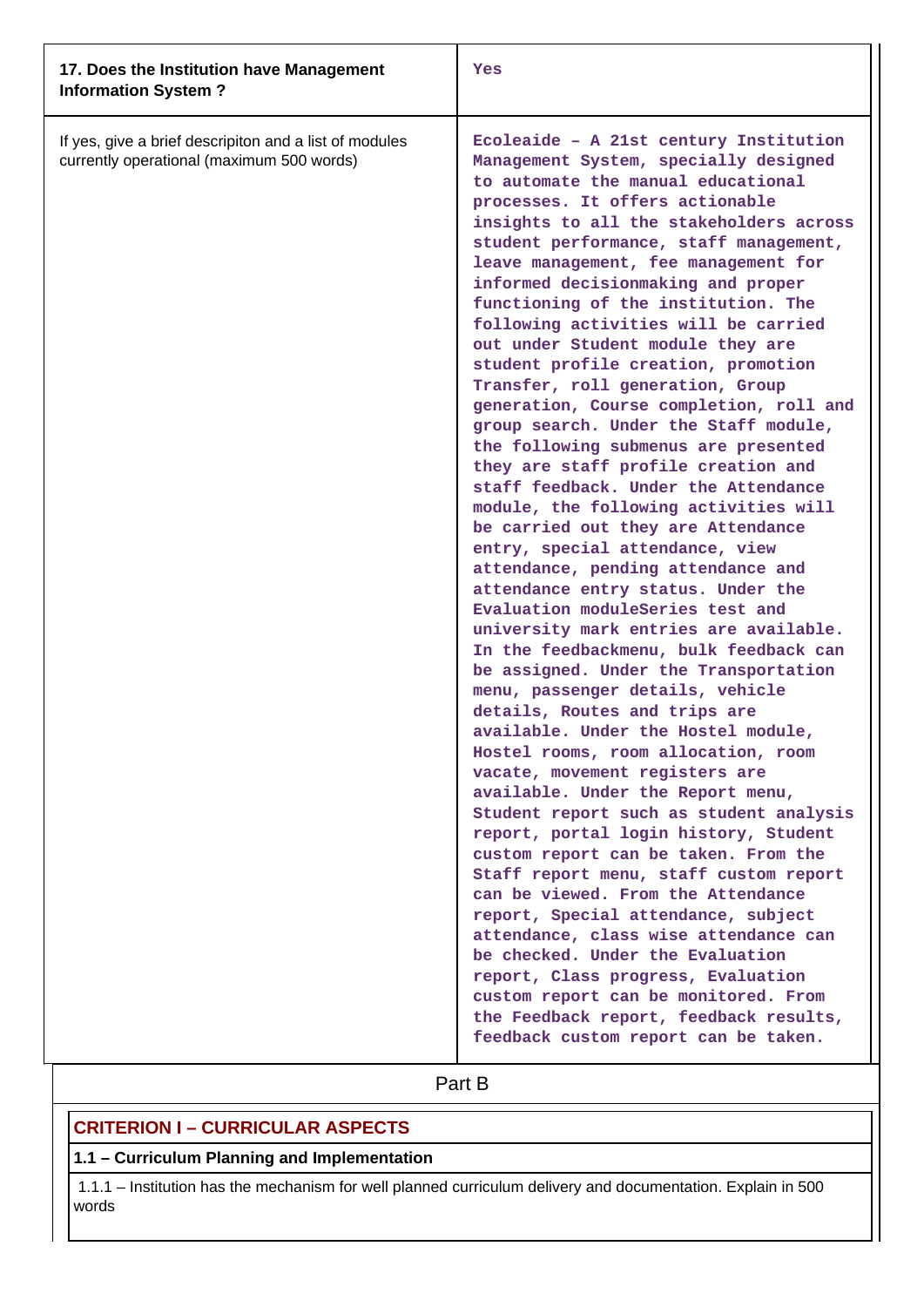**Academic Calendar of the departments is prepared in the beginning of every semester in accordance with the academic calendar of Anna university. The department Academic calendar consists of the dates of the serial tests, university practical examinations, theory exams and tentative dates of cocurricular and extracurricular activities such as guest lectures, workshops, training programs, symposiums, club activities and industrial visits. The courses are allotted to the faculty members well in advance by the head of the departments based on the teacher's preference and subject expertise. In turn the faculty members prepare the lesson plan, course file, course material and lab manuals well before the semester begins to the head of the departments for scrutiny. Class time tables are prepared and displayed in department notice boards, class rooms and college web portal. After the commencement of semester, the lessons are covered as per the lesson plan and the same is reviewed by the HOD once in a month through the class records and interactions with faculty and students. Senior faculty member serve as the class coordinator for all classes. Class coordinators sorts out the academic problems faced by the students. Class coordinators coordinate the students for curricular activities and make sure that the students are disseminated with the necessary information. The pass percentage in the serial tests serves as a guideline for faculty members to ensure the degree to which students are able to understand the subjects. Accordingly the faculty members plan their content delivery. The weak students are identified based on the performance in the serial test. The special time table is prepared to conduct the special coaching classes for the weaker students. Allthe classrooms are equipped with multimedia projectors and screens so that the faculty members can use ICT for effective teaching. Charts, working models are used in the classroom and laboratories so that the students learn concepts clearly. The new technologies and techniques are imparted to the students. Apart from class room teaching, students are engaged in group discussions, seminars and peer learning towards their placement preparation. Subjects involving mathematical problems are provided with necessary tutorial classes. The departments also have separate tutorial rooms, which are used for students to solve mathematical problems. Laboratory manuals are prepared by the faculty members well in advance and are given to the students. The principles and basics are taught in the beginning sessions.**

|                                                                                     | $1.1.2 -$ Certificate/ Diploma Courses introduced during the academic year |                                 |          |                                                 |                      |
|-------------------------------------------------------------------------------------|----------------------------------------------------------------------------|---------------------------------|----------|-------------------------------------------------|----------------------|
| Certificate                                                                         | Diploma Courses                                                            | Dates of<br><b>Introduction</b> | Duration | Focus on employ<br>ability/entreprene<br>urship | Skill<br>Development |
| Industrial<br>Automation<br>with PLC                                                | Nil                                                                        | 29/07/2019                      | 5        | Employabil<br>ity                               | Skill<br>development |
| Industrial<br>Automation<br>with PLC                                                | Nil                                                                        | 29/07/2019                      | 5        | Employabil<br>ity                               | Skill<br>development |
| <b>Internet</b><br>of things<br>(IOT)<br>Application<br>Development                 | Nil                                                                        | 29/07/2019                      | 5        | Employabil<br>ity                               | Skill<br>development |
| Enterprise<br>Mobile<br>Application<br>Development<br><b>Using IBM</b><br>Worklight | Nil                                                                        | 29/06/2019                      | 6        | Employabil<br>ity                               | Skill<br>development |

1.1.2 – Certificate/ Diploma Courses introduced during the academic year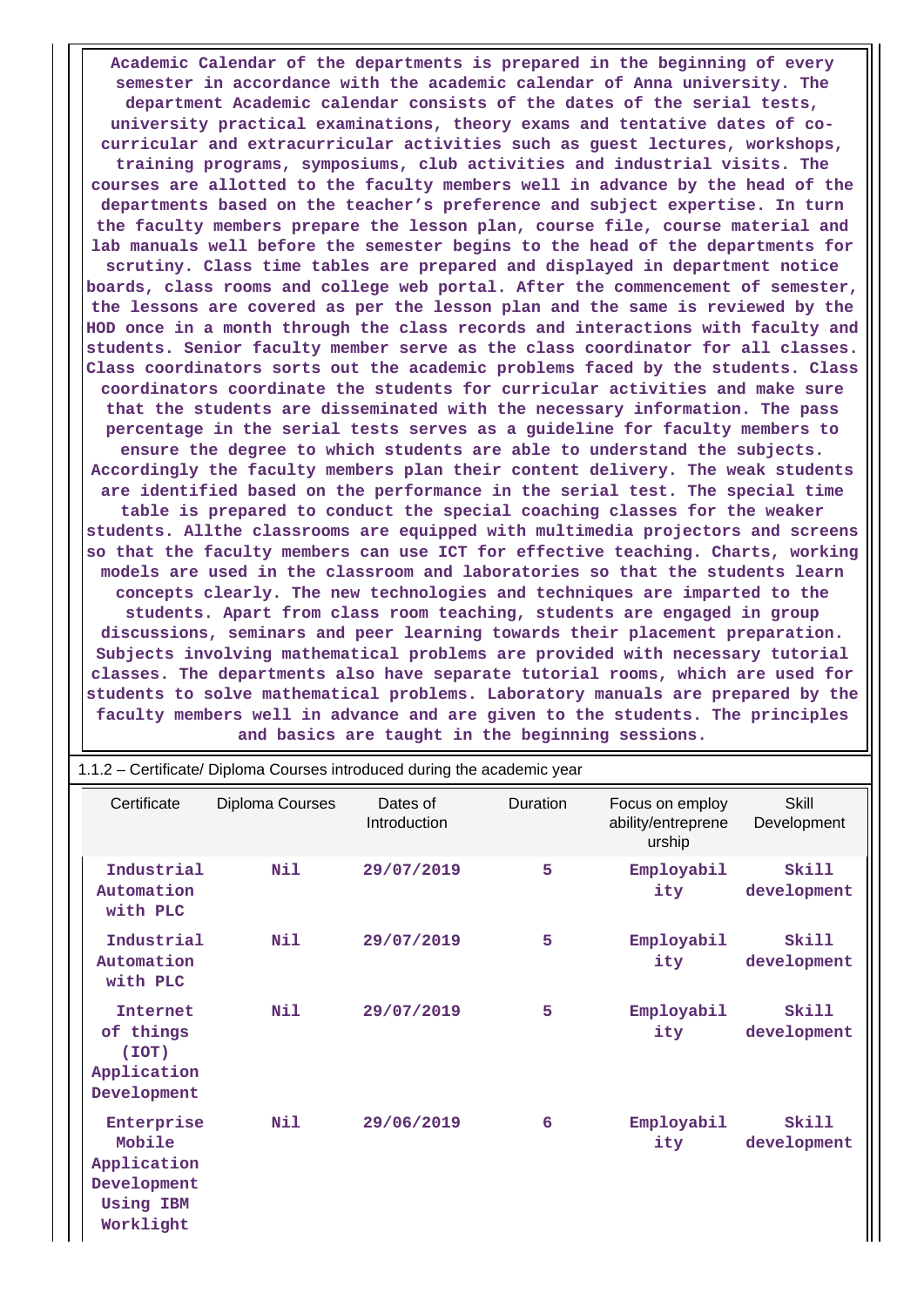| Predictive<br>Modeling<br>using IBM<br><b>SPSS Modeler</b>                                                                                                               | N11 | 29/06/2019                                   | 6                                                 | Employabil<br>ity                                               | Skill<br>development |
|--------------------------------------------------------------------------------------------------------------------------------------------------------------------------|-----|----------------------------------------------|---------------------------------------------------|-----------------------------------------------------------------|----------------------|
| Enterprise<br>Application<br>Development<br>and<br>Deployment<br>on Cloud<br>using IBM<br><b>Bluemix</b>                                                                 | Nil | 29/06/2019                                   | 6                                                 | Employabil<br>ity                                               | Skill<br>development |
| Telent<br>Next Java<br>Project<br>Readiness<br>Programme                                                                                                                 | N11 | 10/06/2019                                   | 30                                                | Employabil<br>ity                                               | Skill<br>development |
| Robotic<br>Process<br>Automation<br>using<br>Automation<br>Anywhere                                                                                                      | N11 | 29/06/2019                                   | 7                                                 | Employabil<br>ity                                               | Skill<br>development |
| Project<br>Readiness<br>Program                                                                                                                                          | N11 | 03/07/2019                                   | 5.                                                | Employabil<br>ity                                               | Skill<br>development |
| Learning C                                                                                                                                                               | Nil | 08/06/2020                                   | 5                                                 | Employabil<br>ity                                               | Skill<br>development |
| <b>MATLAB</b><br>$level-1$<br>training                                                                                                                                   | N11 | 28/02/2020                                   | 5                                                 | Employabil<br>ity                                               | Skill<br>development |
| 1.2 - Academic Flexibility                                                                                                                                               |     |                                              |                                                   |                                                                 |                      |
| 1.2.1 - New programmes/courses introduced during the academic year                                                                                                       |     |                                              |                                                   |                                                                 |                      |
| Programme/Course                                                                                                                                                         |     |                                              | Programme Specialization<br>Dates of Introduction |                                                                 |                      |
| Nill                                                                                                                                                                     |     | Nil                                          |                                                   | Nill                                                            |                      |
|                                                                                                                                                                          |     | View File                                    |                                                   |                                                                 |                      |
| 1.2.2 - Programmes in which Choice Based Credit System (CBCS)/Elective course system implemented at the<br>affiliated Colleges (if applicable) during the academic year. |     |                                              |                                                   |                                                                 |                      |
| Name of programmes adopting<br><b>CBCS</b>                                                                                                                               |     | Programme Specialization                     |                                                   | Date of implementation of<br><b>CBCS/Elective Course System</b> |                      |
| ВE                                                                                                                                                                       |     |                                              | Civil Engineering                                 | 01/07/2019                                                      |                      |
| ВE                                                                                                                                                                       |     |                                              | Mechanical Engineering                            | 01/07/2019                                                      |                      |
| ВE                                                                                                                                                                       |     | Electronics and<br>Communication Engineering |                                                   |                                                                 | 01/07/2019           |
| BE                                                                                                                                                                       |     |                                              | Electrical and<br>Electronics Engineering         |                                                                 | 01/07/2019           |
| ВE                                                                                                                                                                       |     | Computer Science and<br>Engineering          |                                                   |                                                                 | 01/07/2019           |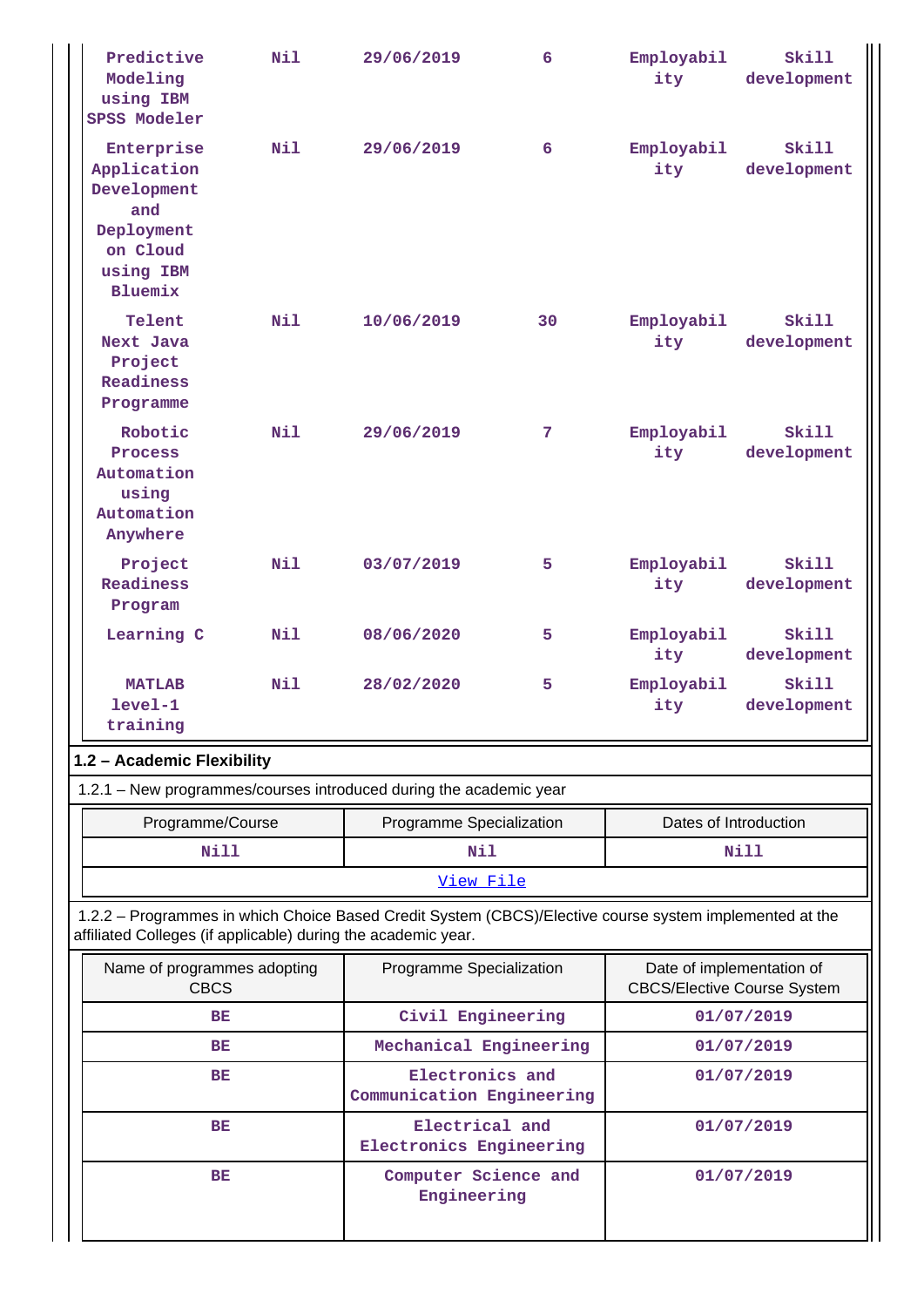| <b>BTech</b>                                                                         | Information Technology                                                                     | 01/07/2019                                                   |  |  |  |  |  |  |
|--------------------------------------------------------------------------------------|--------------------------------------------------------------------------------------------|--------------------------------------------------------------|--|--|--|--|--|--|
|                                                                                      |                                                                                            |                                                              |  |  |  |  |  |  |
| BE                                                                                   | Biomedical Engineering                                                                     | 01/07/2019                                                   |  |  |  |  |  |  |
| MЕ                                                                                   | Structural Engineering                                                                     | 01/07/2019                                                   |  |  |  |  |  |  |
| MЕ                                                                                   | Engineering Design                                                                         | 01/07/2019                                                   |  |  |  |  |  |  |
| MЕ                                                                                   | Applied Electronics                                                                        | 01/07/2019                                                   |  |  |  |  |  |  |
| MЕ                                                                                   | VLSI Design                                                                                | 01/07/2019                                                   |  |  |  |  |  |  |
| MЕ                                                                                   | Power Electronics &<br>Drives                                                              | 01/07/2019                                                   |  |  |  |  |  |  |
| MЕ                                                                                   | Computer Science and<br>Engineering                                                        | 01/07/2019                                                   |  |  |  |  |  |  |
| MЕ                                                                                   | Computer Science and<br>Engineering with Networks                                          | 01/07/2019                                                   |  |  |  |  |  |  |
| <b>MBA</b>                                                                           | Master of Business<br>Administration                                                       | 01/07/2019                                                   |  |  |  |  |  |  |
| <b>MCA</b>                                                                           | Master of Computer<br>Applications                                                         | 01/07/2019                                                   |  |  |  |  |  |  |
| 1.2.3 - Students enrolled in Certificate/ Diploma Courses introduced during the year |                                                                                            |                                                              |  |  |  |  |  |  |
|                                                                                      | Certificate                                                                                | Diploma Course                                               |  |  |  |  |  |  |
| <b>Number of Students</b>                                                            | 936                                                                                        | Nil                                                          |  |  |  |  |  |  |
| 1.3 - Curriculum Enrichment                                                          |                                                                                            |                                                              |  |  |  |  |  |  |
|                                                                                      | 1.3.1 - Value-added courses imparting transferable and life skills offered during the year |                                                              |  |  |  |  |  |  |
| <b>Value Added Courses</b>                                                           | Date of Introduction                                                                       | Number of Students Enrolled                                  |  |  |  |  |  |  |
| Value Added Course on                                                                | 05/08/2019                                                                                 | 34                                                           |  |  |  |  |  |  |
| <b>CAD</b>                                                                           |                                                                                            |                                                              |  |  |  |  |  |  |
| Radio Frequency Circuit<br>Design                                                    | 29/07/2019                                                                                 | 111                                                          |  |  |  |  |  |  |
| Advanced graphical<br>System and DAS Design<br>using NI Technology                   | 29/07/2019                                                                                 | 34                                                           |  |  |  |  |  |  |
| Labview Module II                                                                    | 05/08/2019                                                                                 | 30                                                           |  |  |  |  |  |  |
| Medical coding                                                                       | 07/09/2019                                                                                 | 53                                                           |  |  |  |  |  |  |
|                                                                                      | View File                                                                                  |                                                              |  |  |  |  |  |  |
| 1.3.2 - Field Projects / Internships under taken during the year                     |                                                                                            |                                                              |  |  |  |  |  |  |
| Project/Programme Title                                                              | Programme Specialization                                                                   | No. of students enrolled for Field<br>Projects / Internships |  |  |  |  |  |  |
| <b>BE</b>                                                                            | Electronics and                                                                            | 33                                                           |  |  |  |  |  |  |
|                                                                                      | Communication Engineering                                                                  |                                                              |  |  |  |  |  |  |
| BE                                                                                   | Electrical and<br>Electronics Engineering                                                  | 11                                                           |  |  |  |  |  |  |
| BE                                                                                   | Computer Science and<br>Engineering                                                        | 50                                                           |  |  |  |  |  |  |
| <b>BTech</b>                                                                         |                                                                                            |                                                              |  |  |  |  |  |  |
|                                                                                      | Information Technology                                                                     | 27                                                           |  |  |  |  |  |  |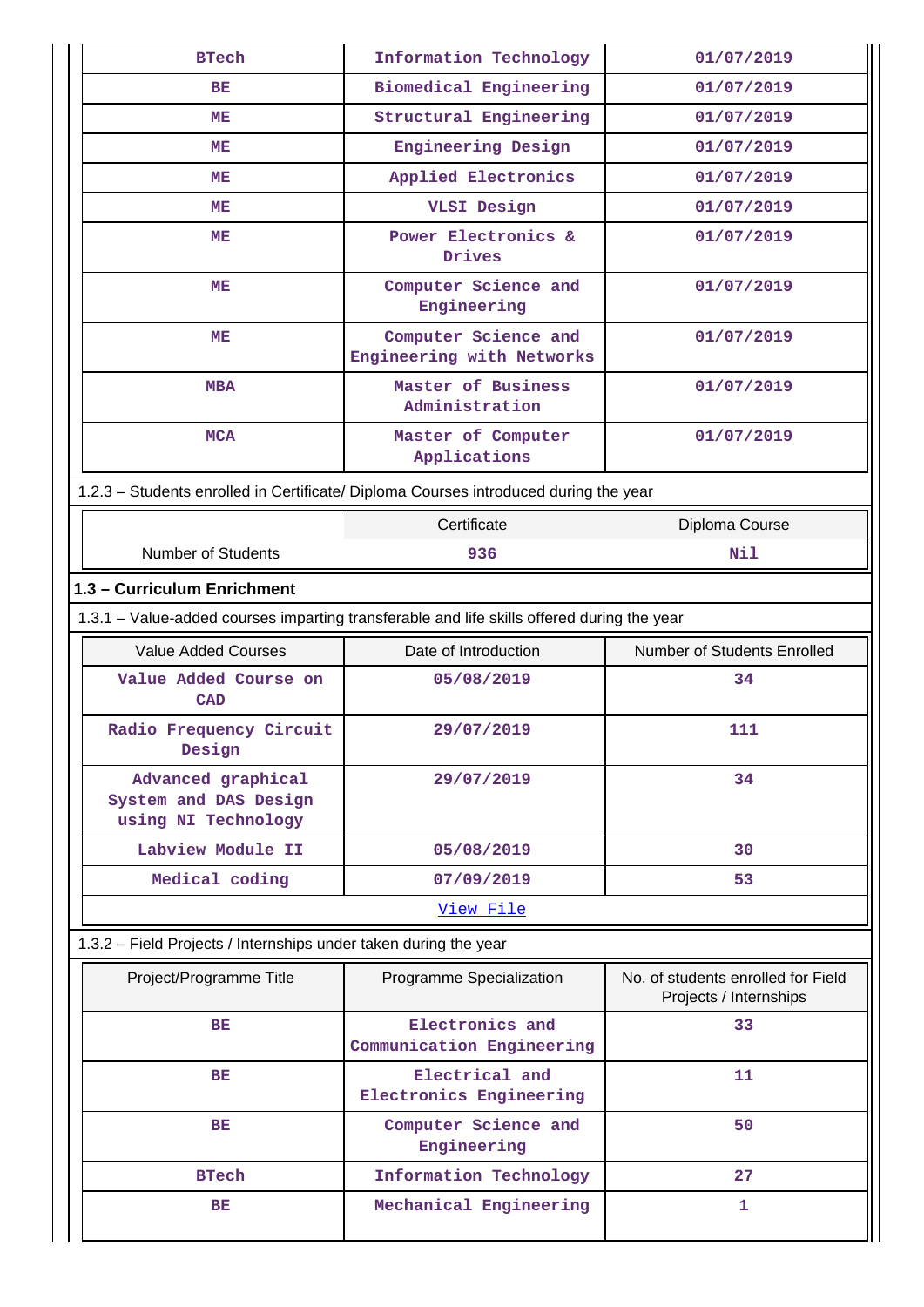| BE                                                                      |                | Biomedical Engineering | 3   |  |
|-------------------------------------------------------------------------|----------------|------------------------|-----|--|
| <b>MBA</b>                                                              | Administration | Master of Business     | 240 |  |
| <b>MCA</b>                                                              | Applications   | Master of Computer     | 128 |  |
|                                                                         |                | <u>View File</u>       |     |  |
| 1.4 - Feedback System                                                   |                |                        |     |  |
| 1.4.1 – Whether structured feedback received from all the stakeholders. |                |                        |     |  |
| <b>Students</b>                                                         |                | Yes                    |     |  |
| <b>Teachers</b>                                                         |                | Yes                    |     |  |
| Employers                                                               |                | Yes                    |     |  |
| Alumni                                                                  |                | Yes                    |     |  |
| Parents                                                                 |                | Yes                    |     |  |

 1.4.2 – How the feedback obtained is being analyzed and utilized for overall development of the institution? (maximum 500 words)

Feedback Obtained

**The department vision, mission and PEO's are circulated in academic, industry and alumni advisory board meetings. It is disseminated to the employers when they visit the college for recruitment. Mission of the departments are framed to achieve a balanced curriculum and technical activities. The stakeholders meet and discuss the process of formation of mission and vision statements for the department. The following points were raised by the members. ? Provision of quality education to students. ? Training of students to gain a fundamental knowledge of engineering. ? Promotion of research and development. ? Encouragement of entrepreneurship qualities. ? Encouragement of students to participate in social activities to learn real time issues. ? Promotion of students to develop models for better health care. ? Bridging the gap between industry and institution. Students Feedback of teaching learning process and action taken Class committee meeting and online feedback are the main tools used to collect student feedback. Frequency of the feedback ? Class committee meeting is conducted after each serial test. ? Class committee meeting is attended by subject handling faculty, class coordinator, class committee incharge and few students from the specific class. ? The academic and nonacademic problems of the students are recorded in class committee meeting. ? The faculty online feedback is recorded twice, one in the after month of first serial test and another at end of the semester. ? Students use their personal login in the college webportal to enter the feedback about the faculty who have handled classes for them that particular semester. ? Online feedback is consolidated and sent to the head of the department and higher authorities for action taken. Analysis of the feedback The minutes of the class committee meeting are checked by the head of the department and performance of faculty members are analysed. Apart from the class committee meeting, the class coordinator gets the oral feedback from students for which the actions are taken. Action Taken The head of the departments check for any scope for improvement in the teaching learning process from the student feedback in the class committee meetings and informal interactions. Depending on the case, the head of the department may counsel certain faculty members who are not performing better so that the students are positively benefited. After collecting and assessing the feedback from the various stakeholders on curriculum aspects, the valuable suggestions if any, will make notice to the university curriculum committee to possible changes in the course structure for the next curriculum regulation.**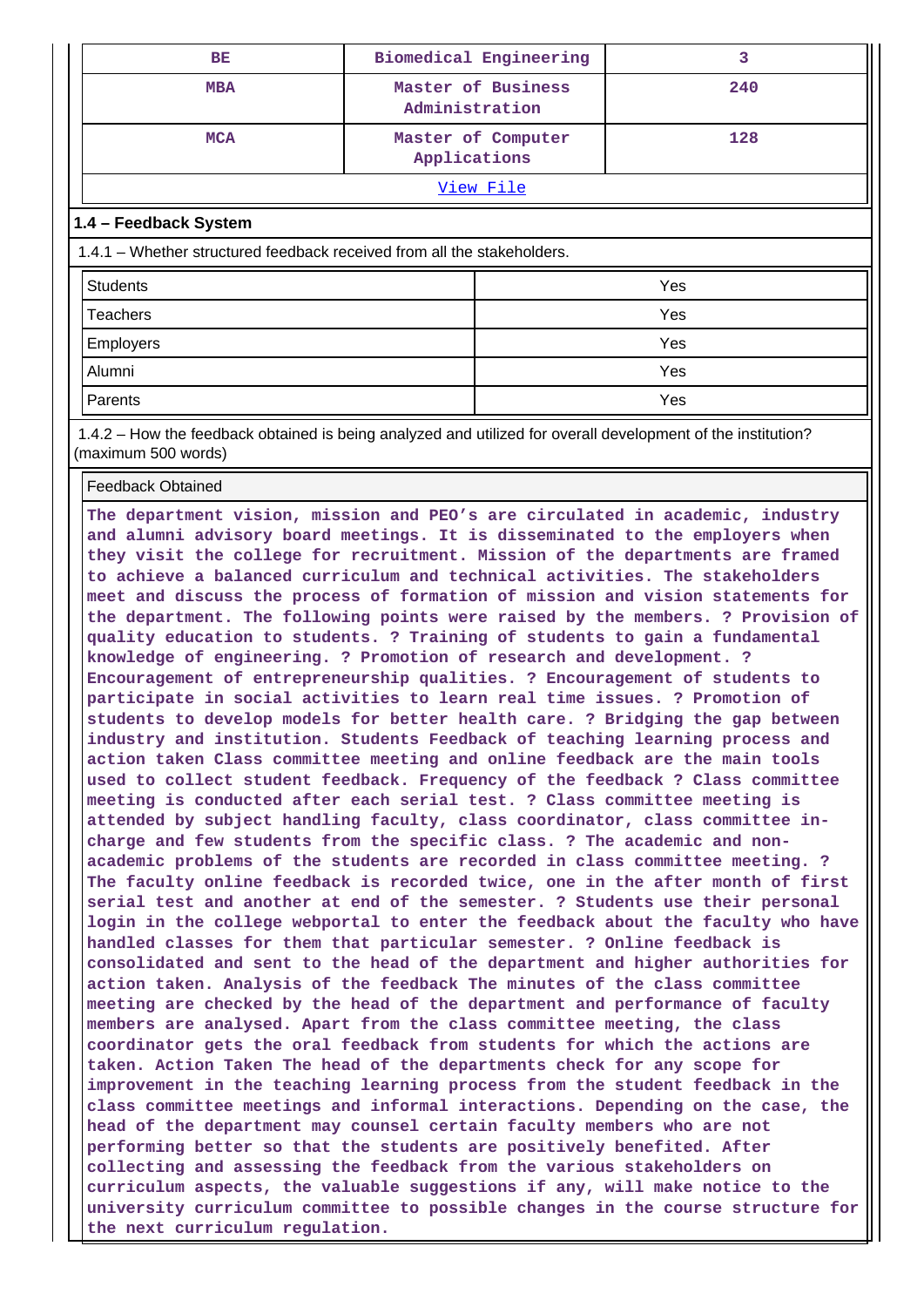| <b>CRITERION II - TEACHING- LEARNING AND EVALUATION</b> |                                                                                                                                                           |  |                                                              |                                                                                                  |                                                                                                  |                                   |                                                             |
|---------------------------------------------------------|-----------------------------------------------------------------------------------------------------------------------------------------------------------|--|--------------------------------------------------------------|--------------------------------------------------------------------------------------------------|--------------------------------------------------------------------------------------------------|-----------------------------------|-------------------------------------------------------------|
|                                                         | 2.1 - Student Enrolment and Profile                                                                                                                       |  |                                                              |                                                                                                  |                                                                                                  |                                   |                                                             |
|                                                         | $2.1.1 -$ Demand Ratio during the year                                                                                                                    |  |                                                              |                                                                                                  |                                                                                                  |                                   |                                                             |
| Name of the<br>Programme                                | Programme<br>Specialization                                                                                                                               |  | Number of seats<br>available                                 |                                                                                                  |                                                                                                  | Number of<br>Application received | <b>Students Enrolled</b>                                    |
| BE                                                      | <b>CIVIL</b><br><b>ENGINEERING</b>                                                                                                                        |  |                                                              | 240                                                                                              |                                                                                                  | 91                                | 91                                                          |
| BE                                                      | <b>MECHANICAL</b><br><b>ENGINEERING</b>                                                                                                                   |  |                                                              | 240                                                                                              |                                                                                                  | 250                               | 148                                                         |
| BE                                                      | <b>ELECTRONICS</b><br><b>AND</b><br>COMMUNICATION<br><b>ENGINEERING</b>                                                                                   |  |                                                              | 300                                                                                              |                                                                                                  | 572                               | 273                                                         |
| <b>BE</b>                                               | <b>ELECTRICAL</b><br><b>AND ELECTRONICS</b><br><b>ENGINEERING</b>                                                                                         |  |                                                              | 120                                                                                              |                                                                                                  | 120                               | 67                                                          |
| BE                                                      | <b>COMPUTER</b><br><b>SCIENCE AND</b><br><b>ENGINEERING</b>                                                                                               |  |                                                              | 240                                                                                              |                                                                                                  | 260                               | 232                                                         |
| <b>BTech</b>                                            | <b>INFORMATION</b><br><b>TECHNOLOGY</b>                                                                                                                   |  |                                                              | 180                                                                                              |                                                                                                  | 170                               | 165                                                         |
| BE                                                      | <b>BIOMEDICAL</b><br><b>ENGINEERING</b>                                                                                                                   |  | 60                                                           |                                                                                                  |                                                                                                  | 55                                | 53                                                          |
| MЕ                                                      | <b>STRUCTURAL</b><br><b>ENGINEERING</b>                                                                                                                   |  |                                                              | 36                                                                                               |                                                                                                  | 15                                | 15                                                          |
| ME                                                      | <b>ENGINEERING</b><br><b>DESIGN</b>                                                                                                                       |  |                                                              | 18                                                                                               |                                                                                                  | 10                                | $\overline{2}$                                              |
| MЕ                                                      | VLSI DESIGN                                                                                                                                               |  |                                                              | 18                                                                                               |                                                                                                  | 6                                 | ı                                                           |
|                                                         |                                                                                                                                                           |  |                                                              | View File                                                                                        |                                                                                                  |                                   |                                                             |
|                                                         | 2.2 - Catering to Student Diversity                                                                                                                       |  |                                                              |                                                                                                  |                                                                                                  |                                   |                                                             |
|                                                         | 2.2.1 - Student - Full time teacher ratio (current year data)                                                                                             |  |                                                              |                                                                                                  |                                                                                                  |                                   |                                                             |
| Year                                                    | Number of<br>students enrolled<br>in the institution<br>(UG)                                                                                              |  | Number of<br>students enrolled<br>in the institution<br>(PG) | Number of<br>fulltime teachers<br>available in the<br>institution<br>teaching only UG<br>courses | Number of<br>fulltime teachers<br>available in the<br>institution<br>teaching only PG<br>courses |                                   | Number of<br>teachers<br>teaching both UG<br>and PG courses |
| 2019                                                    | 5016                                                                                                                                                      |  | 415                                                          | 308                                                                                              |                                                                                                  | 58                                | 32                                                          |
|                                                         | 2.3 - Teaching - Learning Process                                                                                                                         |  |                                                              |                                                                                                  |                                                                                                  |                                   |                                                             |
|                                                         | 2.3.1 - Percentage of teachers using ICT for effective teaching with Learning Management Systems (LMS), E-<br>learning resources etc. (current year data) |  |                                                              |                                                                                                  |                                                                                                  |                                   |                                                             |
| Number of<br><b>Teachers on Roll</b>                    | Number of<br>teachers using<br>ICT (LMS, e-<br>Resources)                                                                                                 |  | <b>ICT Tools and</b><br>resources<br>available               | Number of ICT<br>enabled<br>Classrooms                                                           |                                                                                                  | Numberof smart<br>classrooms      | E-resources and<br>techniques used                          |
| 398                                                     | 398                                                                                                                                                       |  | 21                                                           | 136                                                                                              |                                                                                                  | Nill                              | 12721                                                       |

[View File of ICT Tools and resources](https://assessmentonline.naac.gov.in/public/Postacc/ict_tools/11763_ict_tools_1628861579.xlsx)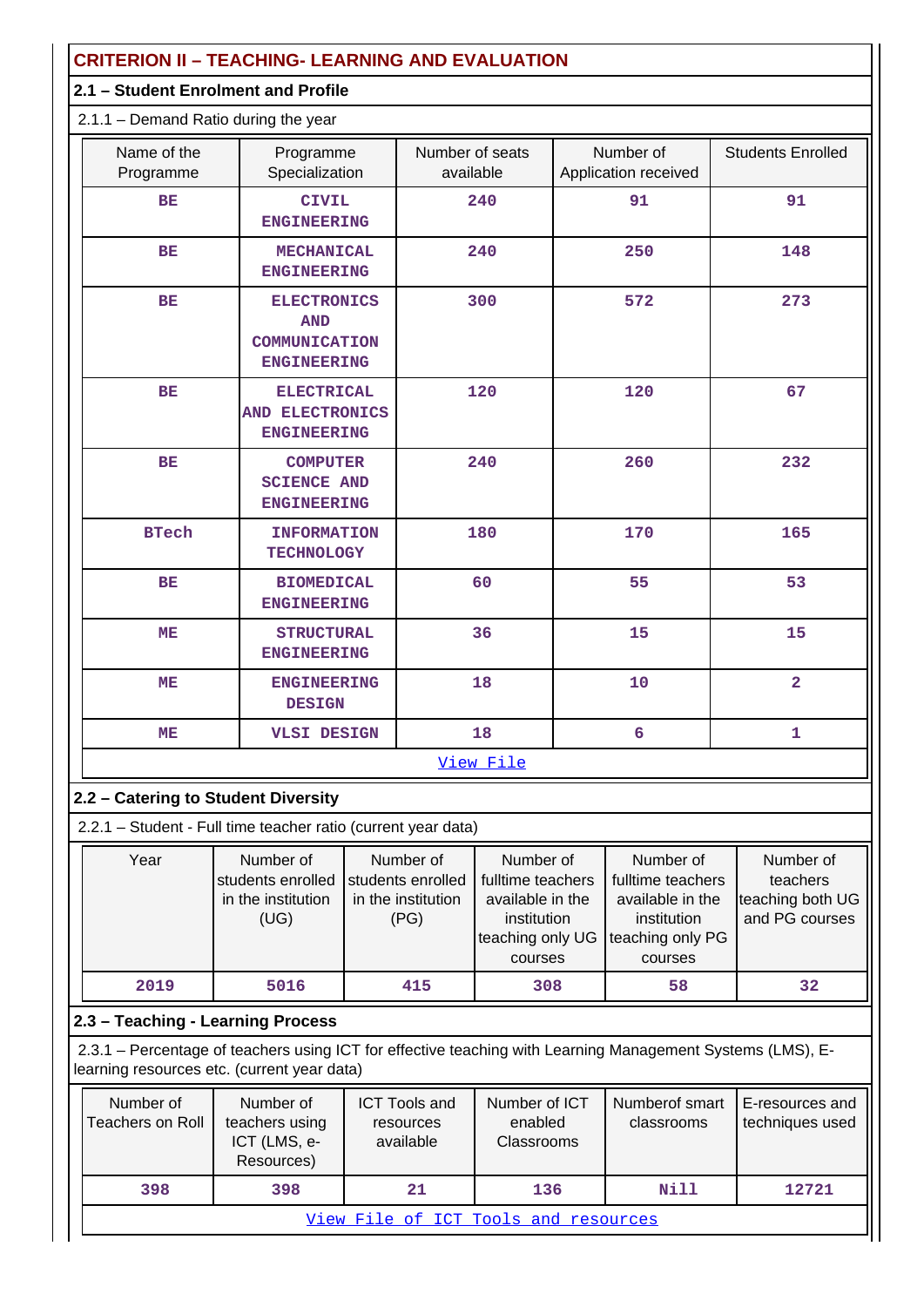#### [View File of E-resources and techniques used](https://assessmentonline.naac.gov.in/public/Postacc/e_resource/11763_e_resource_1628861597.xlsx)

2.3.2 – Students mentoring system available in the institution? Give details. (maximum 500 words)

 Yes. Student Mentoring System is adopted in the Institution. This enables bridging gap between the Teachers and Students. It creates a better environment in the college, where students can approach teachers for both educational and personal guidance. • Faculty mentors are assigned to each student all through the four years. • One mentor is assigned with 15 mentees. • Mentors communicate with the parents regarding the progress of the students. • Mentors also keep track of the mentees' performance during semesters by continuous interaction and the same is communicated to their parents regularly. • Mentor-Student meetings are conducted regularly to analyse the performance of the mentees and to understand their problems in the courses, which they study. • Mentors communicate with fellow faculty and promote mentees at the time of difficulty / opportunity to help them to develop further in their areas of interest. • Mentor monitors the attendance of their mentees and ensures that no mentee will have lack of attendance in order to write final University examinations.

| Number of students enrolled in the<br>institution | Number of fulltime teachers | Mentor: Mentee Ratio |  |  |
|---------------------------------------------------|-----------------------------|----------------------|--|--|
| 5431                                              | 398                         | 1:14                 |  |  |

### **2.4 – Teacher Profile and Quality**

2.4.1 – Number of full time teachers appointed during the year

| No. of sanctioned<br>positions | No. of filled positions | Vacant positions | Positions filled during<br>the current year | No. of faculty with<br>Ph.D |
|--------------------------------|-------------------------|------------------|---------------------------------------------|-----------------------------|
| 348                            | 398                     | Nill             | Nill                                        | 165                         |

 2.4.2 – Honours and recognition received by teachers (received awards, recognition, fellowships at State, National, International level from Government, recognised bodies during the year )

| Year of Award | Name of full time teachers<br>receiving awards from<br>state level, national level,<br>international level | Designation            | Name of the award,<br>fellowship, received from<br>Government or recognized<br>bodies                                                                                                                          |  |  |
|---------------|------------------------------------------------------------------------------------------------------------|------------------------|----------------------------------------------------------------------------------------------------------------------------------------------------------------------------------------------------------------|--|--|
| 2019          | Dr.N.Mahendran,                                                                                            | Professor              | <b>AICTE Margdarshan</b><br>scheme Coordinator                                                                                                                                                                 |  |  |
| 2019          | Dr.K. Srinivasan                                                                                           | Assistant<br>Professor | 1. Mentor - SIH<br>2019 Software<br>Winners 2. Jury -<br>India Innovation<br>Challenge Design<br>Contest 2019 3. Top<br>Faculty Members of<br>The Confederation<br>of Elite<br>Academicians of<br><b>IICDC</b> |  |  |
| 2019          | Dr.P.Thirumurugan                                                                                          | Associate<br>Professor | National Level<br><b>Best Teaching</b><br><b>Faculty Award</b>                                                                                                                                                 |  |  |
| 2019          | Dr.R.Karthigaivel                                                                                          | Professor              | <b>IEEE Senior</b><br>Member                                                                                                                                                                                   |  |  |
| 2019          | Mrs.N.Sasikala                                                                                             | Assistant<br>Professor | Hackathon<br>2019, AICTE-MHRD-<br>Rs.1 Lakh                                                                                                                                                                    |  |  |
| 2019          | Dr.R.Pushpalakshmi                                                                                         | Professor              | $NPTEL$ - Swayam -<br>AICTE, Elite Gold<br>Certificate -                                                                                                                                                       |  |  |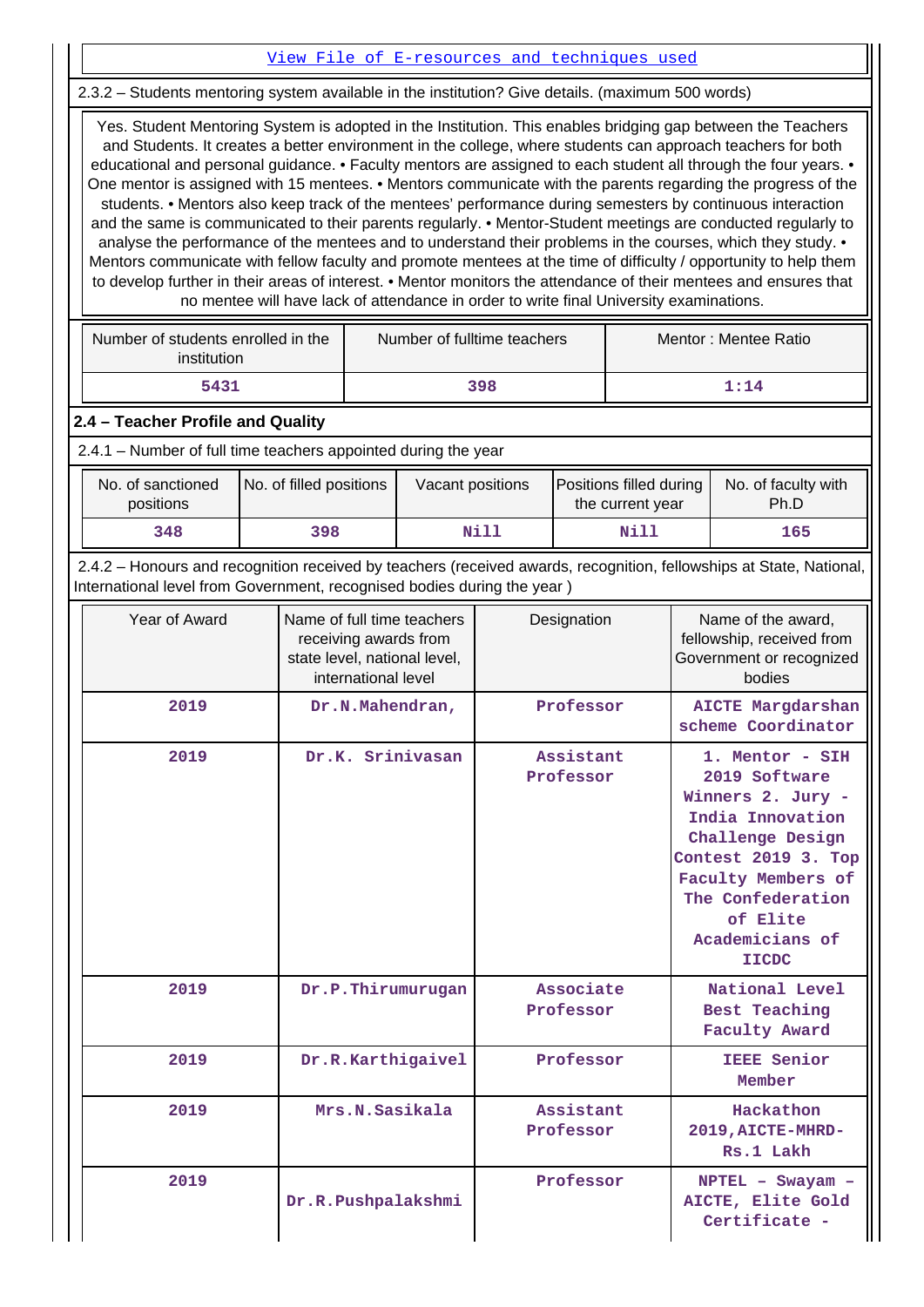|                                      |                                                                                                                    |               |                          |                                                                |                                                                                                                    | Teaching and<br>Learning in<br>Engineering                                      |  |  |  |
|--------------------------------------|--------------------------------------------------------------------------------------------------------------------|---------------|--------------------------|----------------------------------------------------------------|--------------------------------------------------------------------------------------------------------------------|---------------------------------------------------------------------------------|--|--|--|
| 2019                                 | Mrs.P.Pradeepa                                                                                                     |               |                          | Assistant<br>Professor                                         |                                                                                                                    | NPTEL - Swayam -<br>AICTE, Elitesilver, P<br>ython for Data<br>Science          |  |  |  |
| 2019                                 | Dr.N.Pandeeswari                                                                                                   |               |                          | Associate<br>Professor                                         |                                                                                                                    | NPTEL - Swayam -<br>AICTE, Topper<br>$(5)-IOT$                                  |  |  |  |
| 2019                                 | Ms.N.Sasikala                                                                                                      |               |                          | Assistant<br>Professor                                         |                                                                                                                    | NPTEL - Swayam -<br>AICTE, Topper<br>$(5)-IOT$                                  |  |  |  |
| 2019                                 |                                                                                                                    | Dr.K.Selvaraj | Professor                |                                                                | NPTEL - Swayam -<br>AICTE, Elite top 5<br>percent -<br>Introdution to<br>cellular and<br>wireless<br>communication |                                                                                 |  |  |  |
|                                      |                                                                                                                    |               | View File                |                                                                |                                                                                                                    |                                                                                 |  |  |  |
| 2.5 - Evaluation Process and Reforms |                                                                                                                    |               |                          |                                                                |                                                                                                                    |                                                                                 |  |  |  |
| the year                             | 2.5.1 - Number of days from the date of semester-end/ year- end examination till the declaration of results during |               |                          |                                                                |                                                                                                                    |                                                                                 |  |  |  |
| Programme Name                       | Programme Code                                                                                                     | Semester/year |                          | Last date of the last<br>semester-end/year-<br>end examination |                                                                                                                    | Date of declaration of<br>results of semester-<br>end/ year- end<br>examination |  |  |  |
| <b>BE</b>                            | 103, 104,<br>105, 106, 114,<br>121, 205                                                                            |               | 19/10/2019<br><b>ODD</b> |                                                                |                                                                                                                    | 29/01/2020                                                                      |  |  |  |
| BE                                   | 103, 104,<br>105, 106, 114,<br>121, 205                                                                            |               | <b>EVEN</b>              |                                                                | 27/03/2020<br>17/10/2020                                                                                           |                                                                                 |  |  |  |
| MЕ                                   | 401, 405,<br>408, 413, 415,<br>419, 492                                                                            |               | ODD                      | 19/10/2019                                                     |                                                                                                                    | 29/01/2020                                                                      |  |  |  |
| ME                                   | 401, 405,<br>408, 413, 415,<br>419, 492                                                                            |               | <b>EVEN</b>              | 27/03/2020                                                     |                                                                                                                    | 17/10/2020                                                                      |  |  |  |
| <b>MBA</b>                           | 631                                                                                                                |               | ODD                      | 19/10/2019                                                     |                                                                                                                    | 29/01/2020                                                                      |  |  |  |
| <b>MBA</b>                           | 631                                                                                                                |               | <b>EVEN</b>              | 27/03/2020                                                     |                                                                                                                    | 17/10/2020                                                                      |  |  |  |
| <b>MCA</b>                           | 621                                                                                                                |               | ODD                      | 19/10/2019                                                     |                                                                                                                    | 29/01/2020                                                                      |  |  |  |
| <b>MCA</b>                           | 621                                                                                                                |               | <b>EVEN</b>              | 27/03/2020                                                     |                                                                                                                    | 17/10/2020                                                                      |  |  |  |
|                                      |                                                                                                                    | View File     |                          |                                                                |                                                                                                                    |                                                                                 |  |  |  |

2.5.2 – Reforms initiated on Continuous Internal Evaluation(CIE) system at the institutional level (250 words)

 **The college follows the evaluation structure as recommended by the university and hence has limited scope for modifying the evaluation system, as its being affiliated to Anna University, Chennai. The following CIE system have been**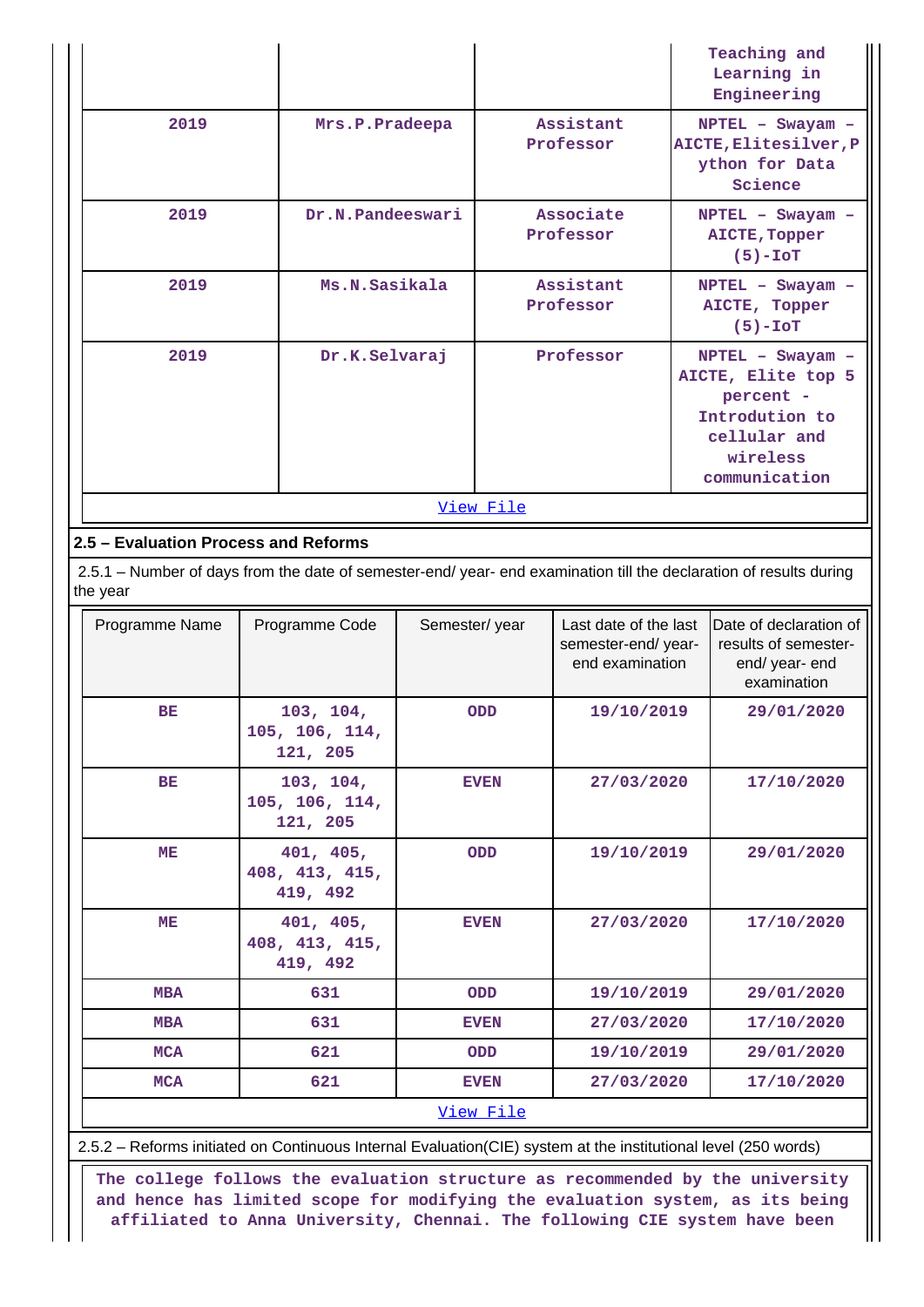**implemented at the institutional level: • After each internal serial test, the test note audit will be carried out by senior faculty members and course coordinators. • Audit report will be submitted to the head of the department. • Based on the report, if the difference in marks is above 7 between the course teacher and the auditor, HoD is asking an explanation from the faculty member concerned and counselled. • The reports are sent to the Principal office and then to IQAC for further analysis. • To improve the serial test result, the students will be advised during class committee and tutor ward meetings. • Series tests questions are set based on Blooms Taxonomy**

 2.5.3 – Academic calendar prepared and adhered for conduct of Examination and other related matters (250 words)

 **Every semester the affiliated university prepares the curriculum design and academic calendar. The same is published in the university website. The department prepares the academic calendar in accordance with University calendar. The tentative dates of the serial tests are fixed in accordance with the assessment schedule mentioned in the university calendar. The last dates of the theory and lab classes are also planned accordingly. Apart from the cocurricular and extra-curricular activities, the academic calendar gives the details about professional society activities, symposiums, and industrial visits, implant training, orientation programs value added courses, serial tests, guest lectures, model exams, university practical examinations, and theory examinations schedule, holidays and other important events. Class time table prepared in accordance with the academic calendar and it is displayed in department notice boards and college web site. All the activities are conducted in adherence to the academic calendar.**

#### **2.6 – Student Performance and Learning Outcomes**

 2.6.1 – Program outcomes, program specific outcomes and course outcomes for all programs offered by the institution are stated and displayed in website of the institution (to provide the weblink)

<http://psnacet.edu.in/psnapopeo.html>

| 2.6.2 - Pass percentage of students |                   |                                                                             |                                                                       |                                                              |                 |  |  |
|-------------------------------------|-------------------|-----------------------------------------------------------------------------|-----------------------------------------------------------------------|--------------------------------------------------------------|-----------------|--|--|
| Programme<br>Code                   | Programme<br>Name | Programme<br>Specialization                                                 | Number of<br>students<br>appeared in the<br>final year<br>examination | Number of<br>students passed<br>in final year<br>examination | Pass Percentage |  |  |
| 103                                 | <b>BE</b>         | <b>CIVIL</b><br><b>ENGINEERING</b>                                          | 295                                                                   | 286                                                          | 96.95           |  |  |
| 114                                 | <b>BE</b>         | <b>MECHANICAL</b><br><b>ENGINEERING</b>                                     | 343                                                                   | 149                                                          | 43.44           |  |  |
| 106                                 | <b>BE</b>         | <b>ELECTRONICS</b><br>AND COMMUNIC<br><b>ATION</b><br><b>ENGINEERING</b>    | 276                                                                   | 274                                                          | 99.28           |  |  |
| 105                                 | BE                | <b>ELECTRICAL</b><br><b>AND</b><br><b>ELECTRONICS</b><br><b>ENGINEERING</b> | 128                                                                   | 128                                                          | 100             |  |  |
| 104                                 | BE                | <b>COMPUTER</b><br><b>SCIENCE AND</b><br><b>ENGINEERING</b>                 | 223                                                                   | 223                                                          | 100             |  |  |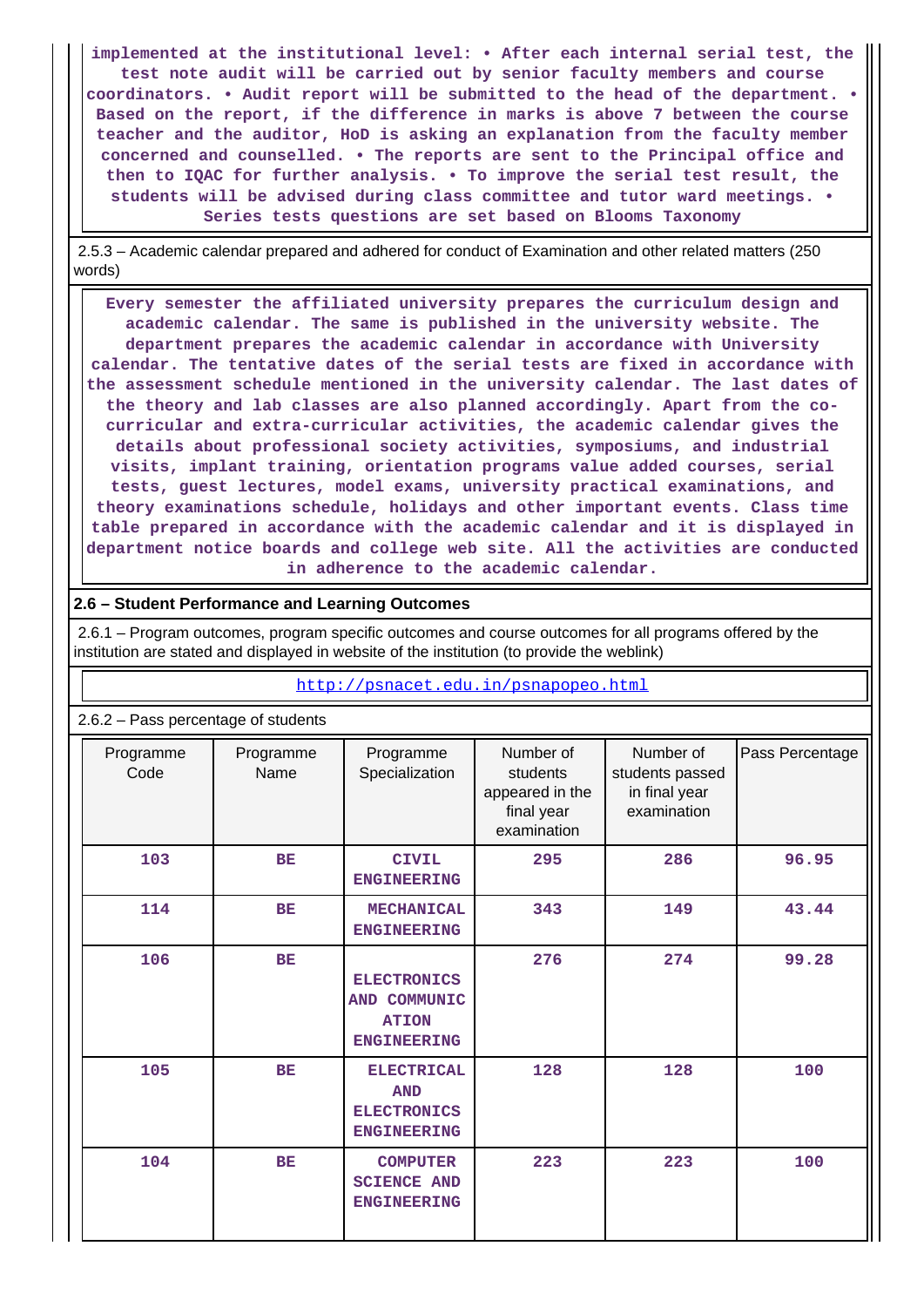| 205       | <b>BTech</b> | <b>INFORMATION</b><br><b>TECHNOLOGY</b> | 159            | 159            | 100         |  |  |
|-----------|--------------|-----------------------------------------|----------------|----------------|-------------|--|--|
| 121       | BE           | <b>BIOMEDICAL</b><br><b>ENGINEERING</b> | 60             | 60             | 100         |  |  |
| 413       | ME           | <b>STRUCTURAL</b><br><b>ENGINEERING</b> | 33             | 33             | 100         |  |  |
| 408       | ME           | <b>ENGINEERING</b><br><b>DESIGN</b>     | 1              | <b>Nill</b>    | $\mathbf 0$ |  |  |
| 419       | ME           | <b>VLSI</b><br><b>DESIGN</b>            | $\overline{a}$ | $\overline{2}$ | 100         |  |  |
| View File |              |                                         |                |                |             |  |  |

# **2.7 – Student Satisfaction Survey**

 2.7.1 – Student Satisfaction Survey (SSS) on overall institutional performance (Institution may design the questionnaire) (results and details be provided as weblink)

<http://psnacet.edu.in/feedback2019-20.php>

# **CRITERION III – RESEARCH, INNOVATIONS AND EXTENSION**

## **3.1 – Resource Mobilization for Research**

3.1.1 – Research funds sanctioned and received from various agencies, industry and other organisations

| Nature of the Project                                                                      | Duration<br>Name of the funding<br>agency            |                       | Total grant<br>sanctioned | Amount received<br>during the year |  |  |  |  |
|--------------------------------------------------------------------------------------------|------------------------------------------------------|-----------------------|---------------------------|------------------------------------|--|--|--|--|
| Projects<br>sponsored by<br>the University                                                 | $\mathbf 0$                                          | <b>AICTE-MHRD</b>     | $\mathbf{1}$              | $\mathbf{1}$                       |  |  |  |  |
| Minor<br>Projects                                                                          | 183                                                  | <b>DST</b>            | 7.22                      | 7.22                               |  |  |  |  |
| Major<br>Projects                                                                          | 730                                                  | DST /<br><b>NRDMS</b> | 9.5                       | $\mathbf 0$                        |  |  |  |  |
| Major<br>Projects                                                                          | 1095                                                 | <b>AICTE</b>          | 13.47                     | 13.47                              |  |  |  |  |
| Major<br>Projects                                                                          | 730                                                  | <b>AICTE</b>          | 16.83                     | 13.46                              |  |  |  |  |
| <b>Students</b><br>Research<br>Projects (Other<br>than compulsory<br>by the<br>University) | 92<br>Palani Yatra<br>Mobile App -<br><b>PSNACET</b> |                       | 0.5                       | 0.5                                |  |  |  |  |
| Any Other<br>(Specify)                                                                     | 6                                                    | <b>AICTE- STTP</b>    | 3.8                       | 3.8                                |  |  |  |  |
|                                                                                            | View File                                            |                       |                           |                                    |  |  |  |  |

### **3.2 – Innovation Ecosystem**

 3.2.1 – Workshops/Seminars Conducted on Intellectual Property Rights (IPR) and Industry-Academia Innovative practices during the year

Title of workshop/seminar Title of workshop/seminar Name of the Dept.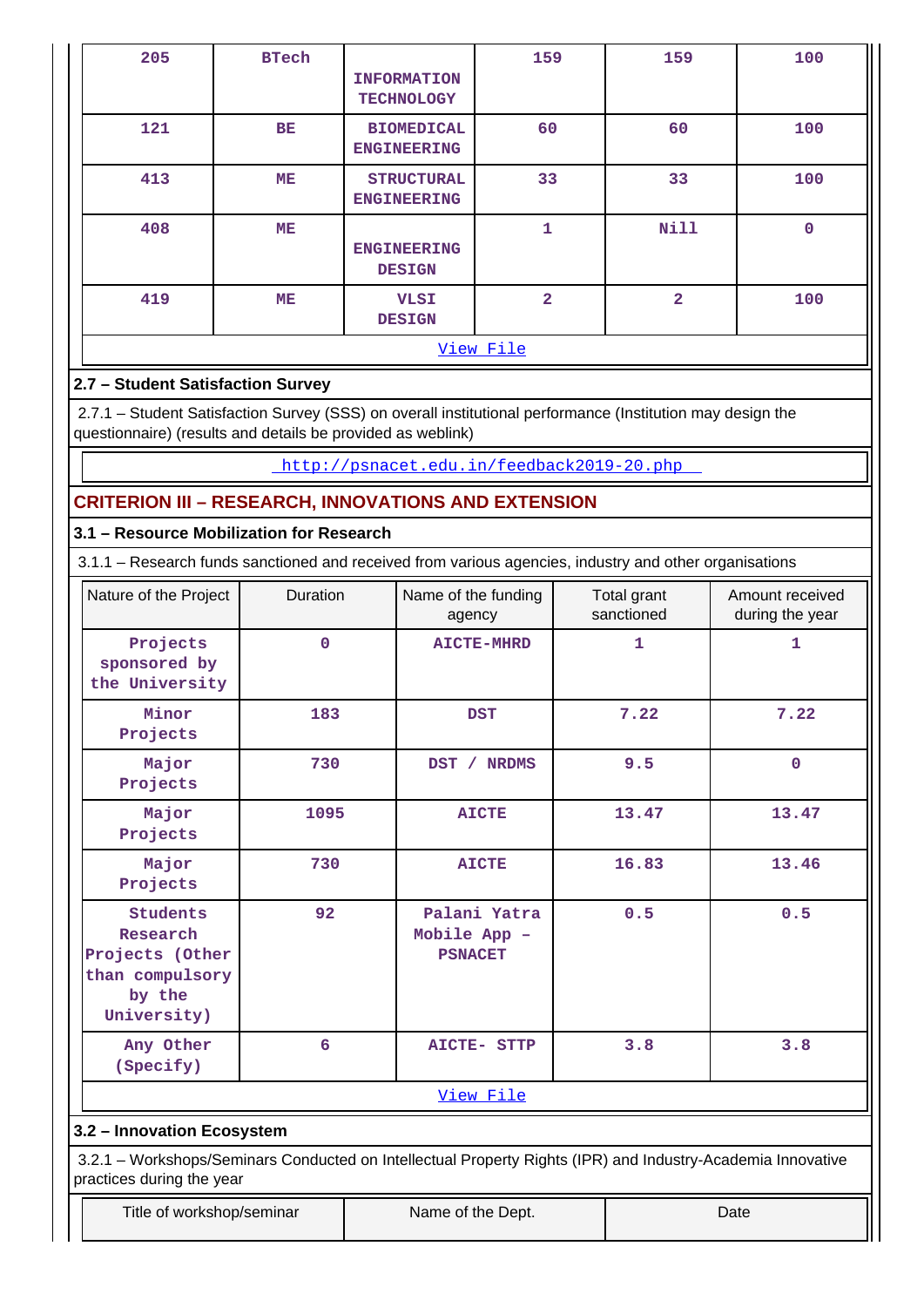| QUANTUM TALK 2020 - OUR<br>PROUD ALUMNI                                           | Electronics and<br>Communication Engineering | 26/05/2020 |
|-----------------------------------------------------------------------------------|----------------------------------------------|------------|
| LATEST TECHNOLOGY TRENDS<br>IN VLSI INDUSTRY                                      | Electronics and<br>Communication Engineering | 11/05/2020 |
| RF MEASUREMENTS IN A 5G<br><b>WORLD</b>                                           | Electronics and<br>Communication Engineering | 12/05/2020 |
| <b>ENTREPRENEURSHIP</b><br>OPPORTUNITIES AFTER<br>$COVID-19$                      | Electronics and<br>Communication Engineering | 13/05/2020 |
| <b>CAMERA AND IMAGE SENSOR</b><br>FEATURES YOU SHOULD KNOW<br><b>HOBBYIST</b>     | Electronics and<br>Communication Engineering | 14/05/2020 |
| DEEP LEARNING FOR<br><b>COMPUTER VISION USING</b><br><b>MATLAB</b>                | Electronics and<br>Communication Engineering | 15/05/2020 |
| INNOVATION AT SPEED WITH<br><b>HYBRID CLOUD</b>                                   | Electronics and<br>Communication Engineering | 16/05/2020 |
| <b>BIPED ROBOT</b>                                                                | Electronics and<br>Communication Engineering | 15/03/2020 |
| VLSI DESIGN USING VERILOG<br>HDL.                                                 | Electronics and<br>Communication Engineering | 04/03/2020 |
| <b>APPLICATION OF VLSI</b><br>TECHNOLOGY IN HEALTH CARE                           | Electronics and<br>Communication Engineering | 05/02/2020 |
| ENHANCING SOFT SKILLS AND<br><b>NURTURING FUTURE CAREER</b>                       | Electronics and<br>Communication Engineering | 09/01/2020 |
| IOT USING TIVA C<br>LAUNCHPAD AND CC3100<br><b>BOOSTER PACK</b>                   | Electronics and<br>Communication Engineering | 05/12/2019 |
| INDUSTRY 4.0 (INDUSTRIAL<br>IOT)                                                  | Electronics and<br>Communication Engineering | 11/07/2019 |
| INTELLECTUAL PROPERTY<br>RIGHTS IN INDIA                                          | Electrical and<br>Electronics Engineering    | 11/05/2020 |
| HOW TO PREPARE A GOOD<br>RESEARCH GRANT PROPOSAL                                  | Information and<br>Technology                | 20/05/2020 |
| ENTREPRENEURSHIP AND<br>SKILL DEVELOPMENT                                         | Information and<br>Technology                | 11/03/2020 |
| EMERGING ADVANCEMENTS IN<br><b>BLOCKCHAIN TECHNOLOGY</b><br><b>CRYPTOCURRENCY</b> | Information and<br>Technology                | 12/06/2019 |
| <b>ENTREPRENEURSHIP</b><br>AWARENESS CAMP FOR CSE<br><b>STUDENTS</b>              | Master of Business<br>Administration         | 11/09/2019 |
| <b>ENTREPRENEURSHIP</b><br>AWARENESS CAMP FOR ECE<br><b>STUDENTS</b>              | Master of Business<br>Administration         | 18/09/2019 |
| <b>ENTREPRENEURSHIP</b><br>AWARENESS CAMP FOR IT<br><b>STUDENTS</b>               | Master of Business<br>Administration         | 25/09/2019 |
| <b>ENTREPRENEURSHIP</b>                                                           | Master of Business                           | 16/10/2019 |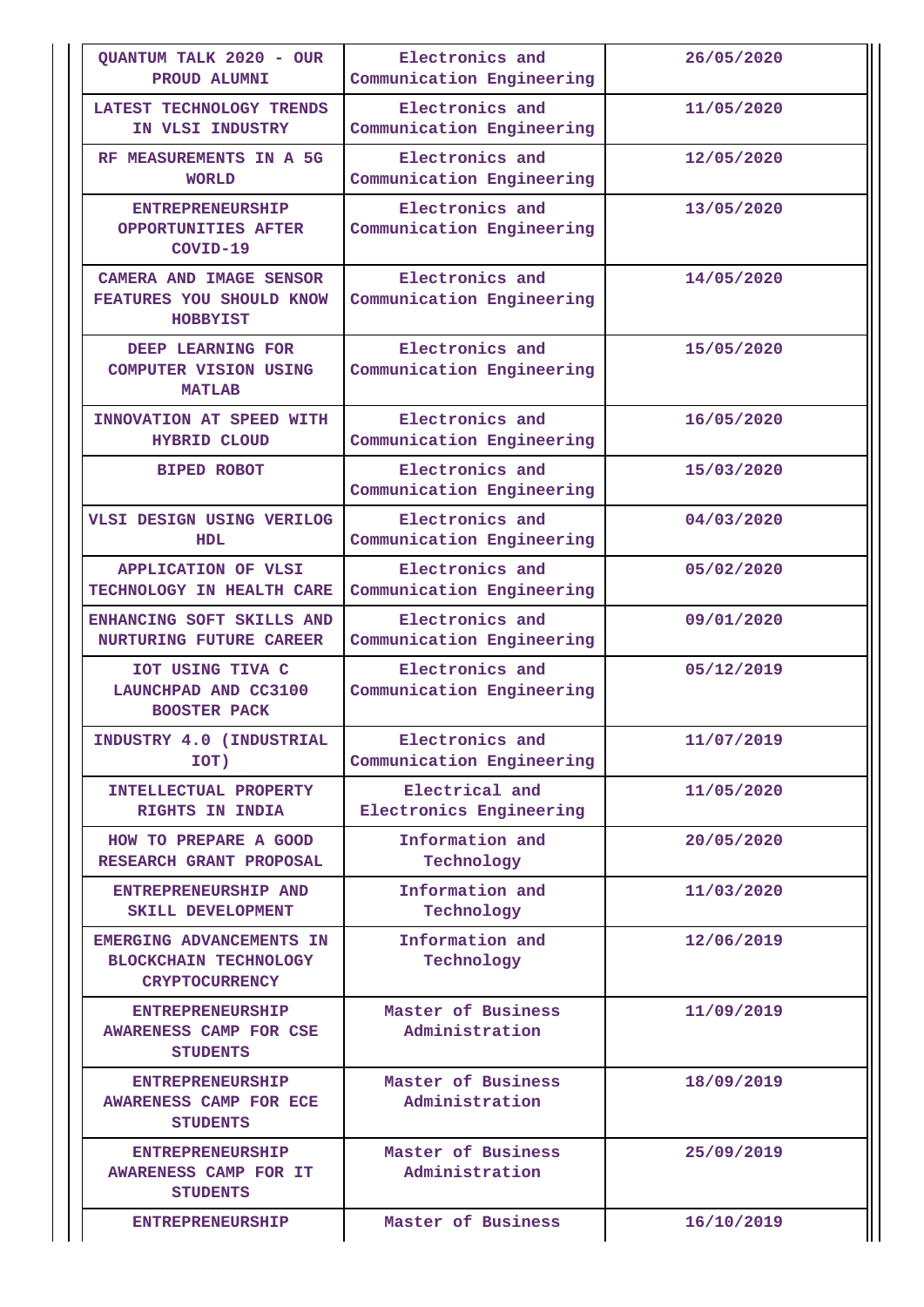|                                                                                         | Administration<br><b>AWARENESS CAMP FOR EEE</b><br><b>STUDENTS</b>                                   |                                        |                                                              |                             | 23/10/2019             |               |                       |                                  |  |
|-----------------------------------------------------------------------------------------|------------------------------------------------------------------------------------------------------|----------------------------------------|--------------------------------------------------------------|-----------------------------|------------------------|---------------|-----------------------|----------------------------------|--|
| <b>ENTREPRENEURSHIP</b><br><b>AWARENESS CAMP FOR</b><br>MECHANICAL STUDENTS             | Master of Business<br>Administration                                                                 |                                        |                                                              |                             |                        |               |                       |                                  |  |
|                                                                                         | 3.2.2 - Awards for Innovation won by Institution/Teachers/Research scholars/Students during the year |                                        |                                                              |                             |                        |               |                       |                                  |  |
| Title of the innovation                                                                 | Name of Awardee                                                                                      |                                        | Awarding Agency                                              |                             |                        | Date of award |                       | Category                         |  |
| India<br>Innovation<br>Challenge<br>Design Contest                                      | Dr. K.<br>Srinivasan                                                                                 |                                        | Instruments                                                  | Texas                       |                        | 06/12/2019    |                       | Jury                             |  |
| Top Faculty<br>Members of<br><b>IICDC</b>                                               | Dr. K.<br>Srinivasan                                                                                 |                                        | Confederation<br>of Elite<br>Academicians of<br><b>IICDC</b> | The                         | 06/12/2019             |               |                       | <b>IICDC</b>                     |  |
| Electric Two<br>wheeler design<br>competition<br>$-2019$                                | Annihilators<br>(Student Team)                                                                       |                                        | section                                                      | <b>SAE Southern</b>         |                        | 29/09/2019    | Society<br>Activities |                                  |  |
| Smart<br>Irrigation<br>Cardio                                                           | VarshathGupta<br>.S, Dinesh<br>ram.C,<br>Brindha.G                                                   |                                        | Fury2, IISC<br>Bangalore                                     | Intel Hack                  | 21/10/2019             |               | Hardware              |                                  |  |
| Design of<br>signatron for<br>Deaf-mute<br>impairment                                   | T.Manikandan,<br>R.Leninraj, R.M<br>.Muniappan, A.Mo<br>hammed Ilyas                                 |                                        | Institute of<br>Management<br>Bangalore                      | Indian                      | 01/07/2019             |               |                       | Hardware                         |  |
| Agricultural<br>Waste Stubble<br>Management                                             | J                                                                                                    | T Abina,<br>Amali N,<br>Aravind Raajan |                                                              | <b>SASTRA DAKSH</b><br>2020 | 21/02/2020             |               |                       | Innovation<br>(Hackathon)        |  |
| Elite<br>Academicians of<br><b>IICDC</b>                                                | Dr.T.Hemalatha                                                                                       |                                        |                                                              | AICTE and DST               | 02/01/2020             |               |                       | Elite<br>Academicians            |  |
| EliteSilverMe<br>$d$ al                                                                 | Dr.<br>N.Umamaheshwari                                                                               |                                        |                                                              | <b>NPTEL Swayam</b>         |                        | 01/10/2019    |                       | Online Course                    |  |
| Topper <sub>2</sub>                                                                     | Mrs.M.Jayanthi                                                                                       |                                        |                                                              | NPTEL Swayam                |                        | 01/10/2019    |                       | Online<br>CourseOnline<br>Course |  |
| Topper 5                                                                                | Dr.<br>S.Pushpalatha                                                                                 |                                        |                                                              | NPTEL Swayam                |                        | 01/10/2019    |                       | Online Course                    |  |
|                                                                                         |                                                                                                      |                                        |                                                              | View File                   |                        |               |                       |                                  |  |
| 3.2.3 - No. of Incubation centre created, start-ups incubated on campus during the year |                                                                                                      |                                        |                                                              |                             |                        |               |                       |                                  |  |
| Incubation<br>Center                                                                    | Name                                                                                                 |                                        | Sponsered By                                                 | Name of the<br>Start-up     | Nature of Start-<br>up |               |                       | Date of<br>Commencement          |  |
| Nil                                                                                     | Nil                                                                                                  |                                        | Nil                                                          | Nil                         | Nil<br>Nill            |               |                       |                                  |  |
| View File                                                                               |                                                                                                      |                                        |                                                              |                             |                        |               |                       |                                  |  |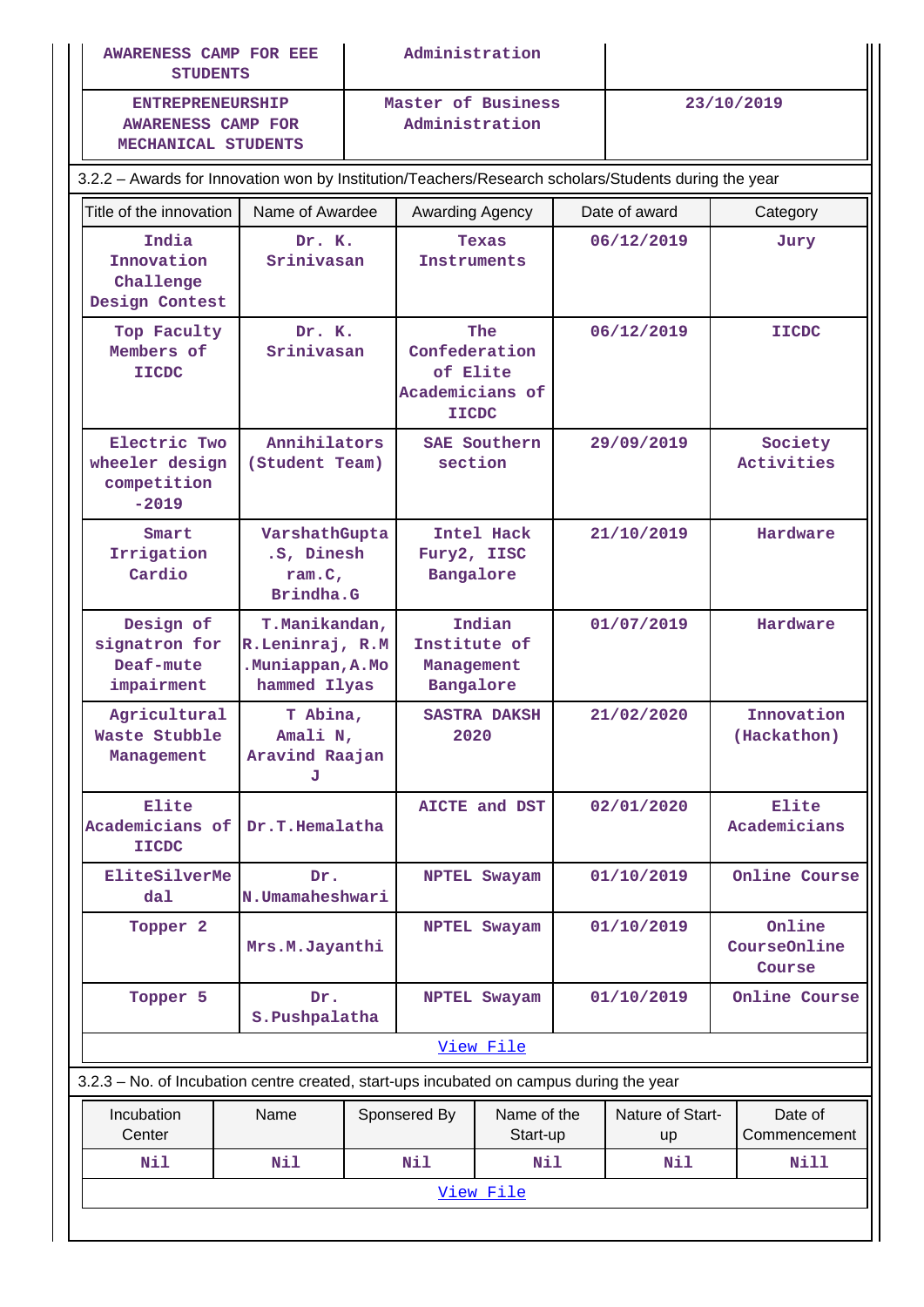| 3.3 - Research Publications and Awards                                                                                                                     |              |                         |                                   |  |  |  |  |  |
|------------------------------------------------------------------------------------------------------------------------------------------------------------|--------------|-------------------------|-----------------------------------|--|--|--|--|--|
| 3.3.1 - Incentive to the teachers who receive recognition/awards                                                                                           |              |                         |                                   |  |  |  |  |  |
| <b>State</b>                                                                                                                                               | National     |                         | International                     |  |  |  |  |  |
| $\overline{\mathbf{2}}$                                                                                                                                    | 0            |                         | 0                                 |  |  |  |  |  |
| 3.3.2 - Ph. Ds awarded during the year (applicable for PG College, Research Center)                                                                        |              |                         |                                   |  |  |  |  |  |
| Name of the Department                                                                                                                                     |              | Number of PhD's Awarded |                                   |  |  |  |  |  |
| Civil                                                                                                                                                      |              |                         | 1                                 |  |  |  |  |  |
| Mech                                                                                                                                                       |              |                         | 3                                 |  |  |  |  |  |
| <b>ECE</b>                                                                                                                                                 |              |                         | 8                                 |  |  |  |  |  |
| EEE                                                                                                                                                        |              |                         | $\overline{\mathbf{2}}$           |  |  |  |  |  |
| <b>CSE</b>                                                                                                                                                 |              |                         | 4                                 |  |  |  |  |  |
| IT                                                                                                                                                         |              |                         | 7                                 |  |  |  |  |  |
| <b>MBA</b>                                                                                                                                                 |              |                         | $\mathbf{1}$                      |  |  |  |  |  |
| <b>MCA</b>                                                                                                                                                 |              |                         | $\overline{a}$                    |  |  |  |  |  |
| <b>BME</b>                                                                                                                                                 |              |                         | 1                                 |  |  |  |  |  |
| <b>MATHS</b>                                                                                                                                               |              |                         | 8                                 |  |  |  |  |  |
| Chemistry                                                                                                                                                  |              |                         | 3                                 |  |  |  |  |  |
| 3.3.3 - Research Publications in the Journals notified on UGC website during the year                                                                      |              |                         |                                   |  |  |  |  |  |
| <b>Type</b>                                                                                                                                                | Department   | Number of Publication   | Average Impact Factor (if<br>any) |  |  |  |  |  |
| International                                                                                                                                              | <b>CIVIL</b> | 24                      | 0.3                               |  |  |  |  |  |
| International                                                                                                                                              | Mechanical   | 37                      | 0.3                               |  |  |  |  |  |
| International                                                                                                                                              | <b>CSE</b>   | 35                      | 1                                 |  |  |  |  |  |
| International                                                                                                                                              | IT           | 18                      | 1                                 |  |  |  |  |  |
| International                                                                                                                                              | <b>BME</b>   | 4                       | $\mathbf{1}$                      |  |  |  |  |  |
| International                                                                                                                                              | <b>MCA</b>   | $\overline{\mathbf{4}}$ | $\mathbf 0$                       |  |  |  |  |  |
| International                                                                                                                                              | Mathematics  | 4                       | 3                                 |  |  |  |  |  |
| International                                                                                                                                              | Physics      | 4                       | $\mathbf 0$                       |  |  |  |  |  |
| International                                                                                                                                              | Chemistry    | 4                       | 3                                 |  |  |  |  |  |
| International                                                                                                                                              | English      | $\overline{\mathbf{2}}$ | 1                                 |  |  |  |  |  |
|                                                                                                                                                            |              | View File               |                                   |  |  |  |  |  |
| 3.3.4 - Books and Chapters in edited Volumes / Books published, and papers in National/International Conference<br>Proceedings per Teacher during the year |              |                         |                                   |  |  |  |  |  |
| Department                                                                                                                                                 |              |                         | Number of Publication             |  |  |  |  |  |
| <b>MBA</b>                                                                                                                                                 |              |                         | 4                                 |  |  |  |  |  |
| BME                                                                                                                                                        |              |                         | 1                                 |  |  |  |  |  |
| <b>IT</b>                                                                                                                                                  |              |                         | 5                                 |  |  |  |  |  |
| <b>CSE</b>                                                                                                                                                 |              |                         | 1                                 |  |  |  |  |  |
| EEE                                                                                                                                                        |              |                         | $\overline{a}$                    |  |  |  |  |  |
| <b>ECE</b>                                                                                                                                                 |              |                         | 4                                 |  |  |  |  |  |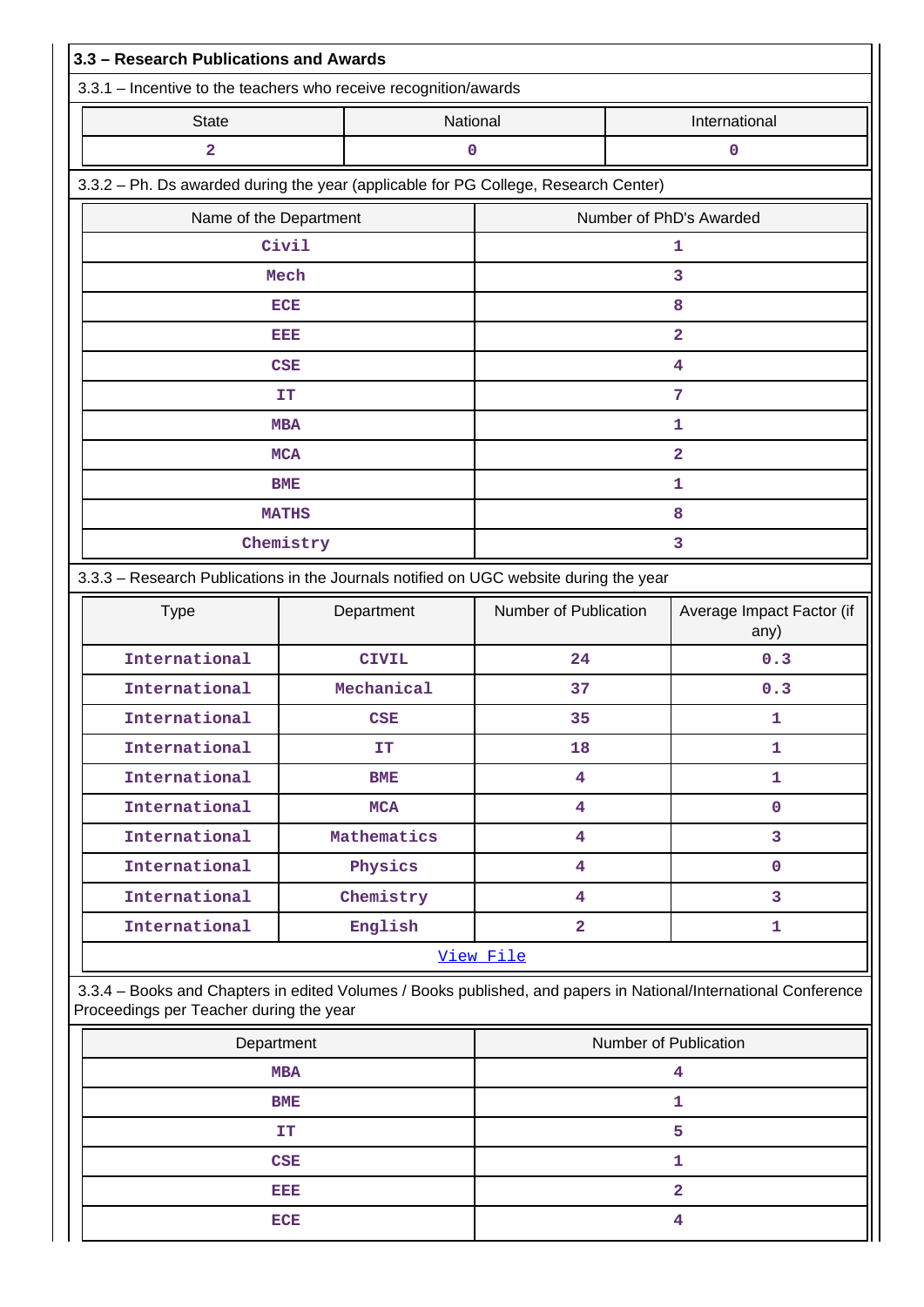| Mechanical |           |
|------------|-----------|
| Civil      |           |
|            | View File |

 3.3.5 – Bibliometrics of the publications during the last Academic year based on average citation index in Scopus/ Web of Science or PubMed/ Indian Citation Index

| Title of the<br>Paper                                                                                                                                                               | Name of<br>Author                                                                  | Title of journal                                            | Year of<br>publication | <b>Citation Index</b> | Institutional<br>affiliation as<br>mentioned in<br>the publication | Number of<br>citations<br>excluding self<br>citation |
|-------------------------------------------------------------------------------------------------------------------------------------------------------------------------------------|------------------------------------------------------------------------------------|-------------------------------------------------------------|------------------------|-----------------------|--------------------------------------------------------------------|------------------------------------------------------|
| Spatioem<br>poral vari<br>ability of<br>Temperaure<br>and Its<br><b>Extremes</b><br>Over an Ag<br>ro-Ecologi<br>cal Region<br>of Tamil<br>Nadu,<br>India                            | <b>B.Ganesh</b><br>kumar, GVT<br>Gopala<br>Krishna                                 | Polish<br>Journal of<br>Environmen<br>tal<br><b>Studies</b> | 2020                   | $\mathbf 0$           | <b>PSNA</b><br>College of<br>Engineerin<br>g and<br>Technology     | <b>Nill</b>                                          |
| Oxidative<br>removal of<br>stabilized<br>land fill<br>leachate<br>by<br>fenton's<br>process:<br>process<br>modelling,<br>optimizati<br>on<br>analysis<br>of<br>degraded<br>products | N. Jegan<br>durai, GVT<br>Gopalakris<br>hna, V.C.P<br>admanaban<br>N.Selvaraj<br>u | The<br>Royal<br>society of<br>chemistry                     | 2020                   | 10                    | <b>PSNA</b><br>College of<br>Engineerin<br>g and<br>Technology     | 10                                                   |
| Performa<br>nce of<br>fibre<br>integrated<br>RC Frames<br>manufactur<br>ed using a<br><b>lternative</b><br>material<br>as<br>aggregate<br>for sustai<br>nable envi<br>ronment       | Vinod<br>kumar M, S<br>iddharamai<br>ah Y.M<br>,Jaideep C                          | Journal<br>of Green E<br>ngineering                         | 2019                   | 6                     | <b>PSNA</b><br>College of<br>Engineerin<br>g and<br>Technology     | 6                                                    |
| Performa<br>nce,                                                                                                                                                                    | S. Muruga<br>poopathi,                                                             | Journal<br>of Thermal                                       | 2019                   | $7\phantom{.}$        | <b>PSNA</b><br>College of                                          | 4                                                    |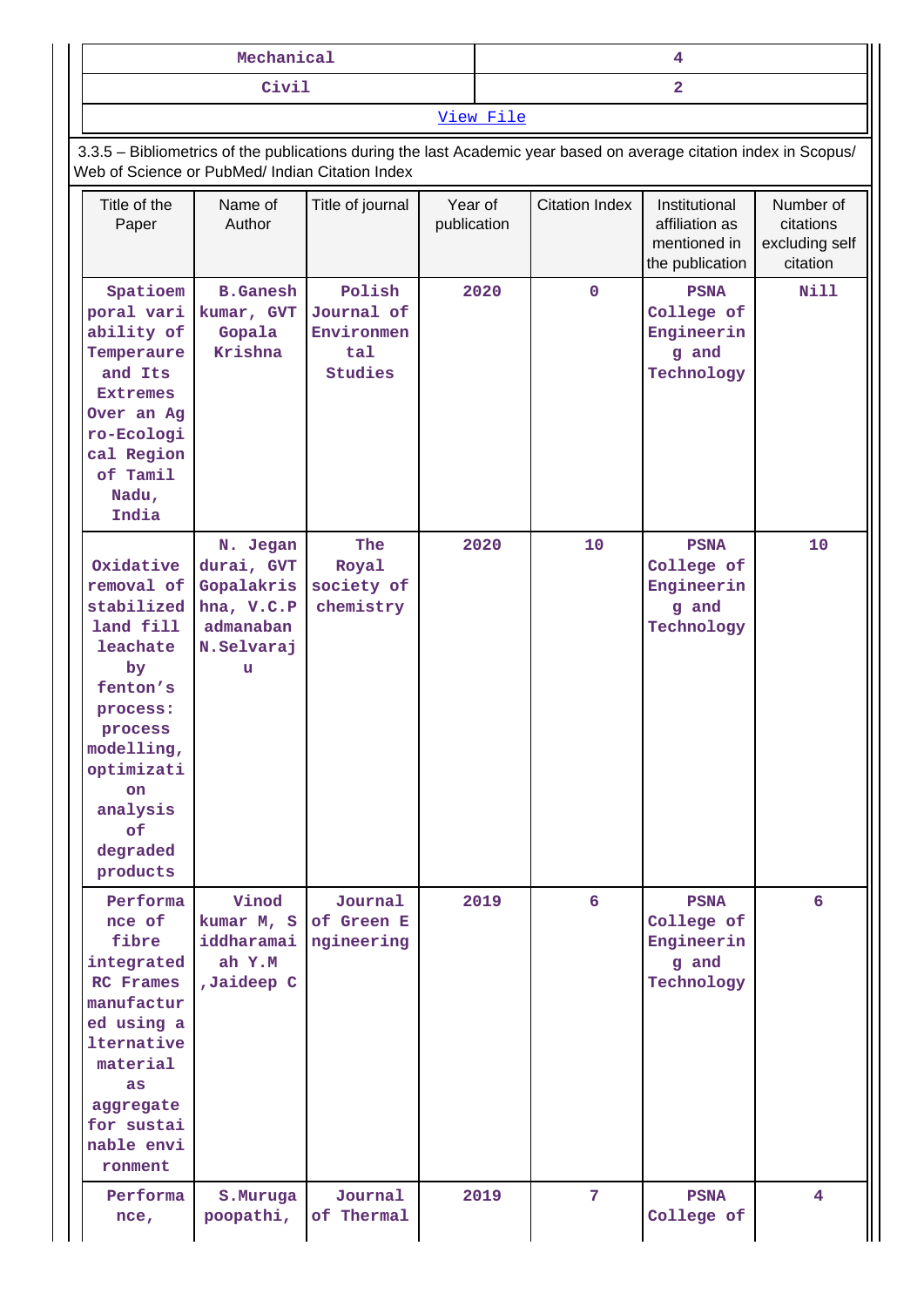| and<br>emission c<br>haracteris<br>tics on<br>VCR multi-<br>fuel<br>engine<br>running on<br>methyl<br>esters of<br>rubber<br>seed oil                                                    | combustion D.Vasudeva<br>n                                                                           | Analysis<br>and Calori<br>metry             |      |    | Engineerin<br>g and<br>Technology                              |    |
|------------------------------------------------------------------------------------------------------------------------------------------------------------------------------------------|------------------------------------------------------------------------------------------------------|---------------------------------------------|------|----|----------------------------------------------------------------|----|
| Corrosion<br>behaviour<br>of heat<br>treated<br>Aluminium<br>Metal<br>Matrix<br>composites<br>reinforced<br>with Fused<br>Zirconia<br>Alumina 40                                         | S.Rosline,<br>Dr.V.Param<br>asivam                                                                   | Journal<br>of Alloys<br>and<br>Compounds    | 2019 | 12 | <b>PSNA</b><br>College of<br>Engineerin<br>g and<br>Technology | 12 |
| Fuzzy<br>contextual<br>inference<br>system for<br>medical<br>image enha<br>ncement                                                                                                       | Bharath<br>Subramani,<br>Magudeeswa<br>ran<br>Veluchamy                                              | Measurem<br>ent                             | 2019 | 11 | <b>PSNA</b><br>College of<br>Engineerin<br>g and<br>Technology | 8  |
| Zone-<br><b>Based Sink</b><br>Mobility<br>in<br>Wireless<br>Sensor<br><b>Networks</b>                                                                                                    | Prasanth<br>A, Pavala<br>rajan S.                                                                    | Sensor<br>Review                            | 2019 | 12 | <b>PSNA</b><br>College of<br>Engineerin<br>g and<br>Technology | 10 |
| Applicat<br>ion of<br>Machine<br>Learning<br>and Big<br>Data in<br>Doubly Fed<br>Induction<br>Generator<br>based<br>Stability<br>Analysis<br>of Multi<br>Machine<br>System<br>using Subs | V. Subha<br>Seethalaks<br>hmi, R. Ka<br>rthigaivel<br>, N. Venga<br>dachalam,<br>S. Selvaku<br>maran | Micropro<br>cessors<br>and Micros<br>ystems | 2020 | 5  | <b>PSNA</b><br>College of<br>Engineerin<br>g and<br>Technology | 5  |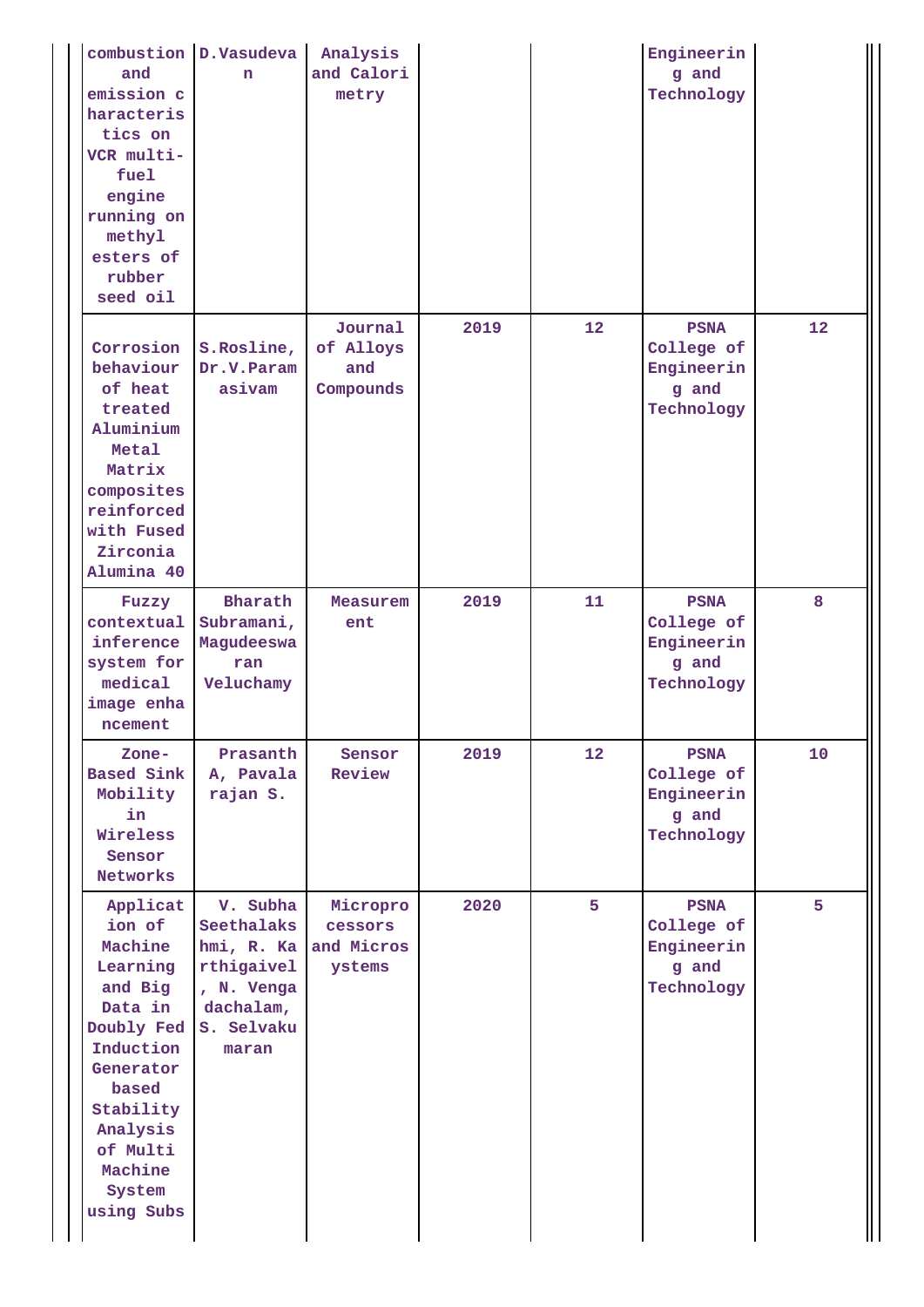| ansformati<br>ve Optimiz<br>ation<br>Algorithm                                                                                                   |                                                                                  |                                                                                                                            |                        |                |                                                                |                                                                    |  |  |
|--------------------------------------------------------------------------------------------------------------------------------------------------|----------------------------------------------------------------------------------|----------------------------------------------------------------------------------------------------------------------------|------------------------|----------------|----------------------------------------------------------------|--------------------------------------------------------------------|--|--|
| Experime<br>ntal Inves<br>tigation<br>of PV<br>based<br>modified<br><b>SEPIC</b><br>converter<br>fed hybrid<br>electric<br>vehicle<br>$(PV-EHV)$ | N.<br>Selvarani,<br>$\mathbf{C}$ .<br>Muniraj,<br>M. Arul<br>Prasanna            | Internat<br>ional<br>Journal of<br>Circuit<br>Theory and<br>Applicatio<br>ns                                               | 2020                   | 6              | <b>PSNA</b><br>College of<br>Engineerin<br>g and<br>Technology | 6                                                                  |  |  |
| An Intel<br>ligent<br>Alzheimers<br>Disease<br>Prediction<br>using Conv<br>olutional<br>Neural Net<br>work(CNN)                                  | L.Dharsh<br>ana<br>Deepthi,<br>D.Shanthi,<br>M.Buvana,                           | <b>Internat</b><br>ional<br>Journal of<br>Advanced<br>Research<br>in Enginee<br>ring and T<br>echnology(<br><b>IJARET)</b> | 2020                   | $\overline{3}$ | <b>PSNA</b><br>College of<br>Engineerin<br>g and<br>Technology | 3                                                                  |  |  |
|                                                                                                                                                  |                                                                                  |                                                                                                                            | View File              |                |                                                                |                                                                    |  |  |
|                                                                                                                                                  |                                                                                  | 3.3.6 - h-Index of the Institutional Publications during the year. (based on Scopus/ Web of science)                       |                        |                |                                                                |                                                                    |  |  |
|                                                                                                                                                  |                                                                                  |                                                                                                                            |                        |                |                                                                |                                                                    |  |  |
| Title of the<br>Paper                                                                                                                            | Name of<br>Author                                                                | Title of journal                                                                                                           | Year of<br>publication | h-index        | Number of<br>citations<br>excluding self<br>citation           | Institutional<br>affiliation as<br>mentioned in<br>the publication |  |  |
| An Intel<br>ligent<br>Alzheimers<br><b>Disease</b><br>Prediction<br>using Conv<br>olutional<br>Neural Net<br>work (CNN)                          | L.Dharsh<br>ana<br>Deepthi,<br>D.Shanthi,<br>M.Buvana,                           | Internat<br>ional<br>Journal of<br>Advanced<br>Research<br>in Enginee<br>ring and T<br>echnology(<br>IJARET)               | 2020                   | 8              | 3                                                              | <b>PSNA</b><br>College of<br>Engineerin<br>g and<br>Technology     |  |  |
| Experime<br>ntal Inves<br>tigation<br>of PV<br>based<br>modified<br><b>SEPIC</b><br>converter<br>fed hybrid<br>electric<br>vehicle<br>$(PV-EHV)$ | $N_{\bullet}$<br>Selvarani,<br>$\mathbf{C}$ .<br>Muniraj,<br>M. Arul<br>Prasanna | Internat<br>ional<br>Journal of<br>Circuit<br>Theory and<br>Applicatio<br>ns                                               | 2020                   | 52             | 6                                                              | <b>PSNA</b><br>College of<br>Engineerin<br>g and<br>Technology     |  |  |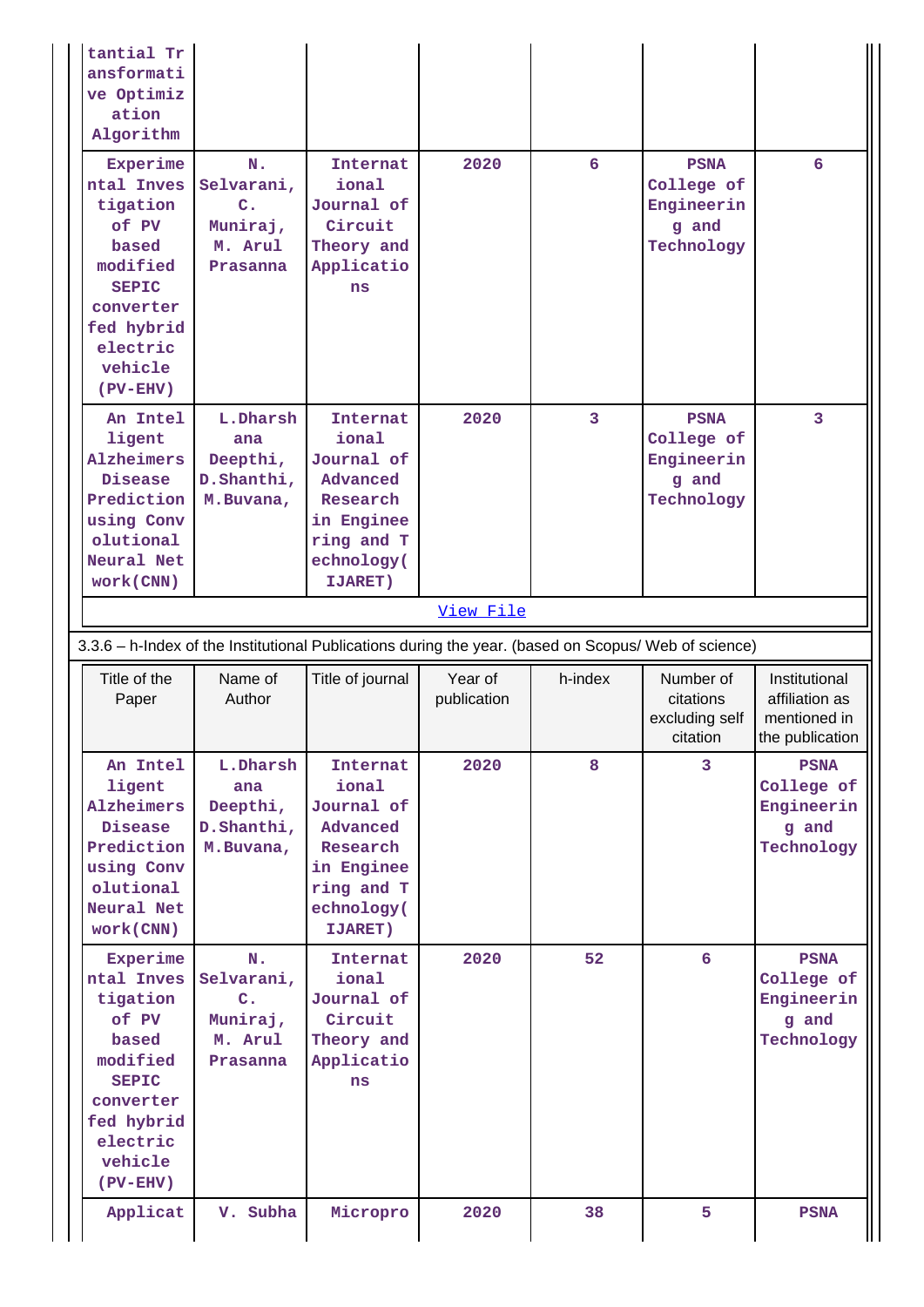| ion of<br>Machine<br>Learning<br>and Big<br>Data in<br>Doubly Fed<br>Induction<br>Generator<br>based<br>Stability<br>Analysis<br>of Multi<br>Machine<br>System<br>using Subs<br>tantial Tr<br>ansformati<br>ve Optimiz<br>ation<br>Algorithm | Seethalaks<br>hmi, R. Ka<br>rthigaivel<br>, N. Venga<br>dachalam,<br>S. Selvaku<br>maran | cessors<br>and Micros<br>ystems                          |      |                |                 | College of<br>Engineerin<br>g and<br>Technology                |
|----------------------------------------------------------------------------------------------------------------------------------------------------------------------------------------------------------------------------------------------|------------------------------------------------------------------------------------------|----------------------------------------------------------|------|----------------|-----------------|----------------------------------------------------------------|
| Zone-<br><b>Based Sink</b><br>Mobility<br>in<br>Wireless<br>Sensor<br>Networks                                                                                                                                                               | Prasanth<br>A, Pavala<br>rajan S.                                                        | Sensor<br>Review                                         | 2019 | 6              | 10              | <b>PSNA</b><br>College of<br>Engineerin<br>g and<br>Technology |
| Fuzzy<br>Gray Level<br>Difference<br>Histogram<br>Equalizati<br>on for<br>Medical<br>Image Enha<br>ncement                                                                                                                                   | Bharath<br>Subramani,<br>Magudeeswa<br>ran<br>Veluchamy                                  | Journal<br>of Medical<br>Systems                         | 2019 | 6              | 6               | <b>PSNA</b><br>College of<br>Engineerin<br>g and<br>Technology |
| Corrosion<br>behaviour<br>of heat<br>treated<br>Aluminium<br>Metal<br>Matrix<br>composites<br>reinforced<br>with Fused<br>Zirconia<br>Alumina 40                                                                                             | S.Rosline,<br>Dr.V.Param<br>asivam                                                       | Journal<br>of Alloys<br>and<br>Compounds                 | 2019 | $\overline{4}$ | 12 <sup>1</sup> | <b>PSNA</b><br>College of<br>Engineerin<br>g and<br>Technology |
| Performa<br>nce,<br>and<br>emission c<br>haracteris<br>tics on                                                                                                                                                                               | S.Muruga<br>poopathi,<br>combustion D.Vasudeva<br>n.                                     | Journal<br>of Thermal<br>Analysis<br>and Calori<br>metry | 2019 | 9              | $\overline{4}$  | <b>PSNA</b><br>College of<br>Engineerin<br>g and<br>Technology |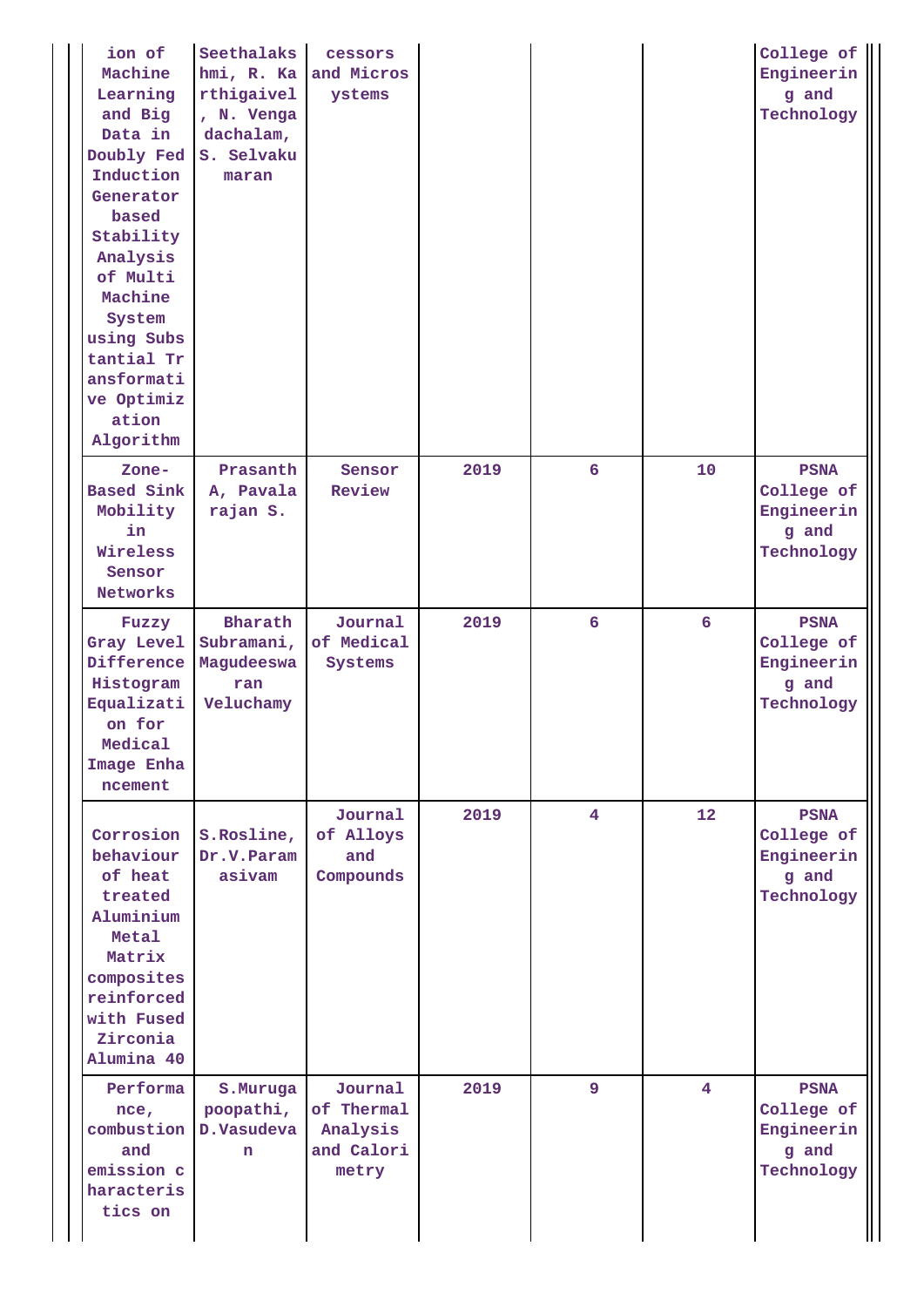| VCR multi-<br>fuel<br>engine<br>running on<br>methyl<br>esters of<br>rubber<br>seed oil                                                                                                    |  |                                                                                    |                                                      |  |           |                |             |  |                                                                |
|--------------------------------------------------------------------------------------------------------------------------------------------------------------------------------------------|--|------------------------------------------------------------------------------------|------------------------------------------------------|--|-----------|----------------|-------------|--|----------------------------------------------------------------|
| Performa<br>nce of<br>fibre<br>integrated<br>RC Frames<br>manufactur<br>ed using a<br><b>lternative</b><br>material<br>as<br>aggregate<br>for sustai<br>nable envi<br>ronment              |  | Vinod<br>kumar M, S<br>iddharamai<br>ah Y.M<br>,Jaideep C                          | Journal<br>of Green E<br>ngineering                  |  | 2019      | $\overline{4}$ | 6           |  | <b>PSNA</b><br>College of<br>Engineerin<br>g and<br>Technology |
| Oxidative<br>removal of<br>stabilized<br>land fill<br>leachate<br>by<br>fenton's<br>process:<br>process<br>modelling,<br>optimizati<br><b>on</b><br>analysis<br>of<br>degraded<br>products |  | N. Jegan<br>durai, GVT<br>Gopalakris<br>hna, V.C.P<br>admanaban<br>N.Selvaraj<br>u | The<br>Royal<br>society of<br>chemistry              |  | 2020      | 7              | 10          |  | <b>PSNA</b><br>College of<br>Engineerin<br>g and<br>Technology |
| Spatioem<br>poral vari<br>ability of<br>Temperaure<br>and Its<br><b>Extremes</b><br>Over an Ag<br>ro-Ecologi<br>cal Region<br>of Tamil<br>Nadu,<br>India                                   |  | <b>B.Ganesh</b><br>kumar, GVT<br>Gopala<br>Krishna                                 | Polish<br>Journal of<br>Environmen<br>tal<br>Studies |  | 2020      | 7              | <b>Nill</b> |  | <b>PSNA</b><br>College of<br>Engineerin<br>g and<br>Technology |
|                                                                                                                                                                                            |  |                                                                                    |                                                      |  | View File |                |             |  |                                                                |
|                                                                                                                                                                                            |  |                                                                                    |                                                      |  |           |                |             |  |                                                                |
| 3.3.7 - Faculty participation in Seminars/Conferences and Symposia during the year:<br>National<br>International<br><b>State</b><br>Number of Faculty<br>Local                             |  |                                                                                    |                                                      |  |           |                |             |  |                                                                |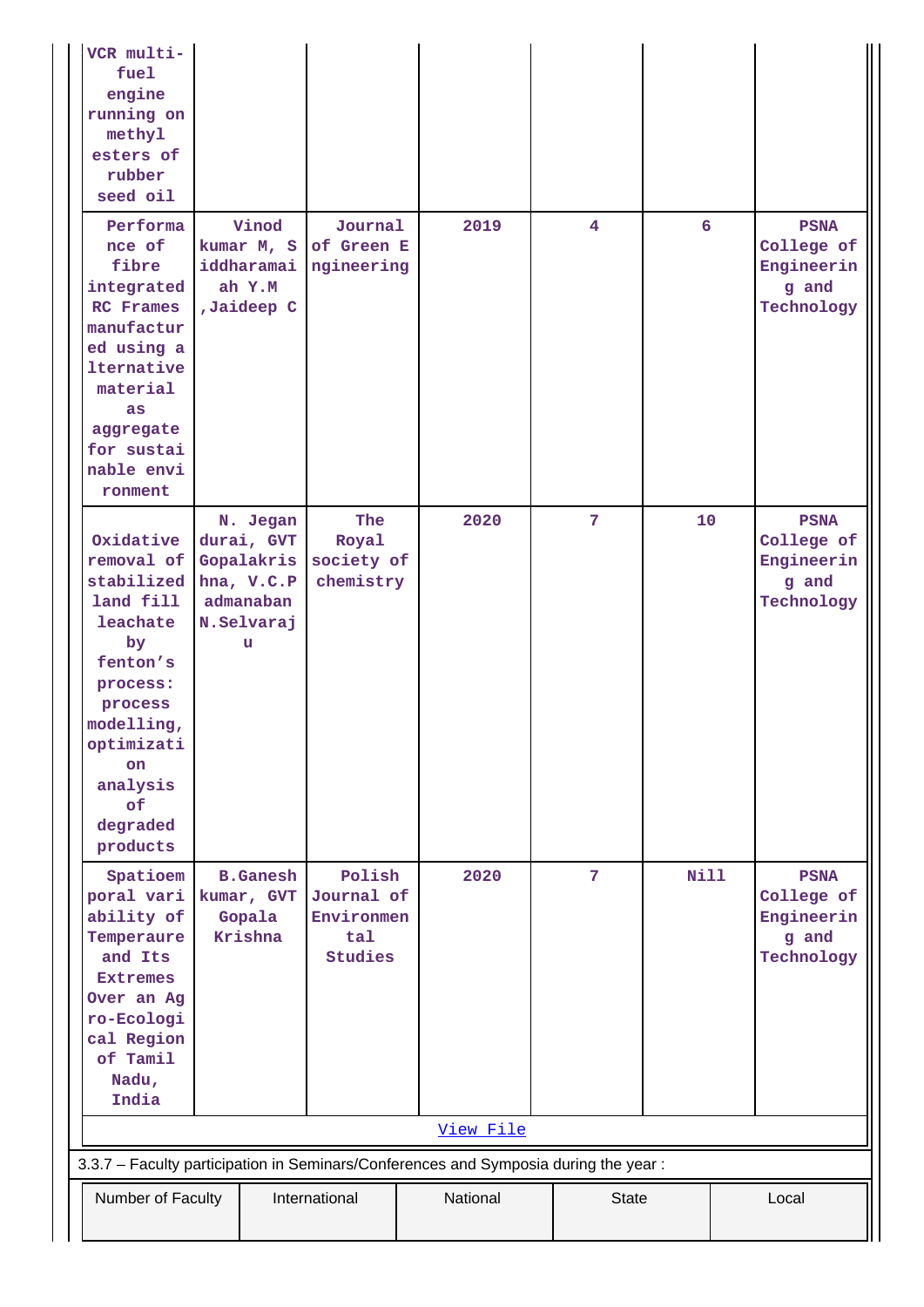| Attended/Semi<br>nars/Workshops                                                                                                 | 208                                                                       |            | 960       | 190                                                      | 234                                                                                                         |  |
|---------------------------------------------------------------------------------------------------------------------------------|---------------------------------------------------------------------------|------------|-----------|----------------------------------------------------------|-------------------------------------------------------------------------------------------------------------|--|
| Presented<br>papers                                                                                                             | 36                                                                        |            | 9         | $\overline{2}$                                           | <b>Nill</b>                                                                                                 |  |
| Resource<br>persons                                                                                                             | <b>Nill</b>                                                               |            | 11        | 32                                                       | 45                                                                                                          |  |
|                                                                                                                                 |                                                                           |            | View File |                                                          |                                                                                                             |  |
| 3.4 - Extension Activities                                                                                                      |                                                                           |            |           |                                                          |                                                                                                             |  |
| Non- Government Organisations through NSS/NCC/Red cross/Youth Red Cross (YRC) etc., during the year                             |                                                                           |            |           |                                                          | 3.4.1 – Number of extension and outreach programmes conducted in collaboration with industry, community and |  |
| Title of the activities                                                                                                         | Organising unit/agency/<br>collaborating agency                           |            |           | Number of teachers<br>participated in such<br>activities | Number of students<br>participated in such<br>activities                                                    |  |
| <b>BLOOD DONATION</b><br><b>CAMP</b>                                                                                            | ROTRACT CLUB NSS<br>of PSNACET GH,<br>Dindigul                            |            |           | 3                                                        | 450                                                                                                         |  |
| <b>RURAL SURVEY CAMP</b><br>- Silvarpatti,<br>Appanampatty, Pudur<br>and Karisalpatti                                           | PSNA CET NSS DRDA<br>collectorate,<br>Dindigul                            |            |           | 3                                                        | 125                                                                                                         |  |
| FREE EYE CAMP -<br>for nearest<br>villagers of the<br>college and Review<br>checkup for<br>cataract patients                    | PSNA NSS Rotaract<br>club and SANKARA<br>EYE HOSPITAL, Srivil<br>lipthur. |            |           | 5                                                        | 300                                                                                                         |  |
| Blood and<br>Platelets Donation                                                                                                 |                                                                           | <b>RRC</b> |           | $\overline{2}$                                           | 150                                                                                                         |  |
| Free Eye Check-up<br><b>Event</b>                                                                                               | <b>NSS</b>                                                                |            |           | 3                                                        | 220                                                                                                         |  |
| Orphanage Visit<br><b>Event</b>                                                                                                 | YRC                                                                       |            | 3         |                                                          | 100                                                                                                         |  |
| Tree Plantation<br>Event (1000)                                                                                                 | <b>NSS</b>                                                                |            | 5         |                                                          | 275                                                                                                         |  |
| Dengue Awareness<br><b>Event</b>                                                                                                | YRC                                                                       |            |           | 5                                                        | 750                                                                                                         |  |
| Tree Plantation<br><b>Event</b>                                                                                                 | <b>NSS</b>                                                                |            |           | $\overline{a}$                                           | 70                                                                                                          |  |
| Food Bag<br>Distribution Event                                                                                                  | <b>YRC</b>                                                                |            |           | $\overline{2}$                                           | 125                                                                                                         |  |
|                                                                                                                                 |                                                                           |            | View File |                                                          |                                                                                                             |  |
| 3.4.2 - Awards and recognition received for extension activities from Government and other recognized bodies<br>during the year |                                                                           |            |           |                                                          |                                                                                                             |  |
| Name of the activity                                                                                                            | Award/Recognition                                                         |            |           | <b>Awarding Bodies</b>                                   | Number of students<br><b>Benefited</b>                                                                      |  |
| <b>Blood</b> donation                                                                                                           | <b>Blood</b> donation<br>Award                                            |            |           | Madurai Meenakshi<br>Mission Hospital                    | 450                                                                                                         |  |
| Ryla event                                                                                                                      | Best Rylarian                                                             |            |           | Best Rylarian                                            | 10                                                                                                          |  |

Ш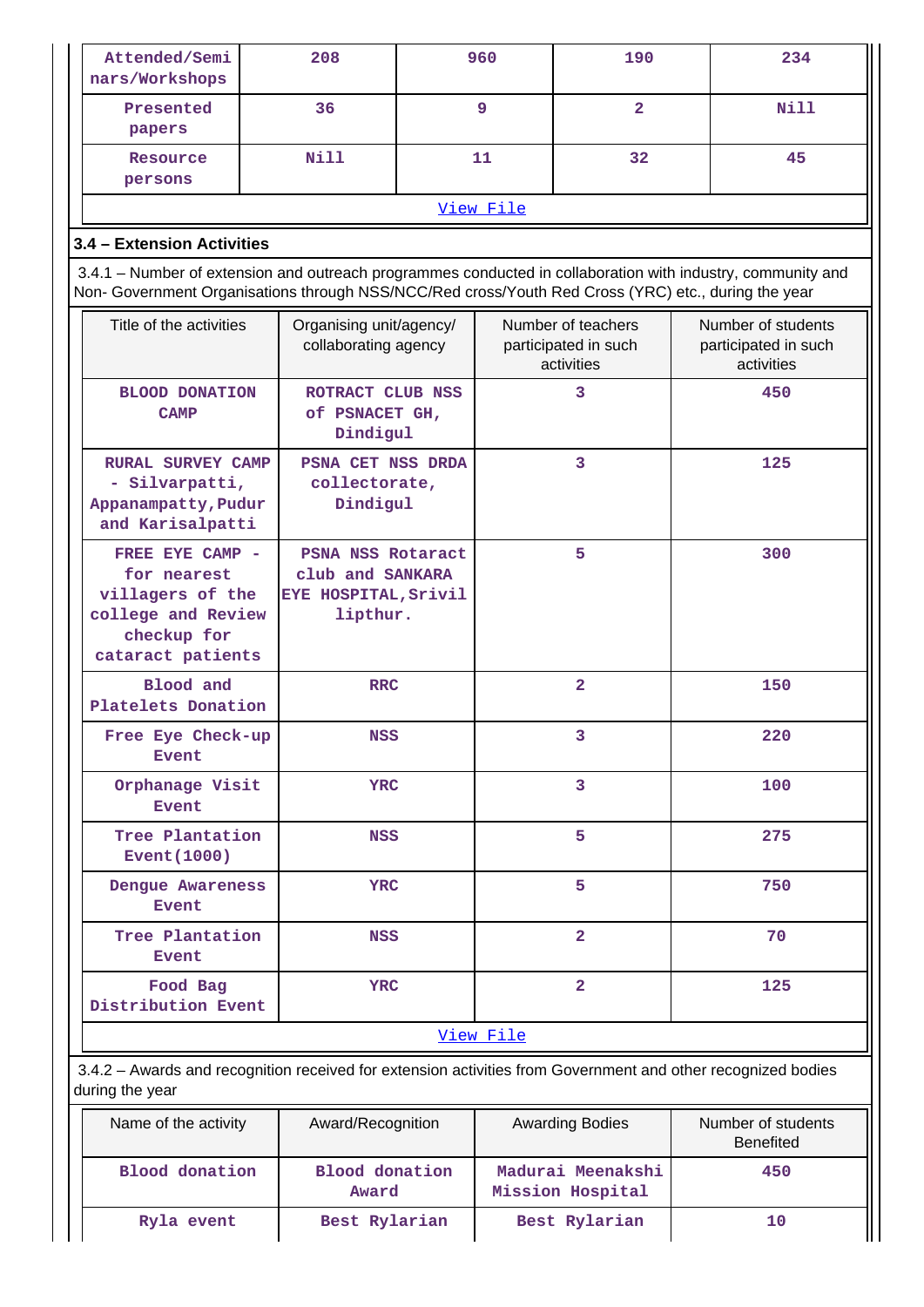|                                      | award<br>Social Activity<br>Rajaji Hosptial,<br>Madurai                                                                                                                                                        |                                                                                                                        | award and Best Ryla<br>award |                                                         |     |                                                         |  |
|--------------------------------------|----------------------------------------------------------------------------------------------------------------------------------------------------------------------------------------------------------------|------------------------------------------------------------------------------------------------------------------------|------------------------------|---------------------------------------------------------|-----|---------------------------------------------------------|--|
|                                      |                                                                                                                                                                                                                |                                                                                                                        |                              | Best social<br>active member award                      | 100 |                                                         |  |
| Social Service                       | Best Social<br>Service                                                                                                                                                                                         |                                                                                                                        |                              | Thuthookudi<br>Manitham Trust                           |     | 100                                                     |  |
|                                      |                                                                                                                                                                                                                |                                                                                                                        | View File                    |                                                         |     |                                                         |  |
|                                      | 3.4.3 - Students participating in extension activities with Government Organisations, Non-Government<br>Organisations and programmes such as Swachh Bharat, Aids Awareness, Gender Issue, etc. during the year |                                                                                                                        |                              |                                                         |     |                                                         |  |
| Name of the scheme                   | Organising unit/Agen<br>cy/collaborating<br>agency                                                                                                                                                             | Name of the activity                                                                                                   |                              | Number of teachers<br>participated in such<br>activites |     | Number of students<br>participated in such<br>activites |  |
| <b>BLOOD</b><br><b>DONATION CAMP</b> | ROTRACT CLUB<br>NSS of PSNACET<br>GH, Dindigul                                                                                                                                                                 | <b>DONATION CAMP</b>                                                                                                   | <b>BLOOD</b>                 | 3                                                       |     | 450                                                     |  |
| <b>RURAL SURVEY</b><br><b>CAMP</b>   | <b>PSNA CET NSS</b><br><b>DRDA</b><br>collectorate,<br>Dindigul                                                                                                                                                | $CAMP$ -<br>Silvarpatti, Ap<br>panampatty, Pudu<br>r and<br>Karisalpatti                                               | <b>RURAL SURVEY</b>          | 3                                                       |     | 125                                                     |  |
| Medical Camp                         | <b>PSNA NSS</b><br>Rotaract club<br>and SANKARA EYE<br>HOSPITAL, Srivil<br>lipthur.                                                                                                                            | <b>FREE EYE CAMP</b><br>- for nearest<br>villagers of<br>the college and<br>Review checkup<br>for cataract<br>patients |                              | 5                                                       |     | 300                                                     |  |
| <b>BLOOD</b><br>DONATION CAMP        | <b>RRC</b>                                                                                                                                                                                                     | Platelets<br>Donation                                                                                                  | Blood and<br>$\overline{a}$  |                                                         |     | 150                                                     |  |
| Medical Camp                         | <b>NSS</b>                                                                                                                                                                                                     | Check-up Event                                                                                                         | Free Eye                     | 3                                                       |     | 220                                                     |  |
| Social<br>Service                    | <b>YRC</b>                                                                                                                                                                                                     | Visit Event                                                                                                            | Orphanage                    | 3                                                       |     | 100                                                     |  |
| Tree<br>Plantation                   | <b>NSS</b>                                                                                                                                                                                                     | Plantation<br>Event $(1000)$                                                                                           | Tree                         | 5                                                       |     | 275                                                     |  |
| <b>Awareness</b><br>Camp             | <b>YRC</b>                                                                                                                                                                                                     | <b>Awareness Event</b>                                                                                                 | Dengue                       | 5                                                       |     | 750                                                     |  |
| Tree<br>Plantation                   | <b>NSS</b>                                                                                                                                                                                                     | <b>Tree</b><br>Plantation<br><b>Event</b>                                                                              |                              | $\overline{2}$                                          |     | 70                                                      |  |
| Social<br>Service                    | <b>YRC</b>                                                                                                                                                                                                     | Distribution<br><b>Event</b>                                                                                           | Food Bag                     | $\overline{2}$                                          |     | 125                                                     |  |
|                                      |                                                                                                                                                                                                                |                                                                                                                        | View File                    |                                                         |     |                                                         |  |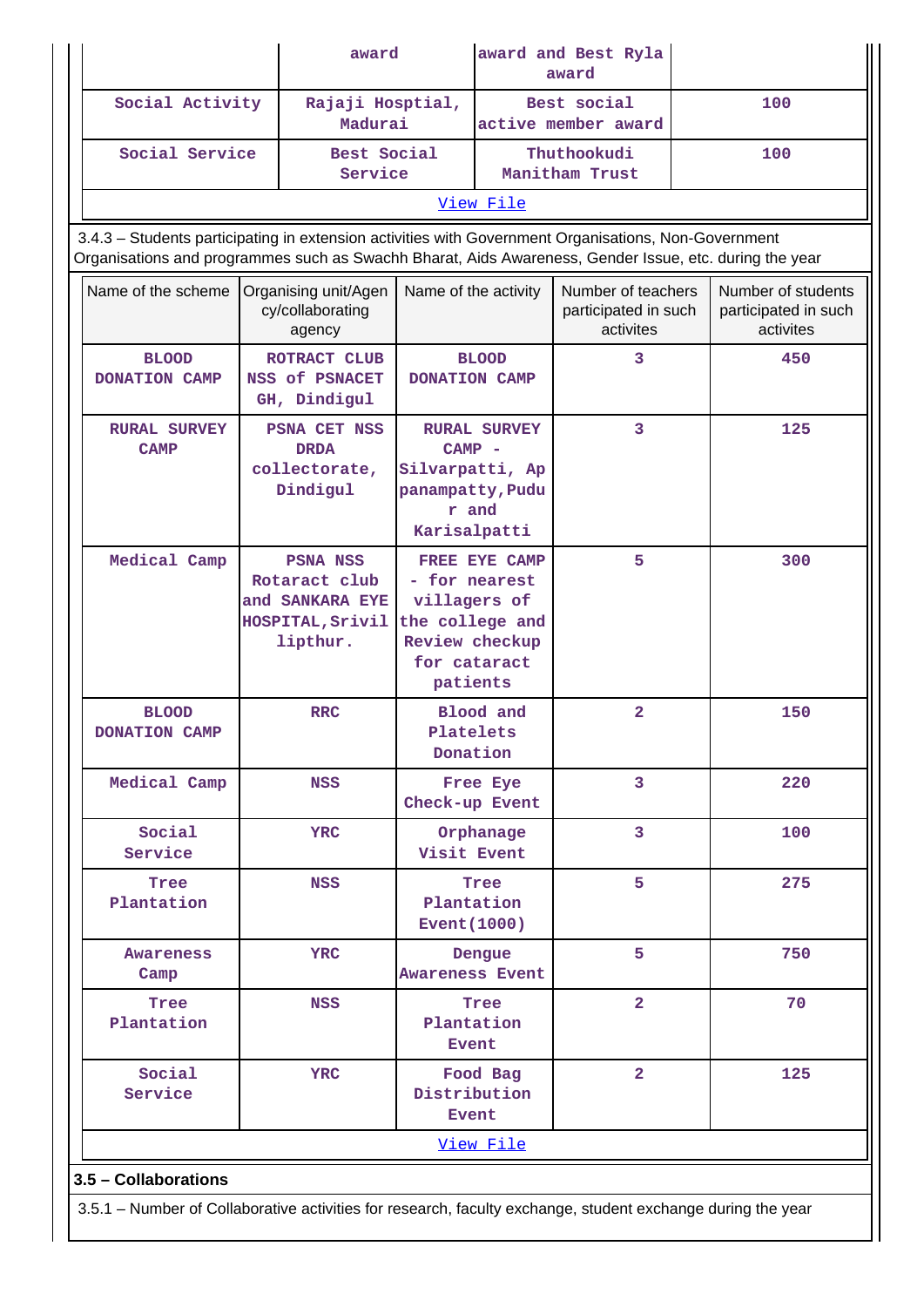| Nature of activity                                                    | Participant    | Source of financial support | Duration |
|-----------------------------------------------------------------------|----------------|-----------------------------|----------|
| Internship                                                            | 181            | <b>NIL</b>                  | 180      |
| Industrial Visit                                                      | 1655           | <b>NIL</b>                  | 1        |
| Industrial<br>Training -Faculty<br>Members                            | 14             | <b>NIL</b>                  | 3        |
| Industrial<br>Training -Students                                      | 25             | <b>NIL</b>                  | 180      |
| Inplant Training                                                      | 36             | <b>NIL</b>                  | 5        |
| Collaborative<br>Research                                             | 6              | <b>NIL</b>                  | 1095     |
| Survey Camp                                                           | 253            | <b>NIL</b>                  | 7        |
| Industry Project                                                      | 40             | <b>NIL</b>                  | 180      |
| Section Editor -<br>International<br>journal of<br>exclusive research | $\overline{2}$ | <b>NIL</b>                  | 180      |
| Reviewer - Gedrag<br>Organisatie Review                               | $\mathbf{1}$   | <b>NIL</b>                  | 180      |
|                                                                       |                | View File                   |          |

 3.5.2 – Linkages with institutions/industries for internship, on-the- job training, project work, sharing of research facilities etc. during the year

| Nature of linkage | Title of the<br>linkage | Name of the<br>partnering<br>institution/<br>industry<br>/research lab<br>with contact<br>details | <b>Duration From</b> | Duration To | Participant          |
|-------------------|-------------------------|---------------------------------------------------------------------------------------------------|----------------------|-------------|----------------------|
| Training          | Industrail<br>Training  | Sales<br>Force, ICT<br>Academy                                                                    | 29/03/2019           | 28/09/2019  | krithica             |
| Training          | Industrail<br>Training  | Sales<br>Force, ICT<br>Academy                                                                    | 29/03/2019           | 28/09/2019  | <b>KIRUTHIGA</b>     |
| Training          | Industrail<br>Training  | Sales<br>Force, ICT<br>Academy                                                                    | 29/03/2019           | 28/09/2019  | Karthiga             |
| Training          | Industrail<br>Training  | Sales<br>Force, ICT<br>Academy                                                                    | 29/03/2019           | 28/09/2019  | Jeniferfat<br>hima   |
| Training          | Industrail<br>Training  | Sales<br>Force, ICT<br>Academy                                                                    | 29/03/2019           | 28/09/2019  | Haritharasi<br>Priya |
| Training          | Industrail<br>Training  | Sales<br>Force, ICT<br>Academy                                                                    | 29/03/2019           | 28/09/2019  | <b>DINESH</b>        |
| Training          | Industrail<br>Training  | Sales<br>Force, ICT                                                                               | 29/03/2019           | 28/09/2019  | Arul Jothi           |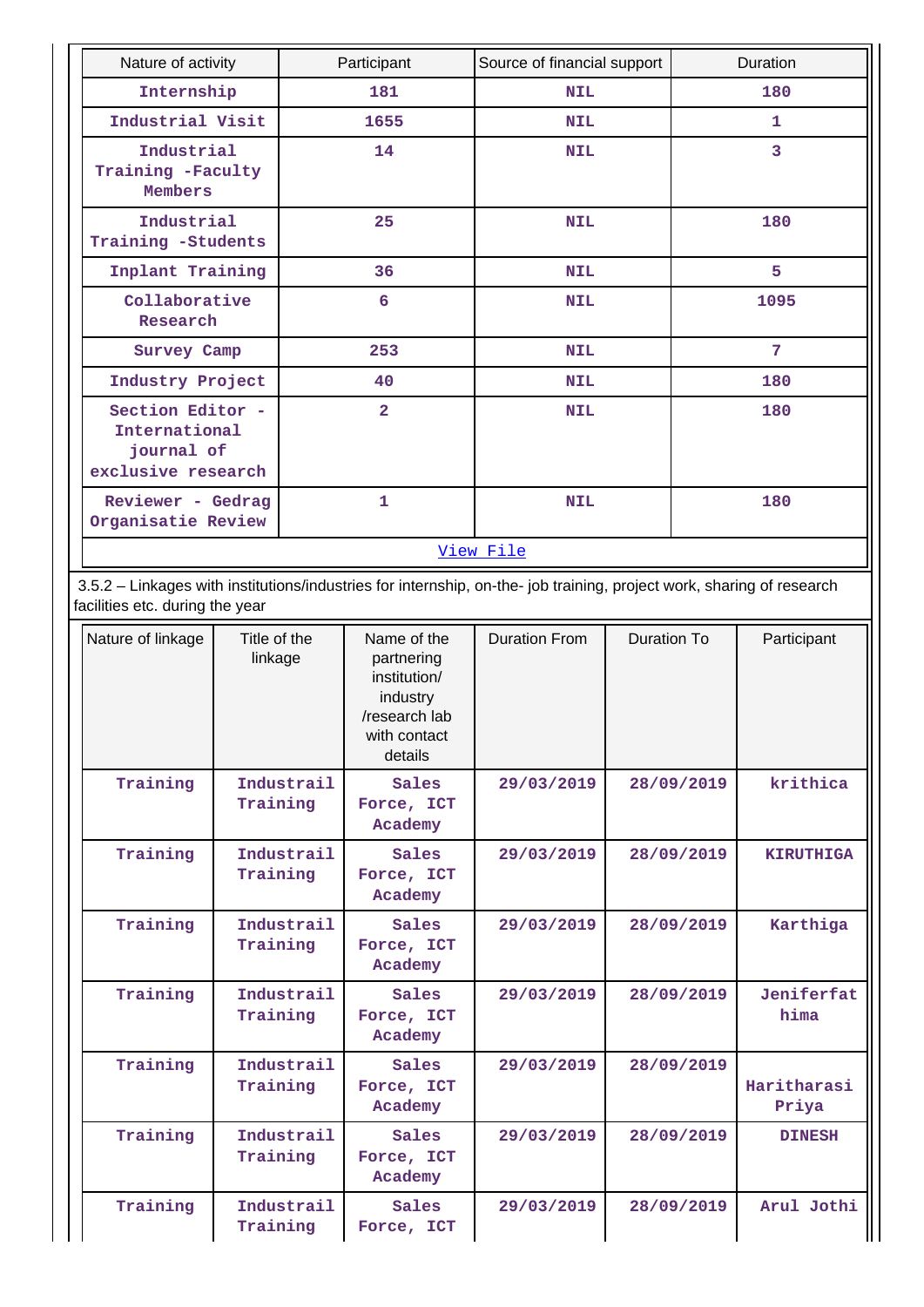|           |                        | Academy                        |            |            |         |  |  |  |
|-----------|------------------------|--------------------------------|------------|------------|---------|--|--|--|
| Training  | Industrail<br>Training | Sales<br>Force, ICT<br>Academy | 29/03/2019 | 28/09/2019 | Anitha  |  |  |  |
| Training  | Industrail<br>Training | Sales<br>Force, ICT<br>Academy | 29/03/2019 | 28/09/2019 | Anisha  |  |  |  |
| Training  | Industrail<br>Training | Sales<br>Force, ICT<br>Academy | 29/03/2019 | 28/09/2019 | Ajitesh |  |  |  |
| View File |                        |                                |            |            |         |  |  |  |
|           |                        |                                |            |            |         |  |  |  |

 3.5.3 – MoUs signed with institutions of national, international importance, other universities, industries, corporate houses etc. during the year

| Organisation                    | Date of MoU signed | Purpose/Activities                                                                                                                                                                                                                                                                                        | Number of<br>students/teachers<br>participated under MoUs |
|---------------------------------|--------------------|-----------------------------------------------------------------------------------------------------------------------------------------------------------------------------------------------------------------------------------------------------------------------------------------------------------|-----------------------------------------------------------|
| Bentley Solutions<br>PVT LTD    | 17/02/2020         | To learn Civil<br>Engineering<br>Software                                                                                                                                                                                                                                                                 | 150                                                       |
| <b>Bluetronics</b><br>Bengaluru | 12/07/2019         | <b>Bluetronics and</b><br>PSNACET propose to<br>collaborate through<br>setting up two Labs<br>which will provide<br>Industry - ready<br>Training placement,<br>Consultancy<br>services, Research<br>activities. On<br>demand special<br>activities like<br>research grants,<br>aid from other<br>associat | 120                                                       |
| <b>Bluetronics</b><br>Bengaluru | 12/07/2019         | Supporting in<br>bringing up both<br>the institutions in<br>other possible<br>means of<br>collaborations when<br>mutually agreed. To<br>facilitate Research<br>and prototyping<br>activities within<br>campus of PSNACET<br>by Bluetronics to<br>promote student's<br>Knowledge and<br>skills.            | 15                                                        |
| NASSCOM,<br>Bengaluru           | 21/08/2019         | To attend FDP on<br>Data Science and<br>Artificial<br>Intelligence                                                                                                                                                                                                                                        | 150                                                       |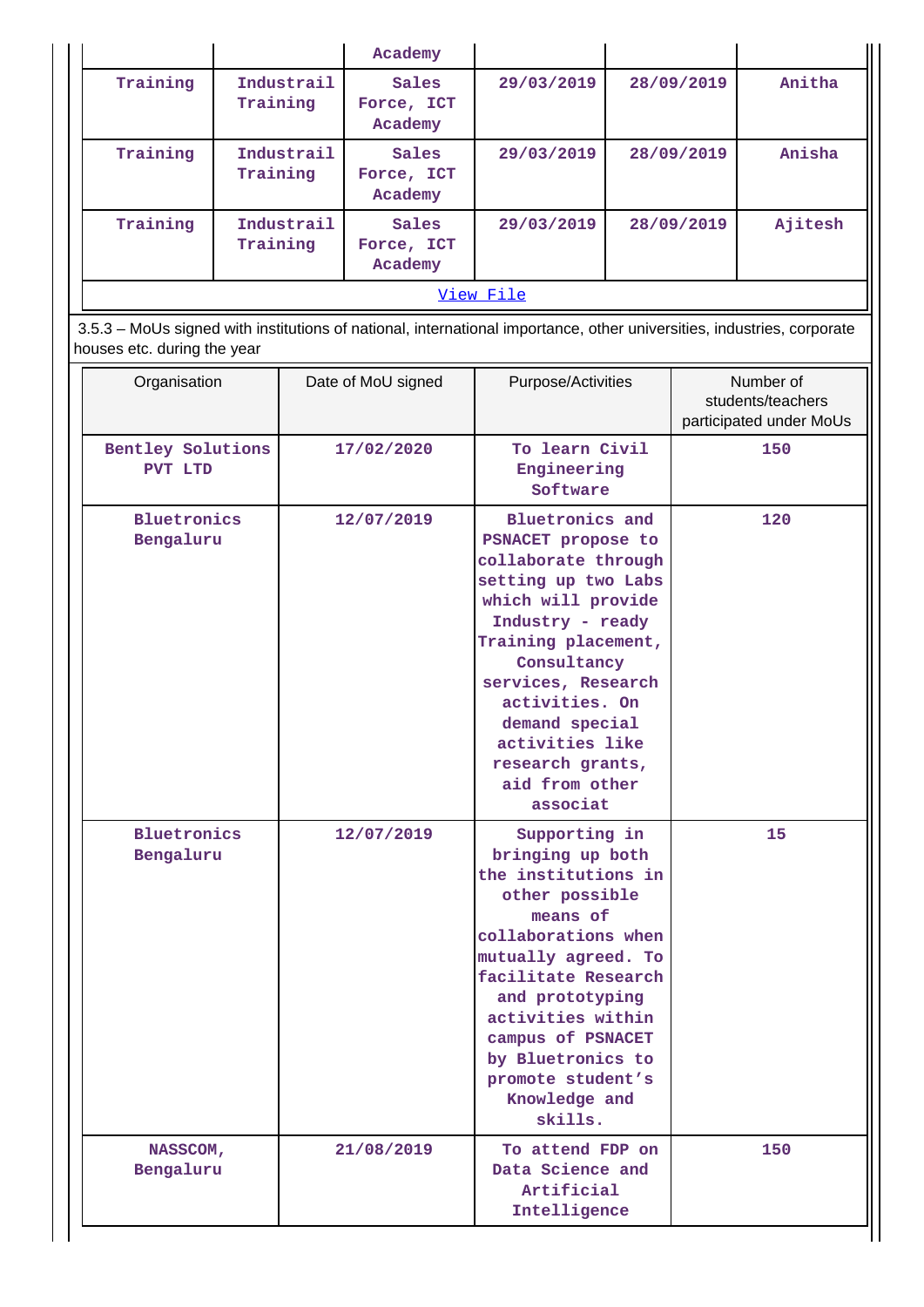| View File                                                   |                                                                                                |                                                                                             |  |             |                                                |              |             |
|-------------------------------------------------------------|------------------------------------------------------------------------------------------------|---------------------------------------------------------------------------------------------|--|-------------|------------------------------------------------|--------------|-------------|
| <b>CRITERION IV - INFRASTRUCTURE AND LEARNING RESOURCES</b> |                                                                                                |                                                                                             |  |             |                                                |              |             |
| 4.1 - Physical Facilities                                   |                                                                                                |                                                                                             |  |             |                                                |              |             |
|                                                             |                                                                                                | 4.1.1 - Budget allocation, excluding salary for infrastructure augmentation during the year |  |             |                                                |              |             |
|                                                             |                                                                                                | Budget allocated for infrastructure augmentation                                            |  |             | Budget utilized for infrastructure development |              |             |
|                                                             |                                                                                                | 184                                                                                         |  |             |                                                | 151.81       |             |
|                                                             |                                                                                                | 4.1.2 - Details of augmentation in infrastructure facilities during the year                |  |             |                                                |              |             |
|                                                             | <b>Facilities</b>                                                                              |                                                                                             |  |             | <b>Existing or Newly Added</b>                 |              |             |
|                                                             |                                                                                                | Campus Area                                                                                 |  |             |                                                | Existing     |             |
|                                                             |                                                                                                | Class rooms                                                                                 |  |             |                                                | Newly Added  |             |
|                                                             |                                                                                                | Laboratories                                                                                |  |             |                                                | Existing     |             |
|                                                             |                                                                                                | Seminar Halls                                                                               |  |             |                                                | Existing     |             |
|                                                             |                                                                                                | Classrooms with LCD facilities                                                              |  |             |                                                | Newly Added  |             |
|                                                             |                                                                                                | Seminar halls with ICT facilities                                                           |  |             |                                                | Existing     |             |
|                                                             | Video Centre                                                                                   |                                                                                             |  |             |                                                | Existing     |             |
|                                                             | Value of the equipment purchased<br>during the year (rs. in lakhs)                             |                                                                                             |  |             |                                                | Newly Added  |             |
|                                                             | Number of important equipments<br>purchased (Greater than 1-0 lakh)<br>during the current year |                                                                                             |  |             |                                                | Newly Added  |             |
|                                                             |                                                                                                | Classrooms with Wi-Fi OR LAN                                                                |  |             |                                                | Newly Added  |             |
|                                                             |                                                                                                |                                                                                             |  | View File   |                                                |              |             |
| 4.2 - Library as a Learning Resource                        |                                                                                                |                                                                                             |  |             |                                                |              |             |
|                                                             |                                                                                                | 4.2.1 - Library is automated {Integrated Library Management System (ILMS)}                  |  |             |                                                |              |             |
| Name of the ILMS<br>software                                |                                                                                                | Nature of automation (fully<br>or patially)                                                 |  |             | Version<br>Year of automation                  |              |             |
| Smart library (in<br>house software)                        |                                                                                                | Fully                                                                                       |  | 20<br>2015  |                                                |              |             |
| 4.2.2 - Library Services                                    |                                                                                                |                                                                                             |  |             |                                                |              |             |
| Library<br>Service Type                                     |                                                                                                | Existing                                                                                    |  |             | Newly Added                                    | Total        |             |
| Text<br><b>Books</b>                                        | 92499                                                                                          | 205                                                                                         |  | 752         | $\overline{2}$                                 | 93251        | 207         |
| Reference<br><b>Books</b>                                   | 4130                                                                                           | 42                                                                                          |  | 94          | Nill                                           | 4224         | 42          |
| e-Books                                                     | 2715                                                                                           | <b>Nill</b>                                                                                 |  | 398         | Nill                                           | 3113         | <b>Nill</b> |
| Journals                                                    | 611                                                                                            | 11                                                                                          |  | 124         | $\overline{2}$                                 | 735          | 13          |
| $e-$<br>Journals                                            | 12580                                                                                          | 64                                                                                          |  | 8432        | 11                                             | 21012        | 75          |
| Digital<br>Database                                         | $\mathbf{1}$                                                                                   | <b>Nill</b>                                                                                 |  | <b>Nill</b> | Nill                                           | $\mathbf{1}$ | <b>Nill</b> |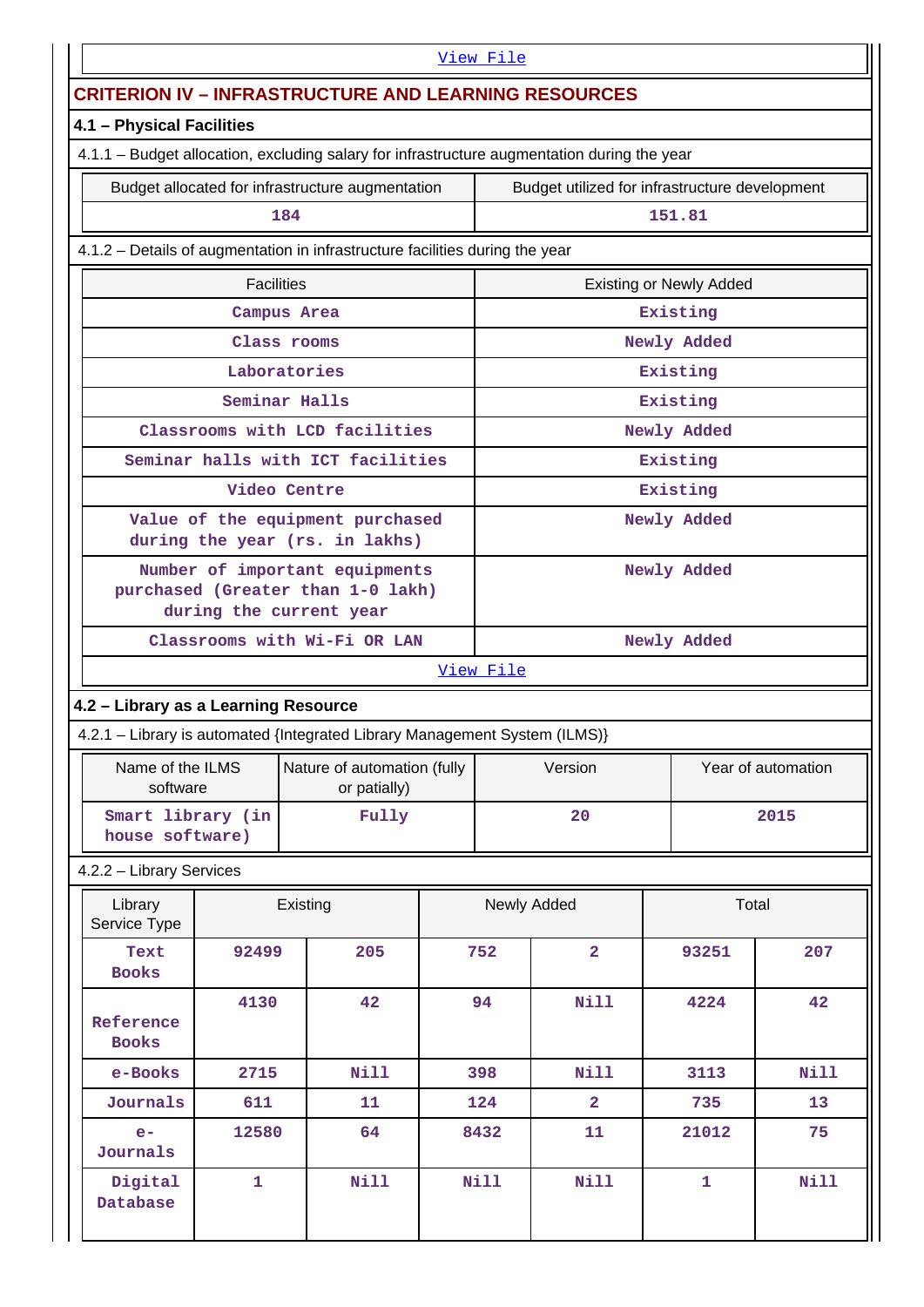| CD &<br>Video                                                                                                                                                                                                                                           |                                           | 8006            |     | <b>Nill</b>                                                                                                                                                                                                                      |                            | 78                  | Nill                                                |                    | 8084         |                                                   |           | <b>Nill</b>                                       |
|---------------------------------------------------------------------------------------------------------------------------------------------------------------------------------------------------------------------------------------------------------|-------------------------------------------|-----------------|-----|----------------------------------------------------------------------------------------------------------------------------------------------------------------------------------------------------------------------------------|----------------------------|---------------------|-----------------------------------------------------|--------------------|--------------|---------------------------------------------------|-----------|---------------------------------------------------|
| Library<br>Automation                                                                                                                                                                                                                                   |                                           | $\mathbf{1}$    |     | <b>Nill</b>                                                                                                                                                                                                                      |                            | Nill                | <b>Nill</b>                                         |                    | $\mathbf{1}$ |                                                   |           | <b>Nill</b>                                       |
| Weeding<br>(hard &<br>soft)                                                                                                                                                                                                                             |                                           | Nill            |     | <b>Nill</b>                                                                                                                                                                                                                      |                            | 576                 | $\mathbf{1}$                                        |                    | 576          |                                                   |           | 1                                                 |
| Others (s<br>pecify)                                                                                                                                                                                                                                    |                                           | 5849            |     | 9                                                                                                                                                                                                                                |                            | <b>Nill</b>         | <b>Nill</b>                                         |                    | 5849         |                                                   |           | 9                                                 |
|                                                                                                                                                                                                                                                         |                                           |                 |     |                                                                                                                                                                                                                                  |                            | View File           |                                                     |                    |              |                                                   |           |                                                   |
| 4.2.3 - E-content developed by teachers such as: e-PG- Pathshala, CEC (under e-PG- Pathshala CEC (Under<br>Graduate) SWAYAM other MOOCs platform NPTEL/NMEICT/any other Government initiatives & institutional<br>(Learning Management System (LMS) etc |                                           |                 |     |                                                                                                                                                                                                                                  |                            |                     |                                                     |                    |              |                                                   |           |                                                   |
|                                                                                                                                                                                                                                                         | Name of the Teacher                       |                 |     | Name of the Module                                                                                                                                                                                                               |                            |                     | Platform on which module<br>is developed            |                    |              | Date of launching e-                              | content   |                                                   |
| Nil                                                                                                                                                                                                                                                     |                                           |                 | Nil |                                                                                                                                                                                                                                  |                            | Nil                 |                                                     |                    |              | <b>Nill</b>                                       |           |                                                   |
|                                                                                                                                                                                                                                                         |                                           |                 |     |                                                                                                                                                                                                                                  | No file uploaded.          |                     |                                                     |                    |              |                                                   |           |                                                   |
| 4.3 - IT Infrastructure                                                                                                                                                                                                                                 |                                           |                 |     |                                                                                                                                                                                                                                  |                            |                     |                                                     |                    |              |                                                   |           |                                                   |
| 4.3.1 - Technology Upgradation (overall)                                                                                                                                                                                                                |                                           |                 |     |                                                                                                                                                                                                                                  |                            |                     |                                                     |                    |              |                                                   |           |                                                   |
| <b>Type</b>                                                                                                                                                                                                                                             | <b>Total Co</b><br>mputers                | Computer<br>Lab |     | Internet                                                                                                                                                                                                                         | <b>Browsing</b><br>centers | Computer<br>Centers | Office                                              | Departme<br>nts    |              | Available<br><b>Bandwidt</b><br>h (MBPS/<br>GBPS) |           | <b>Others</b>                                     |
| Existin<br>g                                                                                                                                                                                                                                            | 1389                                      | 28              |     | 28                                                                                                                                                                                                                               | 28                         | $\mathbf{1}$        | $\overline{2}$                                      | 13                 |              | 500                                               |           | $\mathbf 0$                                       |
| Added                                                                                                                                                                                                                                                   | 39                                        | $\mathbf 0$     |     | $\mathbf 0$                                                                                                                                                                                                                      | $\mathbf 0$                | $\mathbf 0$         | $\mathbf 0$                                         | $\mathbf 0$        |              | 20                                                |           | $\mathbf 0$                                       |
| Total                                                                                                                                                                                                                                                   | 1428                                      | 28              |     | 28                                                                                                                                                                                                                               | 28                         | 1                   | $\overline{\mathbf{2}}$                             | 13                 |              | 520                                               |           | $\mathbf 0$                                       |
|                                                                                                                                                                                                                                                         |                                           |                 |     | 4.3.2 – Bandwidth available of internet connection in the Institution (Leased line)                                                                                                                                              |                            |                     |                                                     |                    |              |                                                   |           |                                                   |
|                                                                                                                                                                                                                                                         |                                           |                 |     |                                                                                                                                                                                                                                  |                            | 520 MBPS/ GBPS      |                                                     |                    |              |                                                   |           |                                                   |
| 4.3.3 - Facility for e-content                                                                                                                                                                                                                          |                                           |                 |     |                                                                                                                                                                                                                                  |                            |                     |                                                     |                    |              |                                                   |           |                                                   |
|                                                                                                                                                                                                                                                         |                                           |                 |     | Name of the e-content development facility                                                                                                                                                                                       |                            |                     | Provide the link of the videos and media centre and | recording facility |              |                                                   |           |                                                   |
|                                                                                                                                                                                                                                                         |                                           |                 |     | Faculty Video Lectures                                                                                                                                                                                                           |                            |                     | http://www.psnacet.edu.in/videolectures             | <u>.html</u>       |              |                                                   |           |                                                   |
|                                                                                                                                                                                                                                                         |                                           |                 |     | 4.4 - Maintenance of Campus Infrastructure                                                                                                                                                                                       |                            |                     |                                                     |                    |              |                                                   |           |                                                   |
| component, during the year                                                                                                                                                                                                                              |                                           |                 |     | 4.4.1 – Expenditure incurred on maintenance of physical facilities and academic support facilities, excluding salary                                                                                                             |                            |                     |                                                     |                    |              |                                                   |           |                                                   |
|                                                                                                                                                                                                                                                         | Assigned Budget on<br>academic facilities |                 |     | Expenditure incurred on<br>maintenance of academic<br>facilities                                                                                                                                                                 |                            |                     | Assigned budget on<br>physical facilities           |                    |              |                                                   | facilites | Expenditure incurredon<br>maintenance of physical |
|                                                                                                                                                                                                                                                         | 86                                        |                 |     | 82.86                                                                                                                                                                                                                            |                            |                     | 317                                                 |                    |              |                                                   | 297.69    |                                                   |
| institutional Website, provide link)                                                                                                                                                                                                                    |                                           |                 |     | 4.4.2 - Procedures and policies for maintaining and utilizing physical, academic and support facilities - laboratory,<br>library, sports complex, computers, classrooms etc. (maximum 500 words) (information to be available in |                            |                     |                                                     |                    |              |                                                   |           |                                                   |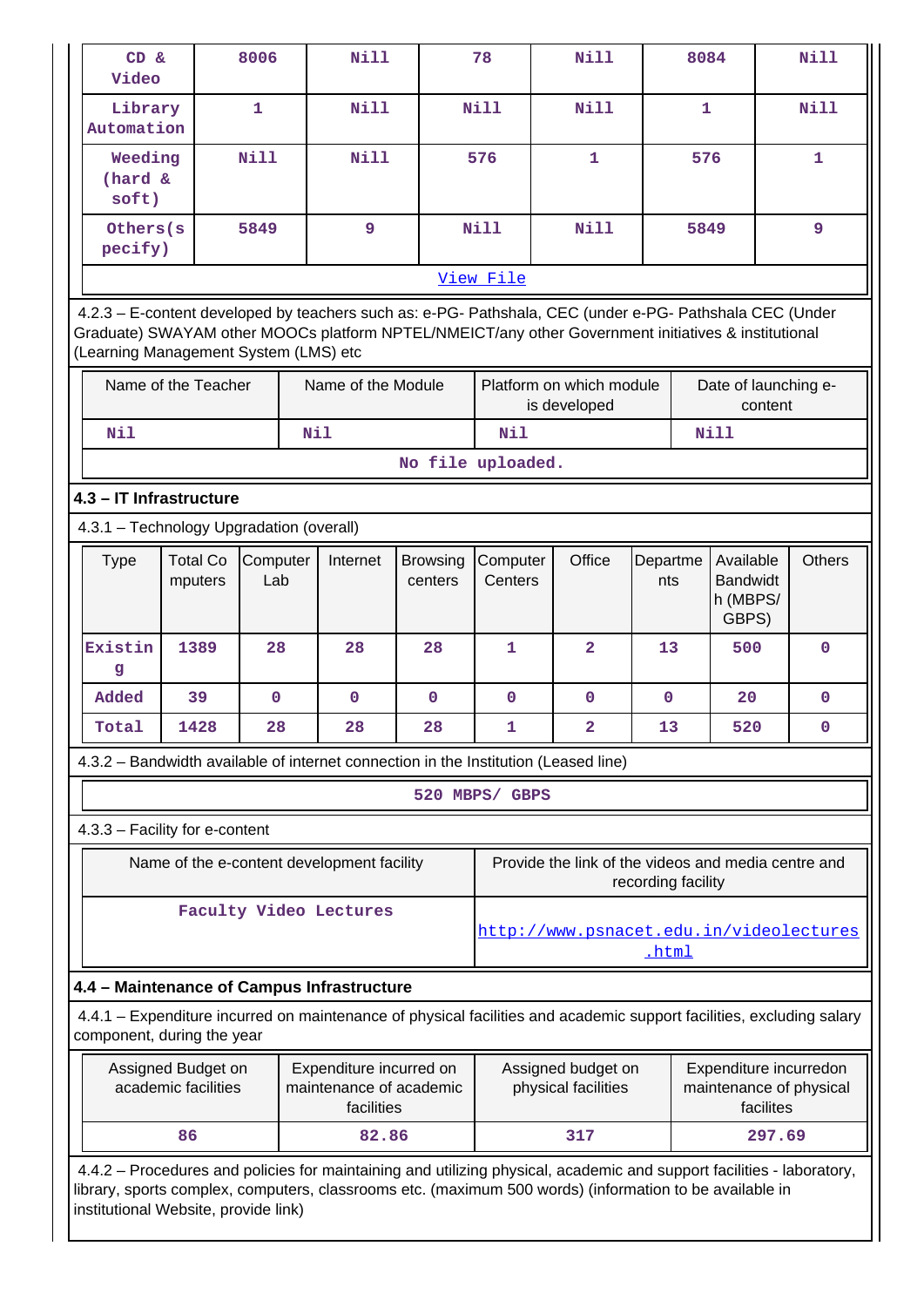**The college ensures the availability of latest equipments, software's and upto-date infrastructure in the institution. There is a systematic procedure for the purchase as well as maintenance of these infrastructural facilities including all sorts of equipments. First the proposal is submitted by the HODs of the respective department. It must get the approval by the principal and then quotations are invited. After the approval of the management and the committee constituted for this purpose, the required item is purchased and entered in the stock register. At the end of financial year stock verification is also done by the college office. The same process is done for repair, writing off or repurchases every year. Laboratory: The College has adequate number of the computers with internet connections and the utility software's distributed in different locales like office, laboratories, library, departments etc. All the stakeholders have equal opportunity to use those facilities as per the rules and the policies of the institution. Record of equipment maintenance is maintained by lab technicians, Lab In charge and supervised by HODs of the concerned departments. The calibration, repairing and maintenance of sophisticated lab equipment's are done by the technicians of related owner enterprises. LIBRARY: The purpose of library is to provide library services to faculty and students for updating them with the latest developments in the relevant field. It details the process of monitoring library services like Purchase of Books and Journals, Receipt of Books, Reference Books, Subscription of Periodicals, Non Book Material, New Arrivals, Issue and Return of Books/Back volumes// Non book materials, Stock Verification, Identification and Maintenance of Books, Photocopy Service and Library General Rules. Maintenance activities are made by the college management regularly to keep the library clean. Library stocks are audited once in a year. College librarian and his team maintains the book circulation among students and staffs through software. Books stock register is properly maintained and auditing of books is performed annually. Library has been established with OPAC (Online Public Accessing Catalogue) facility to access and maintain the books easily in the rack. GENERAL MAINTENANCE: It includes maintenance of buildings, electrical equipments/facilities, Fire Extinguishers and Housekeeping. The purpose is to carry out both preventive and breakdown maintenance of infrastructure facilities. Deviation in completing of preventive maintenance is monitored once in three months. These are reviewed by Principal and suitable corrective and preventive actions are planned. PHYSICAL EDUCATION The Physical Education Director (PED) heads the Department of Physical Education. In addition to the PED, faculty members are also provided (Director of Physical Education (both male and female) to assist him in planning and conducting sports and games. In order to maintain the indoor stadium, a Stadium In charge is also provided. Markers are also provided to assist the PED in the conduct of the sports and games and maintenance of the facilities. The Department of Physical Education of PSNACET provides facilities for both outdoor and indoor games for the interested students to practice as well as conduct of intramural and extramural events**

<http://psnacet.edu.in/maintpolicy.html>

### **CRITERION V – STUDENT SUPPORT AND PROGRESSION**

#### **5.1 – Student Support**

5.1.1 – Scholarships and Financial Support

|                                         | Name/Title of the scheme    | Number of students | <b>Amount in Rupees</b> |
|-----------------------------------------|-----------------------------|--------------------|-------------------------|
| Financial Support<br>from institution   | Sports Quota<br>Scholarship | 79                 | 12065100                |
| Financial Support<br>from Other Sources |                             |                    |                         |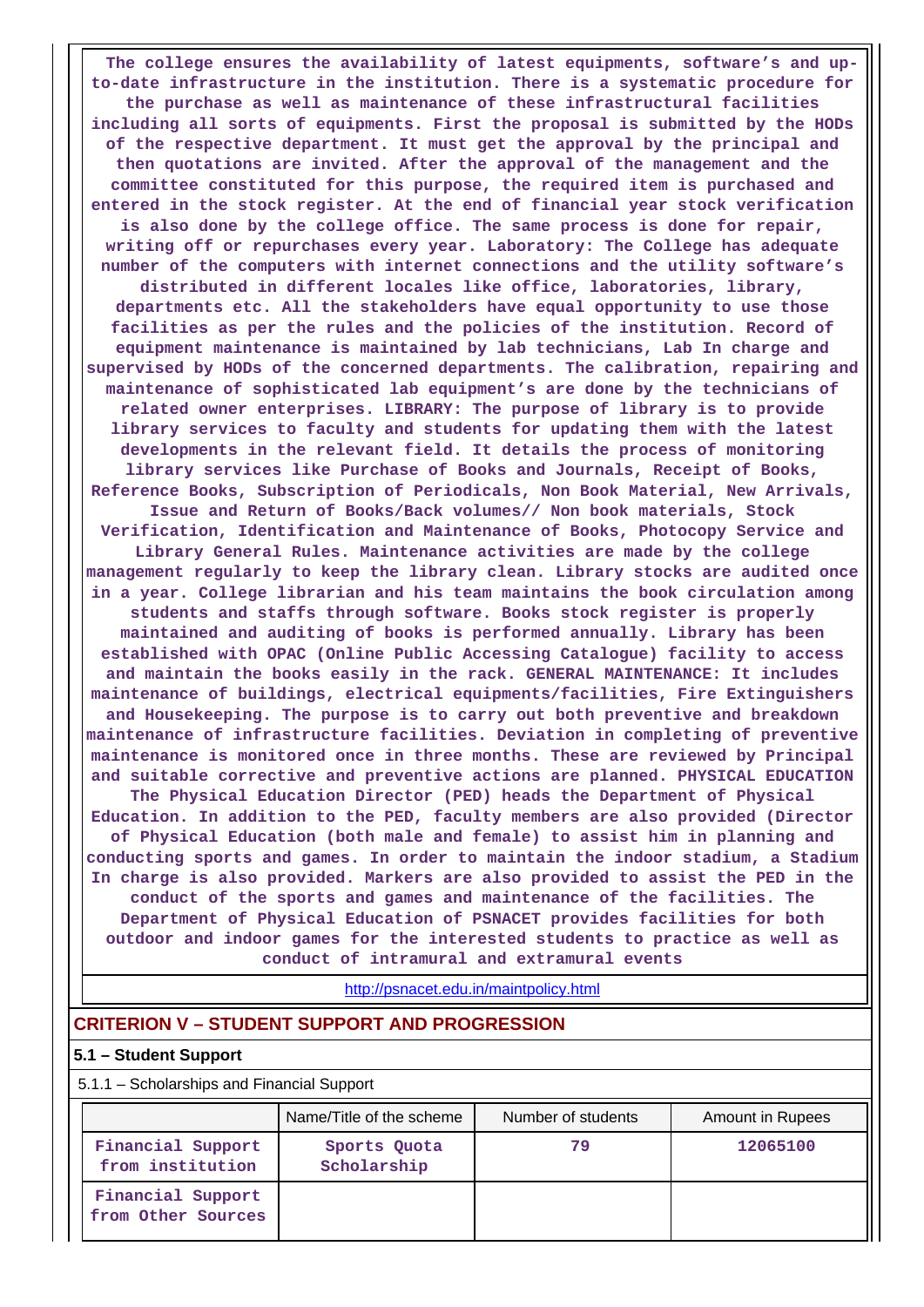| a) National                                                                                                                                                                                                     |                                                                         | Central /State<br>Govt Scholarship |                                                                      | 2532                                                                        |                                                              | 36070570                                                |                                                      |
|-----------------------------------------------------------------------------------------------------------------------------------------------------------------------------------------------------------------|-------------------------------------------------------------------------|------------------------------------|----------------------------------------------------------------------|-----------------------------------------------------------------------------|--------------------------------------------------------------|---------------------------------------------------------|------------------------------------------------------|
|                                                                                                                                                                                                                 | b) International                                                        |                                    | N11                                                                  | Nill                                                                        |                                                              |                                                         | $\mathbf{0}$                                         |
|                                                                                                                                                                                                                 |                                                                         |                                    |                                                                      | View File                                                                   |                                                              |                                                         |                                                      |
| 5.1.2 - Number of capability enhancement and development schemes such as Soft skill development, Remedial<br>coaching, Language lab, Bridge courses, Yoga, Meditation, Personal Counselling and Mentoring etc., |                                                                         |                                    |                                                                      |                                                                             |                                                              |                                                         |                                                      |
| Name of the capability<br>enhancement scheme                                                                                                                                                                    |                                                                         |                                    | Date of implemetation                                                | Number of students<br>enrolled                                              |                                                              |                                                         | Agencies involved                                    |
|                                                                                                                                                                                                                 | Remedial coaching<br>class for all<br>eligible students<br>on Saturdays |                                    | 17/08/2019                                                           | 1026                                                                        |                                                              |                                                         | <b>Faculty Members</b><br><b>of PSNACET</b>          |
| Personal<br>Counselling                                                                                                                                                                                         |                                                                         | 01/07/2019                         |                                                                      | 6                                                                           |                                                              |                                                         | Ms.J. Vidhya<br>Dharini- PSNA<br>college counsellor  |
| Skills                                                                                                                                                                                                          | Aptitude and Soft<br>26/06/2019                                         |                                    |                                                                      | 224                                                                         |                                                              |                                                         | Top Fresher's,<br>Six Phrase, FACE<br>and EduRights. |
| Wipro PRP<br>Training                                                                                                                                                                                           |                                                                         | 10/06/2019                         |                                                                      | 105                                                                         |                                                              | Wipro Certified<br>Faculty Members of<br><b>PSNACET</b> |                                                      |
|                                                                                                                                                                                                                 | IBM SPSS<br>Modeller, IBM<br>Bluemix, IBM<br>Worklight                  |                                    | 29/06/2019                                                           | 45                                                                          |                                                              | IBM Certified<br>Faculty Members of<br><b>PSNACET</b>   |                                                      |
| <b>ADX-201</b><br>Salesforce<br>Administrator                                                                                                                                                                   |                                                                         |                                    | 23/09/2019                                                           | 50                                                                          |                                                              | <b>ICT</b><br>Academy, Chennai                          |                                                      |
| TNSDC ICTACT<br>Employability Skill<br>Training in<br>Technology and Soft<br>skills                                                                                                                             |                                                                         |                                    | 09/12/2019                                                           | 51                                                                          |                                                              |                                                         | <b>ICT</b><br>Academy, Chennai                       |
| Programming in<br>Java                                                                                                                                                                                          |                                                                         |                                    | 22/07/2019                                                           | 45                                                                          |                                                              |                                                         | <b>NIIT</b><br>Academy, Chennai                      |
| Zoho Training                                                                                                                                                                                                   |                                                                         |                                    | 03/06/2019                                                           | 150                                                                         |                                                              |                                                         | <b>Faculty Members</b><br><b>of PSNACET</b>          |
|                                                                                                                                                                                                                 | Java PRP training                                                       |                                    | 10/06/2019                                                           | 150                                                                         |                                                              |                                                         | Java PRP<br>Certified Faculty<br>Members of PSNACET  |
|                                                                                                                                                                                                                 |                                                                         |                                    |                                                                      | View File                                                                   |                                                              |                                                         |                                                      |
| 5.1.3 - Students benefited by guidance for competitive examinations and career counselling offered by the<br>institution during the year                                                                        |                                                                         |                                    |                                                                      |                                                                             |                                                              |                                                         |                                                      |
| Year                                                                                                                                                                                                            | Name of the<br>scheme                                                   |                                    | Number of<br>benefited<br>students for<br>competitive<br>examination | Number of<br>benefited<br>students by<br>career<br>counseling<br>activities | Number of<br>students who<br>have passedin<br>the comp. exam |                                                         | Number of<br>studentsp placed                        |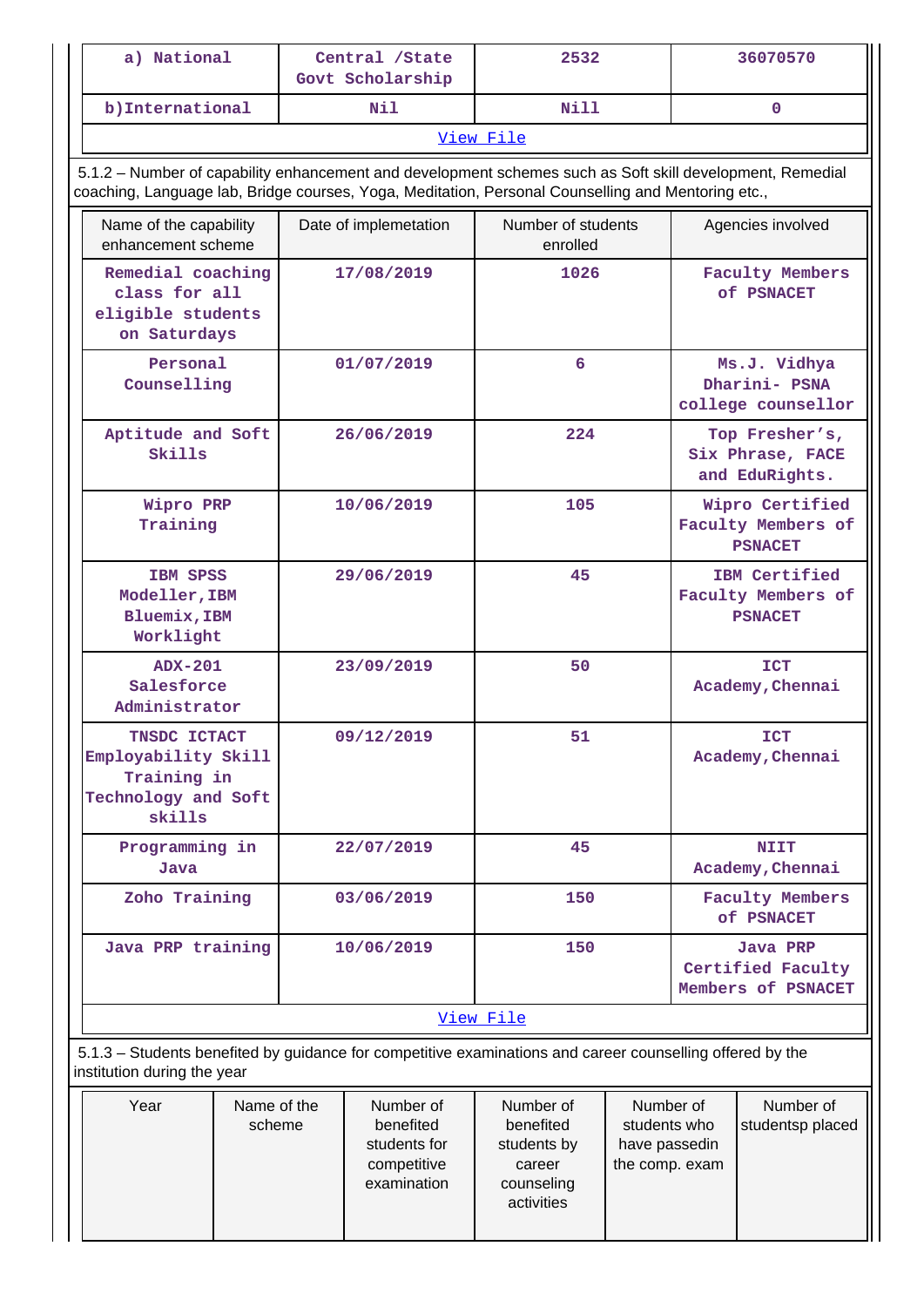| 2019                                                                          | GRE,<br>TANCET,<br>GATE, IELTS<br>Training                                                                                                                                                                                                                         | 33                           | Nill                               | 30                                                    | 722                                 |  |  |
|-------------------------------------------------------------------------------|--------------------------------------------------------------------------------------------------------------------------------------------------------------------------------------------------------------------------------------------------------------------|------------------------------|------------------------------------|-------------------------------------------------------|-------------------------------------|--|--|
| 2019                                                                          | Placement<br>Training                                                                                                                                                                                                                                              | <b>Nill</b>                  | 71                                 | 30                                                    | 722                                 |  |  |
| 2019                                                                          | Wipro PRP<br>Training                                                                                                                                                                                                                                              | <b>Nill</b>                  | 105                                | 30                                                    | 722                                 |  |  |
| 2019                                                                          | Zoho<br>Training                                                                                                                                                                                                                                                   | <b>Nill</b>                  | 25                                 | 30                                                    | 722                                 |  |  |
| 2019                                                                          | TCS Ninja<br>Training                                                                                                                                                                                                                                              | <b>Nill</b>                  | 30                                 | 30                                                    | 722                                 |  |  |
| 2019                                                                          | <b>CTS</b><br>Company<br>Specific<br>Training                                                                                                                                                                                                                      | <b>Nill</b>                  | 90                                 | 30                                                    | 722                                 |  |  |
| 2019                                                                          | Department<br><b>level</b><br>technical<br>training                                                                                                                                                                                                                | 1026                         | 1026                               | 30                                                    | 722                                 |  |  |
| <b>Nill</b>                                                                   | <b>Nill</b>                                                                                                                                                                                                                                                        | <b>Nill</b>                  | 68                                 | 30                                                    | 722                                 |  |  |
|                                                                               |                                                                                                                                                                                                                                                                    |                              | View File                          |                                                       |                                     |  |  |
|                                                                               | 5.1.4 - Institutional mechanism for transparency, timely redressal of student grievances, Prevention of sexual<br>harassment and ragging cases during the year<br>Avg. number of days for grievance<br>Total grievances received<br>Number of grievances redressed |                              |                                    |                                                       |                                     |  |  |
|                                                                               | $\overline{\mathbf{2}}$                                                                                                                                                                                                                                            |                              | $\mathbf{2}$                       | redressal                                             | 5                                   |  |  |
| 5.2 - Student Progression                                                     |                                                                                                                                                                                                                                                                    |                              |                                    |                                                       |                                     |  |  |
| 5.2.1 - Details of campus placement during the year                           |                                                                                                                                                                                                                                                                    |                              |                                    |                                                       |                                     |  |  |
|                                                                               | On campus                                                                                                                                                                                                                                                          |                              |                                    | Off campus                                            |                                     |  |  |
| Nameof<br>organizations<br>visited                                            | Number of<br>students<br>participated                                                                                                                                                                                                                              | Number of<br>stduents placed | Nameof<br>organizations<br>visited | Number of<br>students<br>participated                 | Number of<br>stduents placed        |  |  |
| 84                                                                            | 1683                                                                                                                                                                                                                                                               | 679                          | 18                                 | 380                                                   | 43                                  |  |  |
|                                                                               |                                                                                                                                                                                                                                                                    |                              | View File                          |                                                       |                                     |  |  |
| 5.2.2 - Student progression to higher education in percentage during the year |                                                                                                                                                                                                                                                                    |                              |                                    |                                                       |                                     |  |  |
| Year                                                                          | Number of<br>students<br>enrolling into<br>higher education                                                                                                                                                                                                        | Programme<br>graduated from  | Depratment<br>graduated from       | Name of<br>institution joined                         | Name of<br>programme<br>admitted to |  |  |
| 2020                                                                          | $\mathbf{1}$                                                                                                                                                                                                                                                       | $BE - BEE$                   | EEE                                | Thiagarajar<br>College of<br>Engineering,<br>Madurai. | MЕ                                  |  |  |
| 2020                                                                          | $\mathbf{1}$                                                                                                                                                                                                                                                       | <b>B.E BME</b>               | <b>BME</b>                         | Avinashili<br>ngam<br>Institute of                    | M.E-Bio<br>medical<br>Engineering   |  |  |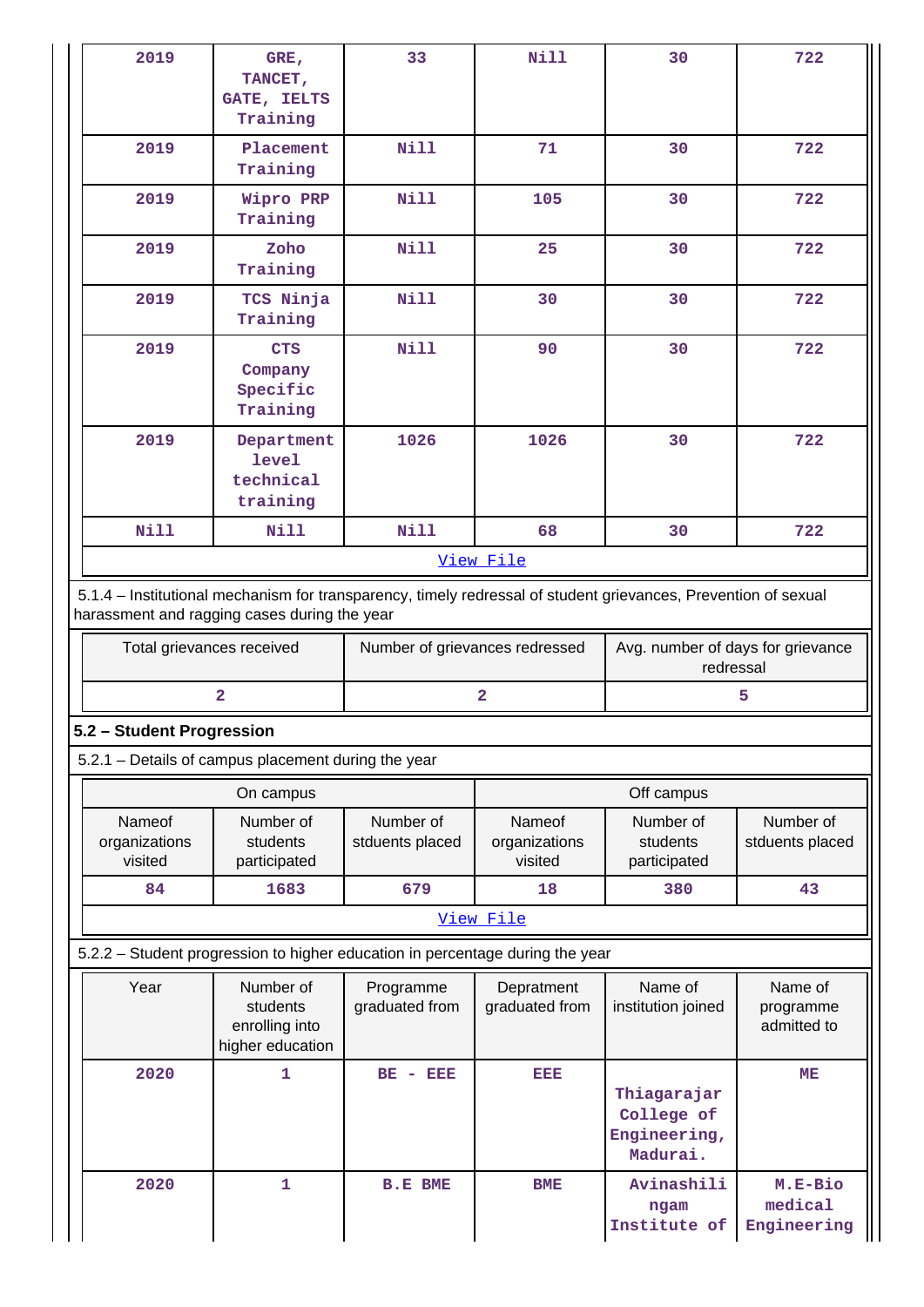|                                                                                                                                                                                        |                             |                |            | Engineering<br>and<br>Technology                                                                        |                                                             |  |
|----------------------------------------------------------------------------------------------------------------------------------------------------------------------------------------|-----------------------------|----------------|------------|---------------------------------------------------------------------------------------------------------|-------------------------------------------------------------|--|
| 2020                                                                                                                                                                                   | $\mathbf{1}$                | <b>B.E BME</b> | <b>BME</b> | Karunya<br>university                                                                                   | M.E-Bio<br>medical<br>Engineering                           |  |
| 2020                                                                                                                                                                                   | 1                           | <b>B.E BME</b> | <b>BME</b> | Anna<br>university                                                                                      | M.E-Bio<br>medical<br>Engineering                           |  |
| 2020                                                                                                                                                                                   | $\mathbf{1}$                | <b>B.E BME</b> | <b>BME</b> | St.Xavier's<br>Catholic<br>college of<br>Engineering                                                    | M.E-Bio<br>medical<br>Engineering                           |  |
| 2020                                                                                                                                                                                   | $\mathbf{1}$                | <b>B.E BME</b> | <b>BME</b> | <b>SASTRA</b><br>Deemed<br>University                                                                   | M.E-Bio<br>medical<br>Engineering                           |  |
| 2020                                                                                                                                                                                   | $\mathbf{1}$                | <b>B.E BME</b> | <b>BME</b> | University<br>of Auckland                                                                               | $M.S-$<br>Medical<br>Devices<br>Technologies                |  |
| 2020                                                                                                                                                                                   | $\mathbf{1}$                | $BE - BEE$     | EEE        | Thiagarajar<br>College of<br>Engineering,<br>Madurai.                                                   | ME                                                          |  |
| 2020                                                                                                                                                                                   | $\mathbf{1}$                | $BE - BEE$     | EEE        | Portland<br><b>State</b><br>University/<br>Maseeh<br>College of<br>Engineering<br>& Computer<br>Science | $MS -$<br><b>Electrical&amp;</b><br>Computer<br>Engineering |  |
| 2020                                                                                                                                                                                   | $\mathbf{1}$                | $BE - EEE$     | EEE        | Thiyagaraja<br>Schools of<br>Management,<br>Madurai                                                     | <b>MBA</b>                                                  |  |
|                                                                                                                                                                                        |                             |                | View File  |                                                                                                         |                                                             |  |
| 5.2.3 - Students qualifying in state/ national/ international level examinations during the year<br>(eg:NET/SET/SLET/GATE/GMAT/CAT/GRE/TOFEL/Civil Services/State Government Services) |                             |                |            |                                                                                                         |                                                             |  |
|                                                                                                                                                                                        | Items                       |                |            | Number of students selected/ qualifying                                                                 |                                                             |  |
|                                                                                                                                                                                        | <b>GATE</b>                 |                |            | $\overline{\mathbf{2}}$                                                                                 |                                                             |  |
|                                                                                                                                                                                        | <b>GMAT</b>                 |                | 1          |                                                                                                         |                                                             |  |
|                                                                                                                                                                                        |                             |                | 1          |                                                                                                         |                                                             |  |
|                                                                                                                                                                                        | <b>GRE</b>                  |                |            |                                                                                                         |                                                             |  |
|                                                                                                                                                                                        | <b>TOFEL</b>                |                |            | 1                                                                                                       |                                                             |  |
|                                                                                                                                                                                        | Civil Services<br>Any Other |                |            | 1<br>24                                                                                                 |                                                             |  |

 $\mathbf{I}$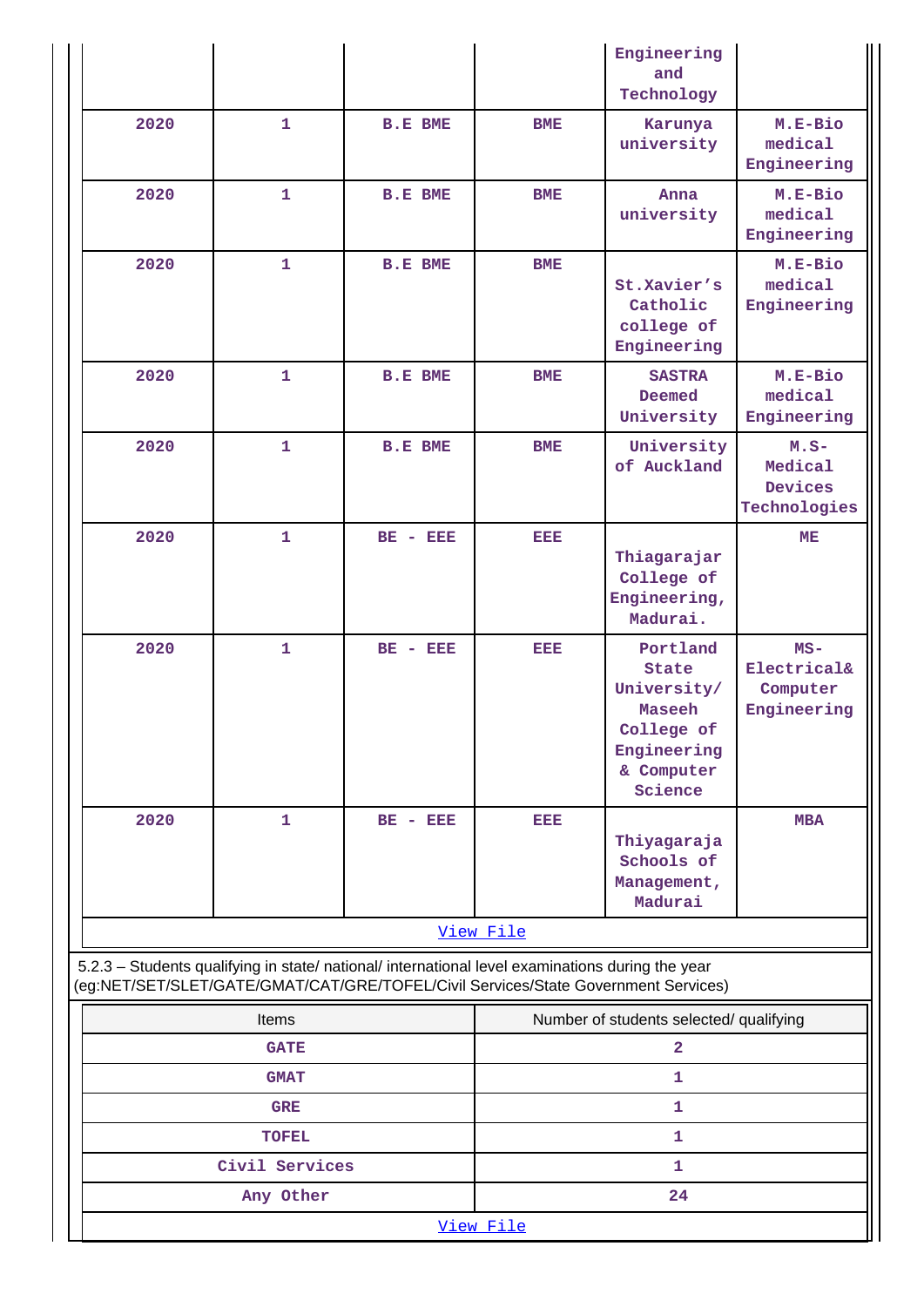| 5.2.4 - Sports and cultural activities / competitions organised at the institution level during the year |                                                                                                                                                                                |                     |           |     |                               |             |  |
|----------------------------------------------------------------------------------------------------------|--------------------------------------------------------------------------------------------------------------------------------------------------------------------------------|---------------------|-----------|-----|-------------------------------|-------------|--|
| Activity                                                                                                 |                                                                                                                                                                                | Level               |           |     | <b>Number of Participants</b> |             |  |
| Elocution - (English<br>and Tamil)                                                                       |                                                                                                                                                                                | Intra college level |           |     | 11                            |             |  |
| Drawing, Sketching<br>Painting                                                                           |                                                                                                                                                                                | Intra college level |           |     | 10                            |             |  |
| Art from Waste                                                                                           |                                                                                                                                                                                | Intra college level |           |     | 7                             |             |  |
| Photography                                                                                              |                                                                                                                                                                                | Intra college level |           |     | 25                            |             |  |
| Slogan Writing on<br>National Science Day                                                                |                                                                                                                                                                                | Intra college level |           |     | 20                            |             |  |
| Essay Writing on<br>National Science Day                                                                 |                                                                                                                                                                                | Intra college level |           |     | 27                            |             |  |
| Video Making on<br>National Science Day                                                                  |                                                                                                                                                                                | Intra college level |           | 6   |                               |             |  |
| National Level Chess<br>Championship (Men Women)                                                         |                                                                                                                                                                                | National Level      |           |     | 25                            |             |  |
| Anna University zonal<br>Inter zonal level<br>athletics championship -<br>ZONE 17 (Men and Women)        |                                                                                                                                                                                |                     |           | 250 |                               |             |  |
| State level ball<br>badminton tournament                                                                 |                                                                                                                                                                                | State Level         |           |     | $\mathbf{1}$                  |             |  |
|                                                                                                          | View File                                                                                                                                                                      |                     |           |     |                               |             |  |
| 5.3 - Student Participation and Activities                                                               |                                                                                                                                                                                |                     |           |     |                               |             |  |
|                                                                                                          | 5.3.1 – Number of awards/medals for outstanding performance in sports/cultural activities at national/international<br>level (award for a team event should be counted as one) |                     |           |     |                               |             |  |
| Name of the<br>Year                                                                                      | National/                                                                                                                                                                      | Number of           | Number of |     | Student ID                    | Name of the |  |

| Year | Name of the<br>award/medal                                                        | National/<br>Internaional | Number of<br>awards for<br>Sports | Number of<br>awards for<br>Cultural | Student ID<br>number | Name of the<br>student                      |
|------|-----------------------------------------------------------------------------------|---------------------------|-----------------------------------|-------------------------------------|----------------------|---------------------------------------------|
| 2020 | <b>KUMARSAMY</b><br><b>INTERCOLLE</b><br><b>GIATE TOUR</b><br>NAMENT-3rd<br>Place | National                  | $\mathbf{1}$                      | Nill                                | 92131712<br>1012     | M. MOHAMED<br>SALMAN, K.D<br><b>HARSHAN</b> |
| 2020 | 65th<br><b>SENIOR</b><br><b>NATIONALS</b><br><b>BALL BADMI</b><br>NTON-<br>Runner | National                  | $\mathbf{1}$                      | Nill                                | 92131949<br>2003     | <b>K.PAVITH</b><br>RA, G. LAVAN<br>YA       |
| 2020 | ALL<br><b>INDIA</b><br><b>TOURNAMENT</b><br><b>BALL BADMI</b><br>NTON-<br>Runner  | National                  | $\mathbf{1}$                      | Nill                                | 92131949<br>2003     | <b>K.PAVITH</b><br>RA, G. LAVAN<br>YA       |
| 2020 | <b>SOUTH</b><br><b>ZONE</b><br><b>CESTOBALL</b>                                   | National                  | $\mathbf{1}$                      | Nill                                | 92131712<br>1012     | <b>K.DHARSHAN</b>                           |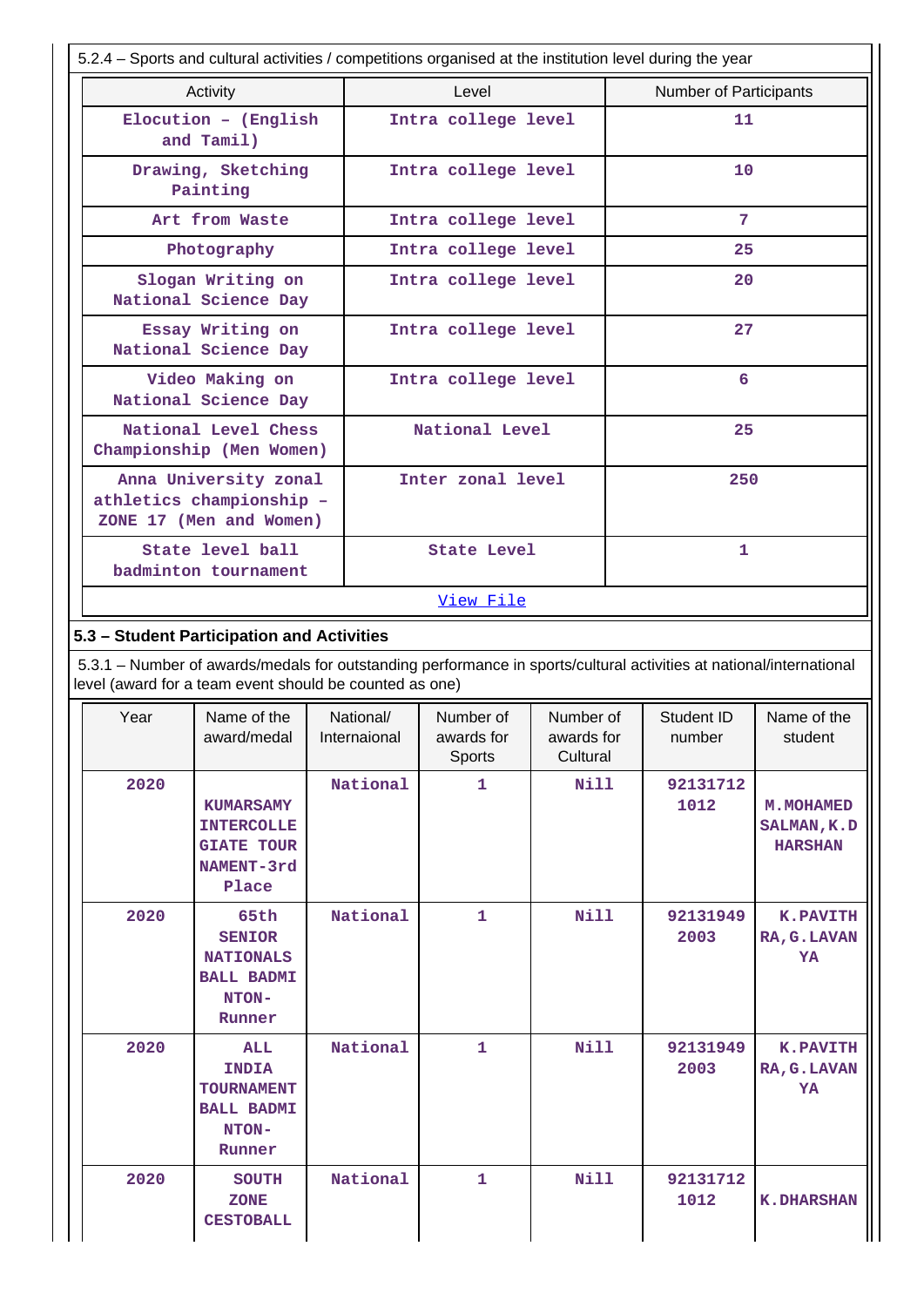|           | <b>CHAMPIONSH</b><br>IP-Winner                                                                     |                   |   |      |                  |                                      |
|-----------|----------------------------------------------------------------------------------------------------|-------------------|---|------|------------------|--------------------------------------|
| 2020      | ALL<br><b>INDIA</b><br><b>CESTOBALL</b><br><b>CHAMPIONSH</b><br>IP-Winner                          | National          | 1 | Nill | 92131712<br>1012 | <b>K.DHARSHAN</b>                    |
| 2020      | <b>ASIAN</b><br><b>CESTOBALL</b><br><b>FEDERATION</b><br>CUP (SRI LA<br>NKA)-Winne<br>$\mathbf{r}$ | Internat<br>ional | 1 | Nill | 92131712<br>1012 | <b>K.DHARSH</b><br>AN, R. ADITY<br>A |
| Nill      | <b>ASIAN</b><br><b>CESTOBALL</b><br><b>FEDERATION</b><br><b>CUP (THAILA</b><br>ND)-Winner          | Internat<br>ional | 1 | Nill | 92131712<br>1012 | <b>K.DHARSH</b><br>AN, R. ADITY<br>A |
| View File |                                                                                                    |                   |   |      |                  |                                      |

 5.3.2 – Activity of Student Council & representation of students on academic & administrative bodies/committees of the institution (maximum 500 words)

 **A student council is effectively functioning in our Institution to facilitate the students to have enough space without gender bias to represent their views in the college decision making bodies. Students can directly interact with the members of the council such as HOD, Principal and give their opinion and also we suggest the student members to interact with their fellow friends and ask them to present their grievances in a collective manner. The Individual student's views are also recorded in the minutes of the meeting. Before taking any final decision on important issues, the Principal, experts and the members from the management with the concern of the students give their approval. In case of facing personal issues faced by the students it is sorted out by the student counsellor Ms.J. Vidhya Dharini. Students meet her at her room and discus their issues and have them sorted out. Further, students give their representation in the class committee which includes faculty members, students with good academic and slow learners. The class committee gives full freedom and wisdom for the students to define and plan their teaching learning process including defining evaluation procedure for the continuous assessment. In addition to that students have been given full autonomy to elect members for the association. Technical Chapters and club activities such as Rotract, Red Cross etc. We engage the students to participate in many events, programmes through CSI, Google club. Number of activities has been conducted every year to enhance various skills of the students. Students act as organizers and volunteer many programmes. In Google club (Developers student club) the students build their professional and personal networks, get access to Google developer resources, and work together to build solutions for local problems in peer to peer learning environment. And also we conduct inter college technical symposium every year. Students organize many events such as paper presentation, multimedia presentation, quizzes and non technical events. In addition to all, students play important role in hostels also in the development facilities as well as day to day activities. The student committees have been formed to monitor mess, maintenance of hostel library, computer centre and recreation activities. The College has various academic and administrative bodies that have student representatives in them. This representation helps them for their overall development. These bodies create more avenues for the students to develop technical skill, updating knowledge on the subjects, personality**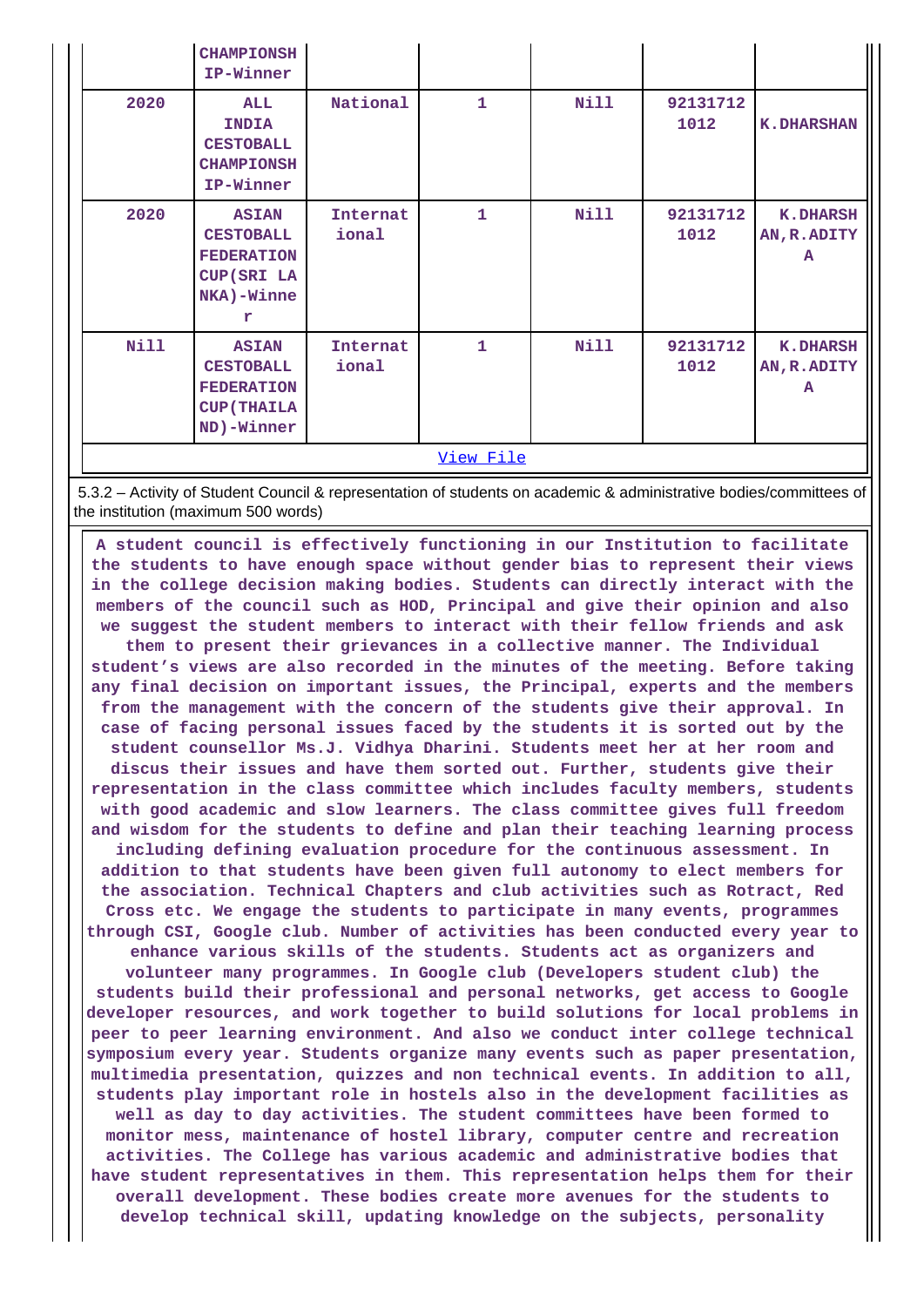**development and service to society through the following Societies/Associations CSI,SAE,IEEE,ISTE,IETE,AeroClub,NSS, Rotaract club etc., Conducting Class Committee Meeting for Students about the Academic and Administrative issues at regular intervals. The members of the meeting are also asked discuss about the improvement and suggestions of the Class Committee members. The issues are addressed through proper channel and resolved by the concerned authority. Proctor system also maintains the academic and administrative activities by the Proctor. Our internal quality assurance cell will accommodate the student member in the meeting to get the view of student community in the quality related aspect and endeavours of our institutions.**

#### **5.4 – Alumni Engagement**

5.4.1 – Whether the institution has registered Alumni Association?

 **No**

5.4.2 – No. of enrolled Alumni:

**1683**

5.4.3 – Alumni contribution during the year (in Rupees) :

**223950**

5.4.4 – Meetings/activities organized by Alumni Association :

 **1. Career Awareness Programme on "How to get ready for Corporate" - 23.05.2020 Speakers : Mr Gokul T C M, Mr Alagappan C, Mr Madhumohan M, Mr Mohammed Afridi, Mr Mohammed Ismail - ECAP Team ( 2018 Batch Alumni) 2. Virtual Campus Webinar Series on Robotic Process Automation - 16.05.2020 Speaker: Er Balaji S, Enterprise Solutions Specialist, UST Global, Malaysia ( 2012 Batch Alumni) 3. Virtual Campus Webinar Series on Introduction on Full Stack developer - 11.05.2020 Speaker: Er. Loganathan A, Associate-Sr. Developer, Cognizant Technology Solutions ,Chennai ( 2012 Batch Alumni) 4. Career Guidance Programme on Armed Forces - 10.02.2020 Speaker : Assistant Commandant S Deviga, Indian Coast Guard(2013 Batch Alumni) 5. 2003 civil engineering passed students get –together on 03-08-2019. 6. 1990- 1994 batch 20-07-2019 silver Jubilee Alumni reunion.**

#### **CRITERION VI – GOVERNANCE, LEADERSHIP AND MANAGEMENT**

**6.1 – Institutional Vision and Leadership**

 6.1.1 – Mention two practices of decentralization and participative management during the last year (maximum 500 words)

 **Decentralization For a better governance and performance the entire system of the institution is effectively decentralized. All major decisions and the strategic plans in connection with academic and administrative tasks are meticulously discussed in the Governing Council meeting. The Head of the institution executes the decisions taken in the governing council meeting. The college has an effective decentralization policy and a participative management that plays a vital role in establishing good governance. The Principal is bestowed with administrative freedom by the management to accomplish the vision and mission of the Institution. The Heads of various departments fairly divide the academic responsibilities among all the faculty members. Various committees are framed for curricular, co-curricular and extracurricular activities and so transparency in policy execution is ensured. A faculty in charge is deputed for conducting various co curricular and extracurricular activities along with students. The Principal chairs regular meetings with the heads of the departments and various issues are discussed thoroughly before making a final**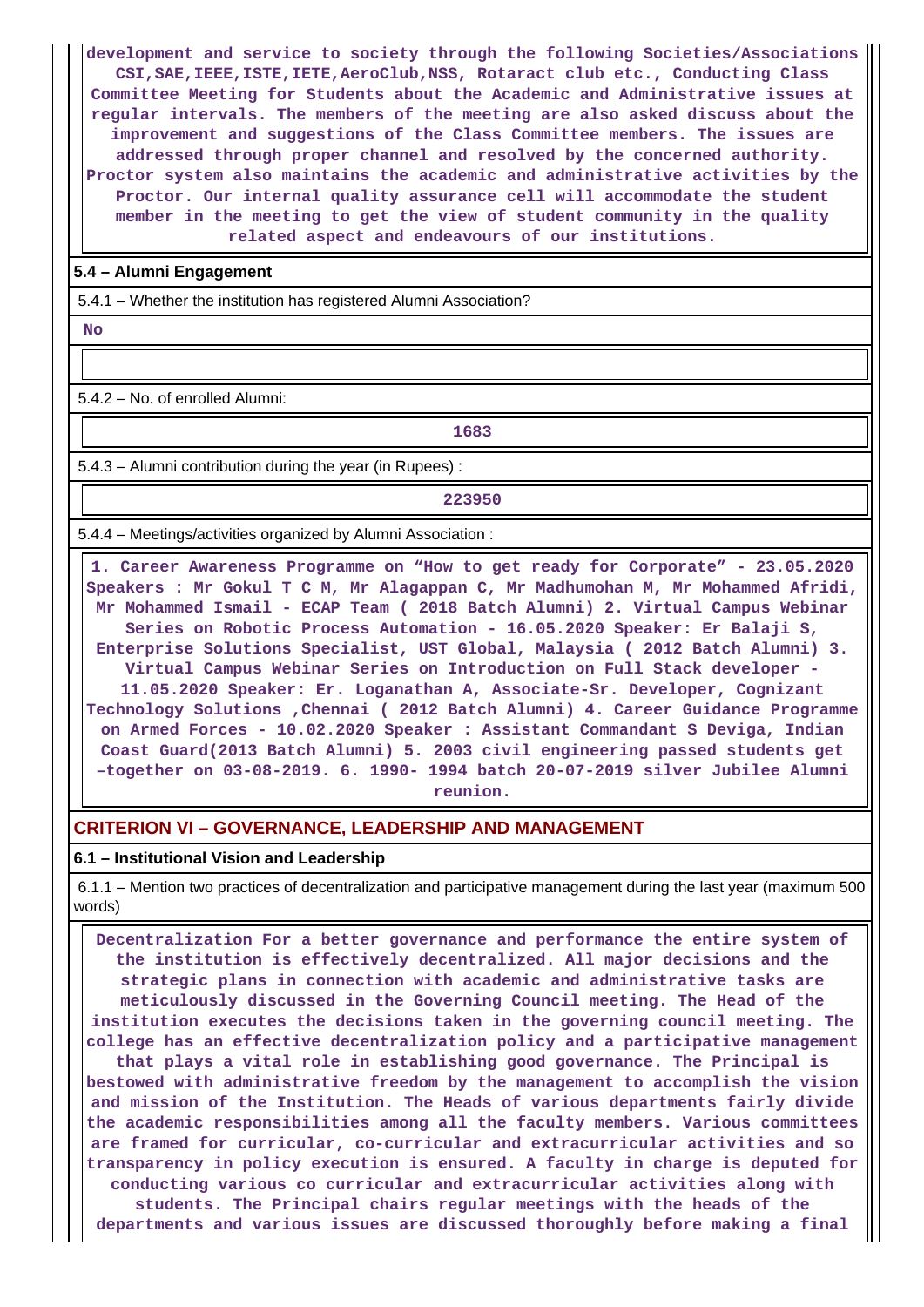**decision. The HODs observe the functioning of the departments through regular follow up meetings with the faculty members in order to ensure the proper implementation of the policies prepared by the Governing Council.**

### 6.1.2 – Does the institution have a Management Information System (MIS)?

*Yes* 

#### **6.2 – Strategy Development and Deployment**

6.2.1 – Quality improvement strategies adopted by the institution for each of the following (with in 100 words each):

| <b>Strategy Type</b>   | Details                                                                                                                                                                                                                                                                                                                                                                                                                                                                                                                                                                                                                                                                                                                                                                                                                                                                                                                                                     |
|------------------------|-------------------------------------------------------------------------------------------------------------------------------------------------------------------------------------------------------------------------------------------------------------------------------------------------------------------------------------------------------------------------------------------------------------------------------------------------------------------------------------------------------------------------------------------------------------------------------------------------------------------------------------------------------------------------------------------------------------------------------------------------------------------------------------------------------------------------------------------------------------------------------------------------------------------------------------------------------------|
| Curriculum Development | Curriculum Development Quality<br>improvement strategies adopted by the<br>institution for each of the following<br>(with in 100 words each): Being an<br>affiliated college, the curriculum of<br>Anna University, Chennai is followed.<br>However, the curriculum Enrichment<br>Committee of the institution along with<br>Internal and external academic experts<br>from Industry and Alumni takes adequate<br>measurements for Enriching the<br>Curriculum. Following the discussion<br>with the experts, various value added<br>courses and hands on training programs<br>are conducted in order to bridge the<br>gap between industrial needs and our<br>curriculum. The curriculum deliverance<br>is communicated through academic<br>calendar, college official website,<br>department notice board and staff log<br>book.                                                                                                                          |
| Teaching and Learning  | Teaching and Learning Outcome based<br>education method is followed in our<br>institution. The learning environment<br>in classes is designed in such a way<br>that it promotes critical and creative<br>thinking. Practical orientated learning<br>is emphasized and so a lot of exercises<br>are done in the form of projects, Mini<br>projects, industrial visit, guest<br>lectures, workshops, seminars. In<br>addition, On-line Learning (Moodle)<br>software and other e- learning<br>resources are utilized to strengthen<br>the Teaching and Learning process.<br>Faculty development programmes and in-<br>service training programs are conducted<br>every year in order to enrich the<br>teaching-learning methods. Students are<br>given adequate training for placements,<br>Mock interviews and group discussions<br>in order to help them in placed in<br>reputed companies. Moreover, Slow<br>learners are guided with remedial<br>classes. |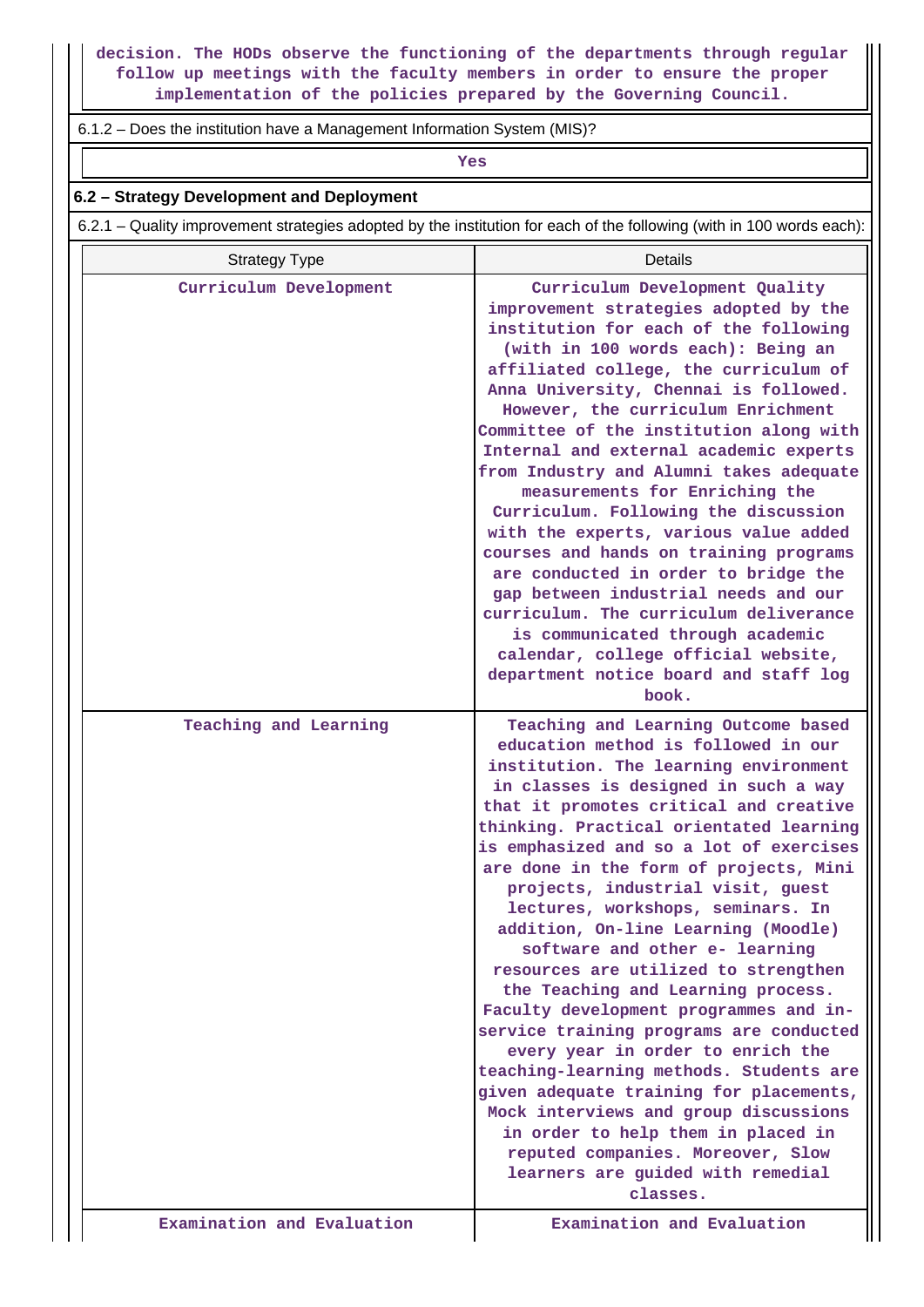|                                                               | Examination cell of each department<br>conducts three internal assessment<br>tests. Blooms Taxonomy that derives<br>Knowledge, Comprehension, Application,<br>Analysis, Synthesis, and Evaluation is<br>followed for designing the question<br>paper. The answer papers are evaluated<br>within 3 days after the completion of<br>the exams through central evaluation.<br>Internal marks are allotted based on<br>the performance of the students in the<br>assessment tests. The details of the<br>students' attendance and internal<br>assessment marks are communicated to<br>the parents over phone, through letters<br>and in the parent-teachers meeting.                                                                                                                                                                                                                                        |
|---------------------------------------------------------------|---------------------------------------------------------------------------------------------------------------------------------------------------------------------------------------------------------------------------------------------------------------------------------------------------------------------------------------------------------------------------------------------------------------------------------------------------------------------------------------------------------------------------------------------------------------------------------------------------------------------------------------------------------------------------------------------------------------------------------------------------------------------------------------------------------------------------------------------------------------------------------------------------------|
| Research and Development                                      | Research and Development Members of<br>the faculty and students are encouraged<br>to publish their research papers in<br>reputed national and international<br>journals / conferences. In addition,<br>Faculty members guide the students to<br>do grant-in aid research under student<br>project scheme.                                                                                                                                                                                                                                                                                                                                                                                                                                                                                                                                                                                               |
| Library, ICT and Physical<br>Infrastructure / Instrumentation | Library: Library Advisory Committee<br>ensures that sufficient number and<br>volume of books and e-journals. Digital<br>library facilities are maintained<br>through active library software. ICT:<br>All the class rooms, tutorials rooms,<br>seminar halls, computer laboratories<br>are equipped with ICT tools. National<br>Program on Technology Enhanced Learning<br>Centre comprising video outlet is also<br>established. Physical<br>infrastructure/instrumentation: 3 A/C<br>Auditoriums, guest rooms, medical<br>centre with two ambulances, 3<br>cafeteria, coffee day, 3 ATMs, adequate<br>parking space, 60 buses, 5 A/C<br>Conference Halls and, Hostels for boys<br>and girls with the capacity to<br>accommodate 4000 students, 2600<br>networked terminals with 260 Mbps<br>internet and Wi-Fi enabled campus, HT<br>supply backup capacity generators, 450<br>CCTVs, indoor stadium. |
| Human Resource Management                                     | The details of the faculty and staff<br>requirement is forwarded by HOD of each<br>department to the expert Committee<br>comprising of Principal, Dean Academic,<br>HOD, senior faculty and External<br>subject expert as. The expert committee<br>appoints qualified teaching and<br>supporting staff per the AICTE Anna<br>University norms through open<br>advertisement, demonstration interview.                                                                                                                                                                                                                                                                                                                                                                                                                                                                                                   |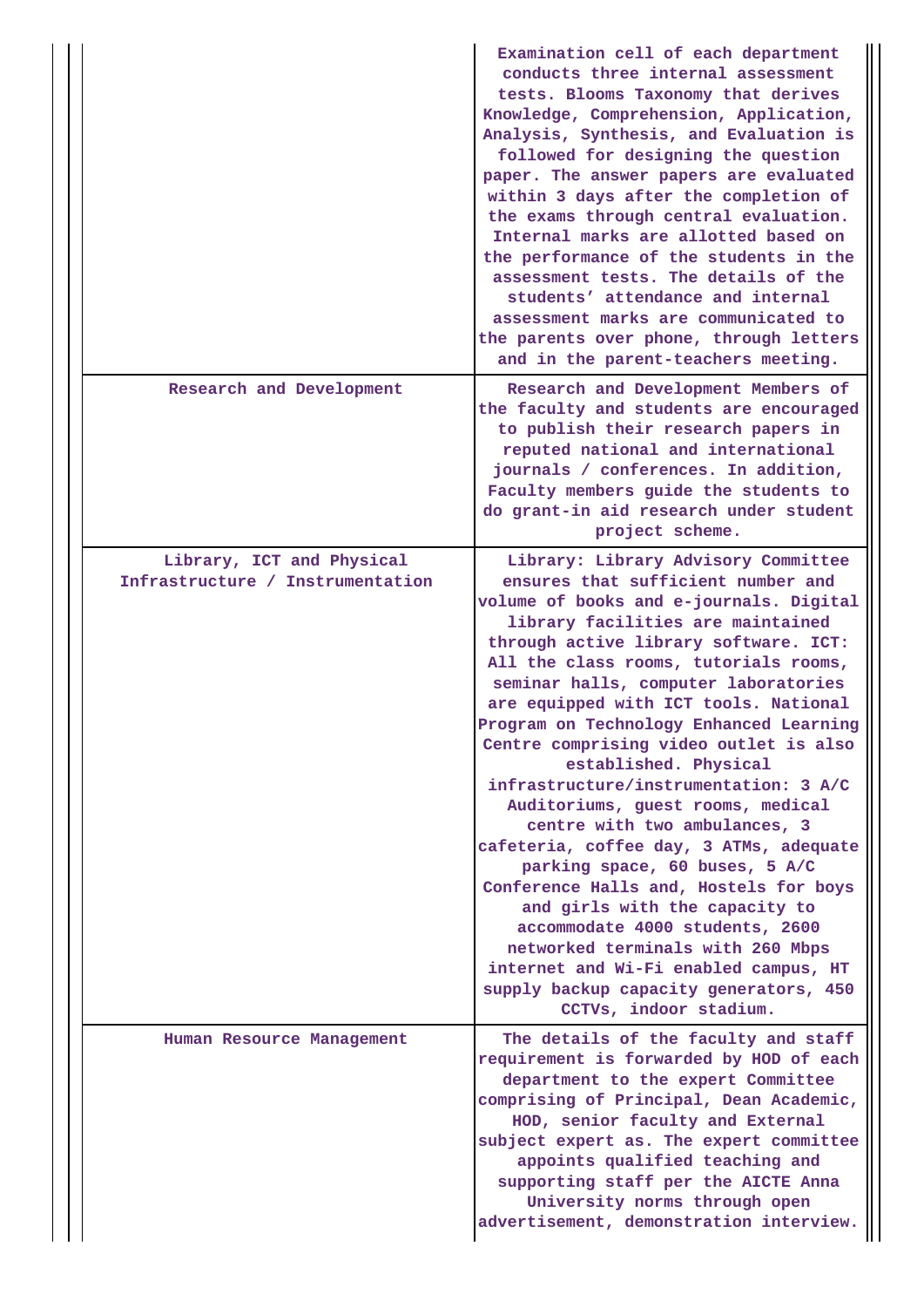|                                                                                         | In addition The institution assists its<br>faculty members for their continued<br>service in the institute and also for<br>pursuing higher studies, conducting<br>research outside the institute.                                                                                                                                                                                                                                                                                                                                                                                                                                                                                                                                                                                                                                                  |
|-----------------------------------------------------------------------------------------|----------------------------------------------------------------------------------------------------------------------------------------------------------------------------------------------------------------------------------------------------------------------------------------------------------------------------------------------------------------------------------------------------------------------------------------------------------------------------------------------------------------------------------------------------------------------------------------------------------------------------------------------------------------------------------------------------------------------------------------------------------------------------------------------------------------------------------------------------|
| Industry Interaction / Collaboration                                                    | Industry Interaction / Collaboration<br>The institution emphasizes upon career<br>development of the students and so 26<br>MOUs are signed with different<br>industries and training centers this<br>year to enhance Industry- Institute<br>Interaction. Activities like<br>internships, industrial visits, in-<br>plant trainings, value added courses,<br>industrial projects, guest lecturers<br>etc., are regularly arranged for the<br>benefit of students. The Institution<br>has collaboration with the following<br>industries, IBM, Bangalore, INTEL,<br>Bangalore, Automation Anywhere,<br>Bangalore, VOLTECH, Chennai. A total<br>number of 885 placement offers issued<br>to students during this academic year.<br>Several students got placed in the<br>reputed companies like CTS, TCS, HCL<br>and other various reputed companies. |
| Admission of Students<br>6.2.2 - Implementation of e-governance in areas of operations: | Admission of Students The selection<br>for admission is purely provisional and<br>always subject to the confirmation from<br>Anna University / Directorate of<br>Technical Education, Chennai by single<br>window system for U.G Degree Programme<br>(General Quota). The candidates who<br>possess the Diploma in Engineering /<br>Technology are eligible to apply for<br>Lateral entry admission to the third<br>semester corresponding to the branch of<br>study. The candidates for seeking<br>admission to the P.G Degree Programme<br>are required to have passed an<br>appropriate Under- Graduate Degree<br>Examination as per the Tamil Nadu<br>Common Admission (TANCA) criteria.                                                                                                                                                       |
|                                                                                         |                                                                                                                                                                                                                                                                                                                                                                                                                                                                                                                                                                                                                                                                                                                                                                                                                                                    |
| E-governace area<br>Planning and Development                                            | <b>Details</b><br>Yes/ ECOLAIDE                                                                                                                                                                                                                                                                                                                                                                                                                                                                                                                                                                                                                                                                                                                                                                                                                    |
| Administration                                                                          | Yes/ ECOLAIDE                                                                                                                                                                                                                                                                                                                                                                                                                                                                                                                                                                                                                                                                                                                                                                                                                                      |
| Finance and Accounts                                                                    | Yes/ ECOLAIDE/Tally ERP                                                                                                                                                                                                                                                                                                                                                                                                                                                                                                                                                                                                                                                                                                                                                                                                                            |
| Student Admission and Support                                                           | Yes/ ECOLAIDE                                                                                                                                                                                                                                                                                                                                                                                                                                                                                                                                                                                                                                                                                                                                                                                                                                      |
| Examination                                                                             | Yes/ ECOLAIDE                                                                                                                                                                                                                                                                                                                                                                                                                                                                                                                                                                                                                                                                                                                                                                                                                                      |

# **6.3 – Faculty Empowerment Strategies**

 6.3.1 – Teachers provided with financial support to attend conferences / workshops and towards membership fee of professional bodies during the year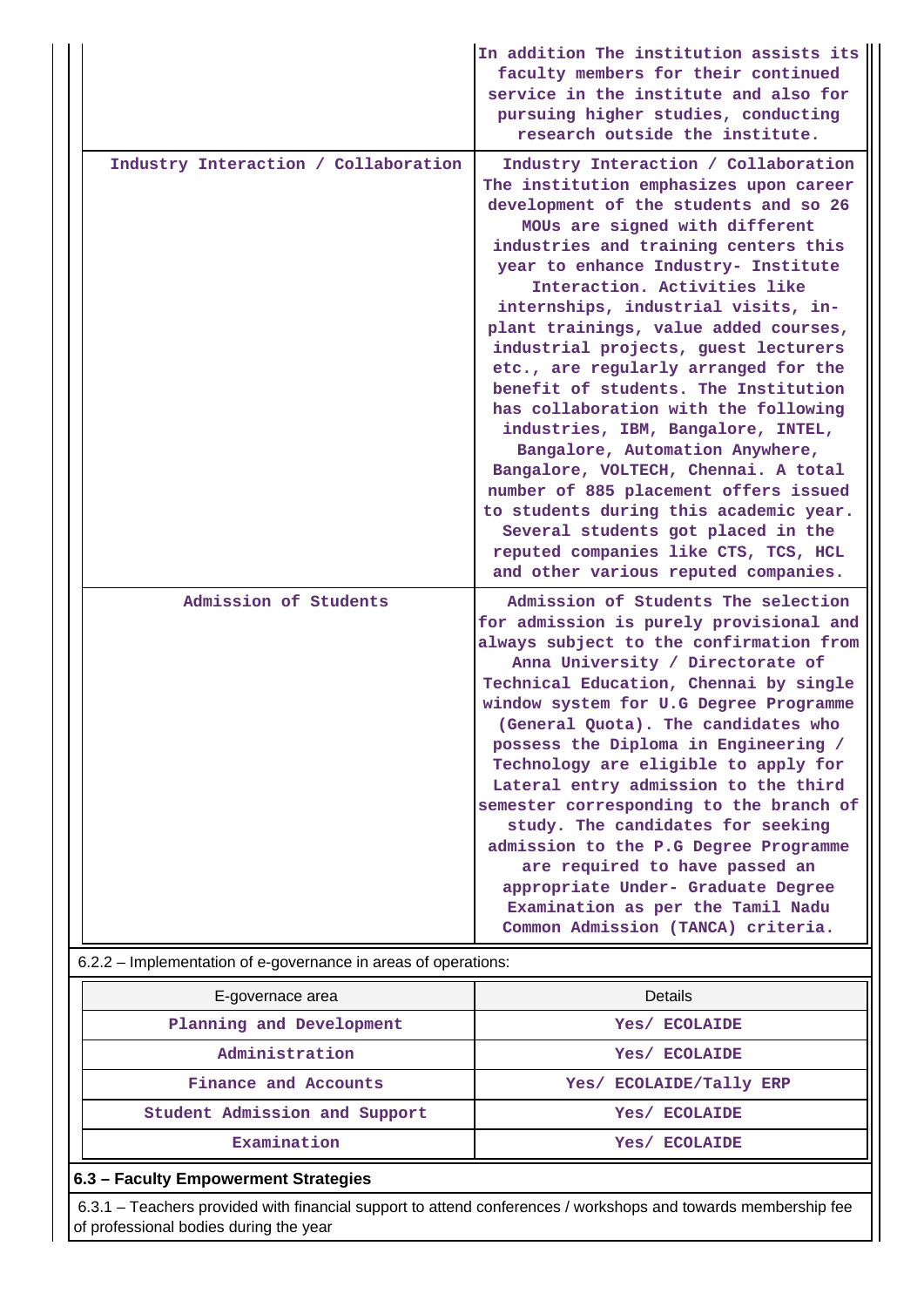| Year | Name of Teacher<br>Name of conference/<br>workshop attended<br>for which financial<br>support provided |                                                                                                                                                 | Name of the<br>professional body for<br>which membership<br>fee is provided | Amount of support |
|------|--------------------------------------------------------------------------------------------------------|-------------------------------------------------------------------------------------------------------------------------------------------------|-----------------------------------------------------------------------------|-------------------|
| 2019 | Mr.M.Nagaraja                                                                                          | Power supply<br>product Design.                                                                                                                 |                                                                             | 765               |
| 2019 | Mr. M. Sarath<br>Babu                                                                                  | Recent trends<br>in Geo<br>Technical<br>Engineering,<br><b>NIT</b><br>Tiruchirapalli.                                                           |                                                                             | 1383              |
| 2019 | Dr. S. M.<br>Subash                                                                                    | Geotextile<br>Reinforced<br>Sustainable<br>Pavements, NIT<br>Tiruchirappalli                                                                    | -                                                                           | 1957              |
| 2019 | Dr. C.<br>Jayaguru                                                                                     | Analysis and<br>Design of RC<br>Buildings in<br>Siesmically<br>Sensitive Zones<br>- Present and<br>Future                                       |                                                                             | 4000              |
| 2019 | Mr. T. J<br>Vijay                                                                                      | one day<br>workshop on 3D<br>Laser scanning<br>for Civil<br>Engineering                                                                         |                                                                             | 2331              |
| 2019 | Mr. M.<br>Rajasekar                                                                                    | Geotextile<br>Reinforced<br>Sustainable<br>Pavements, NIT<br>Tiruchirappalli                                                                    |                                                                             | 1900              |
| 2019 | Mr. C.<br>Rajendra<br>Prasath                                                                          | Sustainability<br>and Durability<br>of Concrete<br>Structures with<br>By-products and<br>Recycled<br>Materials, IIT<br>Madras Research<br>Park. |                                                                             | 2532              |
| 2019 | Mr. R.<br>Vandhiyan                                                                                    | Smart<br>Materials and<br>Techniques for<br>Sustainable<br>Development,<br>Dr. N. G. P.<br>Institute of<br>Technology,                          |                                                                             | 3000              |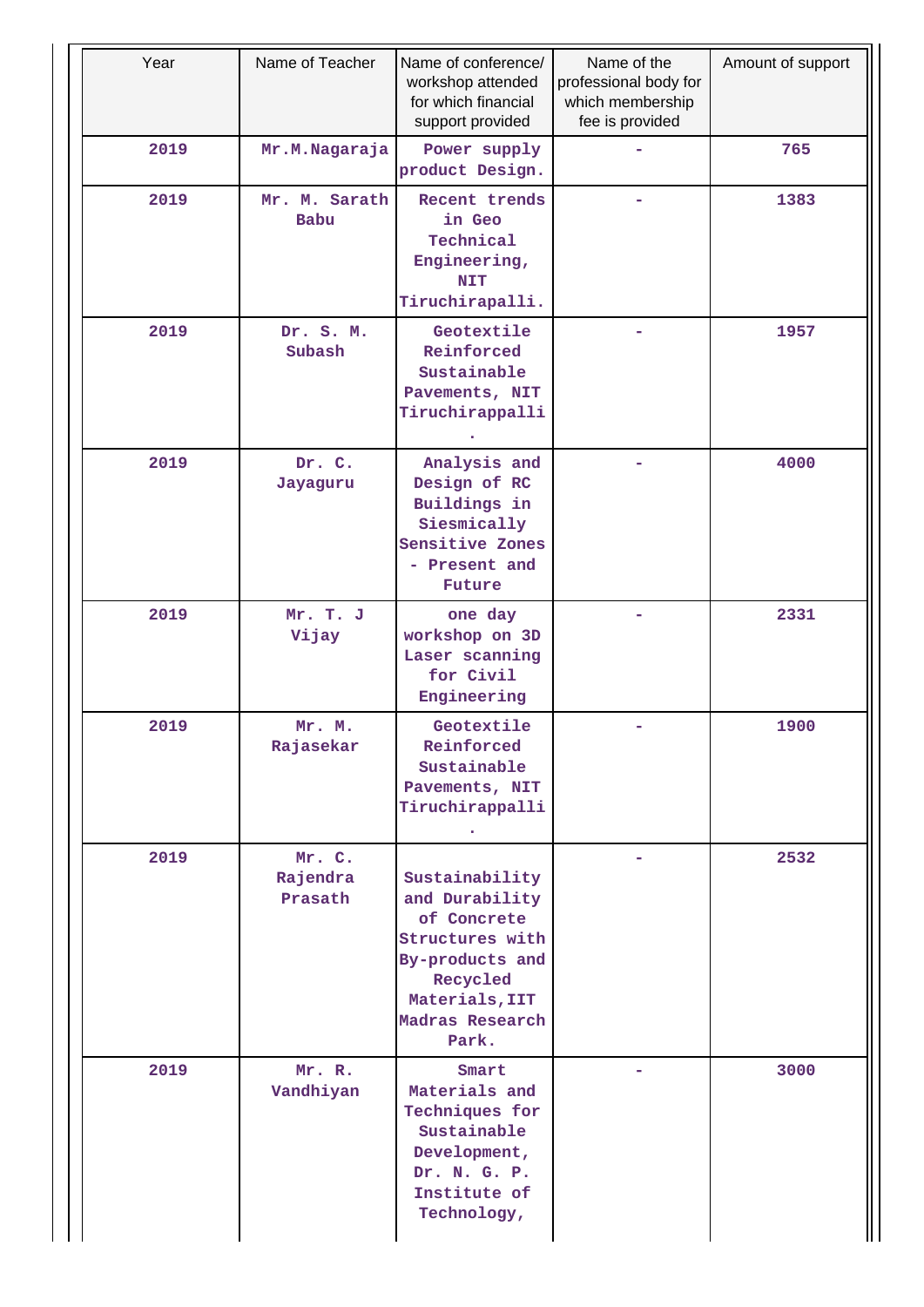|                                                                                                                                                                                            |  |                                                                                                                                   |                                                                                               |                                                                                                   | Coimbatore   |           |         |                 |      |                                                  |              |                                                      |
|--------------------------------------------------------------------------------------------------------------------------------------------------------------------------------------------|--|-----------------------------------------------------------------------------------------------------------------------------------|-----------------------------------------------------------------------------------------------|---------------------------------------------------------------------------------------------------|--------------|-----------|---------|-----------------|------|--------------------------------------------------|--------------|------------------------------------------------------|
| 2019<br>Vandhiyan                                                                                                                                                                          |  |                                                                                                                                   | Fiber<br>Mr. R.<br>Reinforced<br>Concrete and<br>It's<br>Applications<br>FDP NIT<br>Surathkal |                                                                                                   |              |           |         |                 | 7060 |                                                  |              |                                                      |
|                                                                                                                                                                                            |  |                                                                                                                                   |                                                                                               |                                                                                                   |              | View File |         |                 |      |                                                  |              |                                                      |
| 6.3.2 - Number of professional development / administrative training programmes organized by the College for<br>teaching and non teaching staff during the year                            |  |                                                                                                                                   |                                                                                               |                                                                                                   |              |           |         |                 |      |                                                  |              |                                                      |
| Year                                                                                                                                                                                       |  | Title of the<br>professional<br>development<br>programme<br>organised for<br>teaching staff                                       |                                                                                               | Title of the<br>administrative<br>training<br>programme<br>organised for<br>non-teaching<br>staff | From date    |           |         | To Date         |      | Number of<br>participants<br>(Teaching<br>staff) |              | Number of<br>participants<br>(non-teaching<br>staff) |
| 2019                                                                                                                                                                                       |  | Short<br>Term<br>Course<br>Training<br>program<br>(STTP) on<br>"Body area<br>network<br>for improv<br>ement in<br>health<br>care" |                                                                                               | nil                                                                                               | 10/06/2019   |           |         | 15/06/2019      |      | 50                                               |              | Nill                                                 |
|                                                                                                                                                                                            |  |                                                                                                                                   |                                                                                               | View File                                                                                         |              |           |         |                 |      |                                                  |              |                                                      |
| 6.3.3 - No. of teachers attending professional development programmes, viz., Orientation Programme, Refresher<br>Course, Short Term Course, Faculty Development Programmes during the year |  |                                                                                                                                   |                                                                                               |                                                                                                   |              |           |         |                 |      |                                                  |              |                                                      |
| Title of the<br>professional<br>development<br>programme                                                                                                                                   |  | Number of teachers<br>who attended                                                                                                |                                                                                               |                                                                                                   | From Date    |           | To date |                 |      | Duration                                         |              |                                                      |
| Workshop on<br>Ancient<br><b>Breathing</b><br>Practices<br>(Pranayama)                                                                                                                     |  | $\mathbf{1}$                                                                                                                      |                                                                                               |                                                                                                   | 05/05/2020   |           |         | 05/05/2020      |      |                                                  | $\mathbf{1}$ |                                                      |
|                                                                                                                                                                                            |  |                                                                                                                                   |                                                                                               |                                                                                                   |              | View File |         |                 |      |                                                  |              |                                                      |
| 6.3.4 - Faculty and Staff recruitment (no. for permanent recruitment):                                                                                                                     |  |                                                                                                                                   |                                                                                               |                                                                                                   |              |           |         |                 |      |                                                  |              |                                                      |
| Permanent                                                                                                                                                                                  |  | Teaching                                                                                                                          |                                                                                               | Full Time                                                                                         |              |           |         | Permanent       |      | Non-teaching                                     |              | <b>Full Time</b>                                     |
| Nill                                                                                                                                                                                       |  |                                                                                                                                   |                                                                                               | Nill                                                                                              |              |           |         | Nill            |      |                                                  |              | 38                                                   |
| 6.3.5 - Welfare schemes for                                                                                                                                                                |  |                                                                                                                                   |                                                                                               |                                                                                                   |              |           |         |                 |      |                                                  |              |                                                      |
| Teaching                                                                                                                                                                                   |  |                                                                                                                                   |                                                                                               |                                                                                                   | Non-teaching |           |         | <b>Students</b> |      |                                                  |              |                                                      |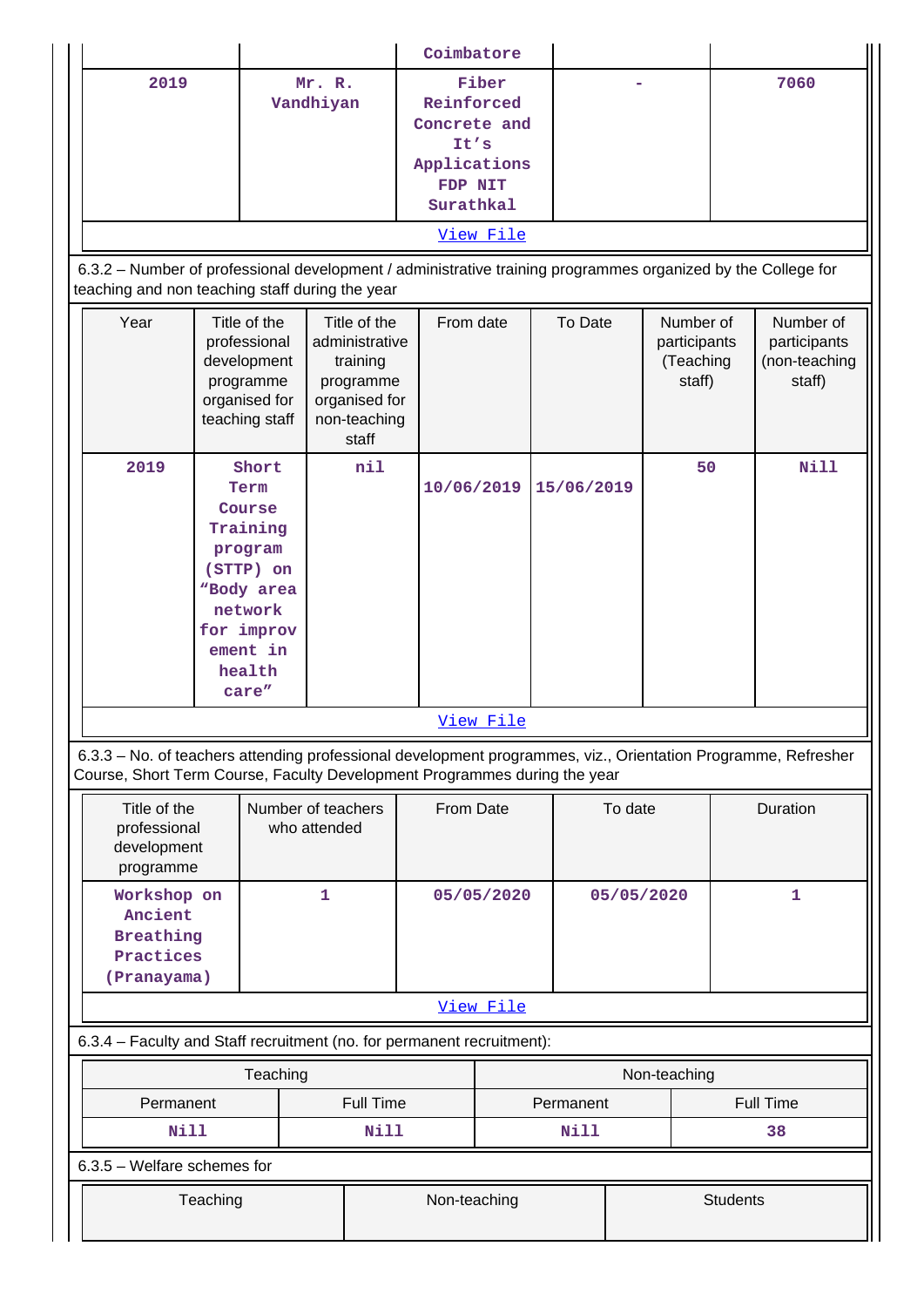| Financial support for<br>Contribution to<br>Students counselling<br>attending workshop,<br>provident fund, Maternity<br>and mentoring, Fees<br>conferences and FDP<br>leave, Vacation leave,<br>wavier to sports students<br>Contribution to provident<br>Casual leave, Medical<br>24 hours medical support,<br>fund, Maternity leave,<br>leave, Personal accident<br>Well-equipped<br>Vacation leave, Casual<br>insurance, first aid<br>infrastructure for<br>training, medical check<br>disabled students,<br>leave, Medical leave,<br>welfare schemes for<br>up, festival advance and<br>Transport facility, yoga<br>medical facilities, yoga<br>yoga campus.<br>campus.<br>campus and medical group<br>insurance.<br>6.4 - Financial Management and Resource Mobilization |                                                                                                         |          |                                                                                              |  |          |                                    |  |  |
|-------------------------------------------------------------------------------------------------------------------------------------------------------------------------------------------------------------------------------------------------------------------------------------------------------------------------------------------------------------------------------------------------------------------------------------------------------------------------------------------------------------------------------------------------------------------------------------------------------------------------------------------------------------------------------------------------------------------------------------------------------------------------------|---------------------------------------------------------------------------------------------------------|----------|----------------------------------------------------------------------------------------------|--|----------|------------------------------------|--|--|
|                                                                                                                                                                                                                                                                                                                                                                                                                                                                                                                                                                                                                                                                                                                                                                               |                                                                                                         |          |                                                                                              |  |          |                                    |  |  |
| 6.4.1 – Institution conducts internal and external financial audits regularly (with in 100 words each)                                                                                                                                                                                                                                                                                                                                                                                                                                                                                                                                                                                                                                                                        |                                                                                                         |          |                                                                                              |  |          |                                    |  |  |
| The Internal Auditor of the college Mr. Rathina sabathy, Trichy makes a thorough<br>audit of the expenditures of the institute in every month. The Audit Team,<br>headed by Mr. M. Shahabudeen works under the head office and Financial advisor<br>of the Educational and Charitable Trust. The external audit team is deputed by<br>the management and the audit team audits the stock registers and all the<br>planned expenditures of the institution in every end of the financial year.                                                                                                                                                                                                                                                                                 |                                                                                                         |          |                                                                                              |  |          |                                    |  |  |
| 6.4.2 – Funds / Grants received from management, non-government bodies, individuals, philanthropies during the<br>year(not covered in Criterion III)                                                                                                                                                                                                                                                                                                                                                                                                                                                                                                                                                                                                                          |                                                                                                         |          |                                                                                              |  |          |                                    |  |  |
|                                                                                                                                                                                                                                                                                                                                                                                                                                                                                                                                                                                                                                                                                                                                                                               | Funds/ Grnats received in Rs.<br>Purpose<br>Name of the non government<br>funding agencies /individuals |          |                                                                                              |  |          |                                    |  |  |
| Nil                                                                                                                                                                                                                                                                                                                                                                                                                                                                                                                                                                                                                                                                                                                                                                           |                                                                                                         |          | $\mathbf 0$                                                                                  |  |          | Nil                                |  |  |
|                                                                                                                                                                                                                                                                                                                                                                                                                                                                                                                                                                                                                                                                                                                                                                               |                                                                                                         |          | No file uploaded.                                                                            |  |          |                                    |  |  |
| 6.4.3 - Total corpus fund generated                                                                                                                                                                                                                                                                                                                                                                                                                                                                                                                                                                                                                                                                                                                                           |                                                                                                         |          |                                                                                              |  |          |                                    |  |  |
|                                                                                                                                                                                                                                                                                                                                                                                                                                                                                                                                                                                                                                                                                                                                                                               |                                                                                                         |          | 0                                                                                            |  |          |                                    |  |  |
| 6.5 - Internal Quality Assurance System                                                                                                                                                                                                                                                                                                                                                                                                                                                                                                                                                                                                                                                                                                                                       |                                                                                                         |          |                                                                                              |  |          |                                    |  |  |
| 6.5.1 – Whether Academic and Administrative Audit (AAA) has been done?                                                                                                                                                                                                                                                                                                                                                                                                                                                                                                                                                                                                                                                                                                        |                                                                                                         |          |                                                                                              |  |          |                                    |  |  |
| <b>Audit Type</b>                                                                                                                                                                                                                                                                                                                                                                                                                                                                                                                                                                                                                                                                                                                                                             |                                                                                                         | External |                                                                                              |  | Internal |                                    |  |  |
|                                                                                                                                                                                                                                                                                                                                                                                                                                                                                                                                                                                                                                                                                                                                                                               | Yes/No                                                                                                  |          | Agency                                                                                       |  | Yes/No   | Authority                          |  |  |
| Academic                                                                                                                                                                                                                                                                                                                                                                                                                                                                                                                                                                                                                                                                                                                                                                      | Yes                                                                                                     |          | Dr. K.<br>Vivekanandan,<br>Professor,<br>Department of<br>CSE,<br>Pondicherry<br>university. |  | Yes      | <b>IQAC TEAM</b><br><b>MEMBERS</b> |  |  |
| Administrative                                                                                                                                                                                                                                                                                                                                                                                                                                                                                                                                                                                                                                                                                                                                                                | Yes                                                                                                     |          | Mani Subbiah,<br>Chennai,<br>Auditor                                                         |  | Yes      | <b>IQAC TEAM</b><br><b>MEMBERS</b> |  |  |
|                                                                                                                                                                                                                                                                                                                                                                                                                                                                                                                                                                                                                                                                                                                                                                               |                                                                                                         |          |                                                                                              |  |          |                                    |  |  |
| 6.5.2 – Activities and support from the Parent – Teacher Association (at least three)<br>Parent -Teacher meeting is organized by all departments at least twice in a<br>year. Achievements of the institutions and other events are shared with the                                                                                                                                                                                                                                                                                                                                                                                                                                                                                                                           |                                                                                                         |          |                                                                                              |  |          |                                    |  |  |

**parents. Mentors regularly contact the parents to discuss the academic activities of their wards. The performance of their wards in the serial test and other activities are regularly updated to parents. In addition, Parents can monitor the activities of their wards in the College web( Ecoleaide) portal.**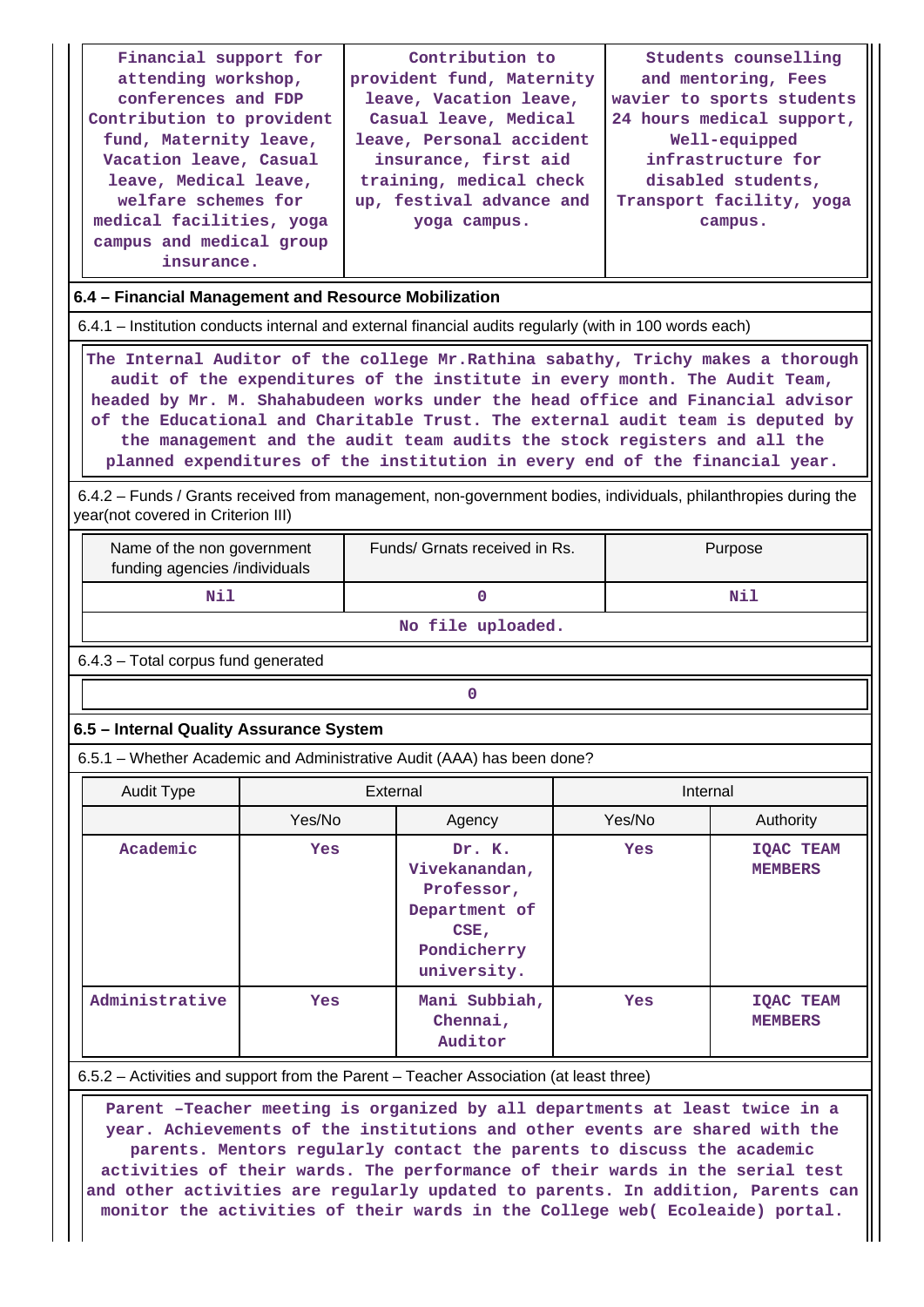**Placement opportunities, co-curricular and extracurricular aspects are exposed to parents. Parents are also invited during the NBA, NAAC and other committee visits to give their feedback and suggestions ? Conducted Parent Teachers meeting for First Year B.Tech(2019-2023)batch 28.8.2019 ? Conducted Parent Teachers meeting forThird YearB.Tech(2017-2021)batch 16.08.2019 ? Conducted Parent Teachers meeting for Final Year B.Tech(2016-2020)batch 186.10.2019.**

6.5.3 – Development programmes for support staff (at least three)

 **? Conducted two days workshop on IBM Watson IOT ? CNC Training Programme. ? Gurushristi – Professional Development Program. ? Participated in NIRF ranking 2020. ? Offered consultancy work to M/S. Madura steel industry, Dindigul. ? Club activities to ignite young minds. ? Five day training on Intel IOT Lab. ? Conducted one day workshop on Big Data Analytics ? Yoga classes were arranged for the interested staff members to maintain their health. ? Training on "How to operate Fire Extinguishers" is given to support staff in laboratories.**

6.5.4 – Post Accreditation initiative(s) (mention at least three)

 **? Students are instructed to wear gloves during laboratory experiments to avoid biohazards. ? Colour coded dustbins were kept for segregation of Infectious and Hazardous Biomedical wastes ? Research Publication SCOPUS and SCI is improved. ? Student feedback system software has been developed. ? Entrepreneurship activities are motivated for self-employment.**

6.5.5 – Internal Quality Assurance System Details

| a) Submission of Data for AISHE portal | Yes       |
|----------------------------------------|-----------|
| b) Participation in NIRF               | Yes       |
| c)ISO certification                    | <b>No</b> |
| d)NBA or any other quality audit       | Yes       |

6.5.6 – Number of Quality Initiatives undertaken during the year

| Year | Name of quality<br>initiative by IQAC   conducting IQAC | Date of    | <b>Duration From</b> | Duration To | Number of<br>participants |
|------|---------------------------------------------------------|------------|----------------------|-------------|---------------------------|
| 2019 | Awareness<br>Programme of<br>Digital<br>Marketing       | 23/07/2019 | 23/07/2019           | 23/07/2019  | 95                        |

[View File](https://assessmentonline.naac.gov.in/public/Postacc/Quality_Initiatives_B/11763_Quality_Initiatives_B_1629175738.xlsx)

# **CRITERION VII – INSTITUTIONAL VALUES AND BEST PRACTICES**

### **7.1 – Institutional Values and Social Responsibilities**

 7.1.1 – Gender Equity (Number of gender equity promotion programmes organized by the institution during the year)

| Female<br>Male                                       |  |
|------------------------------------------------------|--|
| 75<br>04/03/2020<br>10/03/2020<br>650<br>Women's Day |  |

7.1.2 – Environmental Consciousness and Sustainability/Alternate Energy initiatives such as:

Percentage of power requirement of the University met by the renewable energy sources

**50**

7.1.3 – Differently abled (Divyangjan) friendliness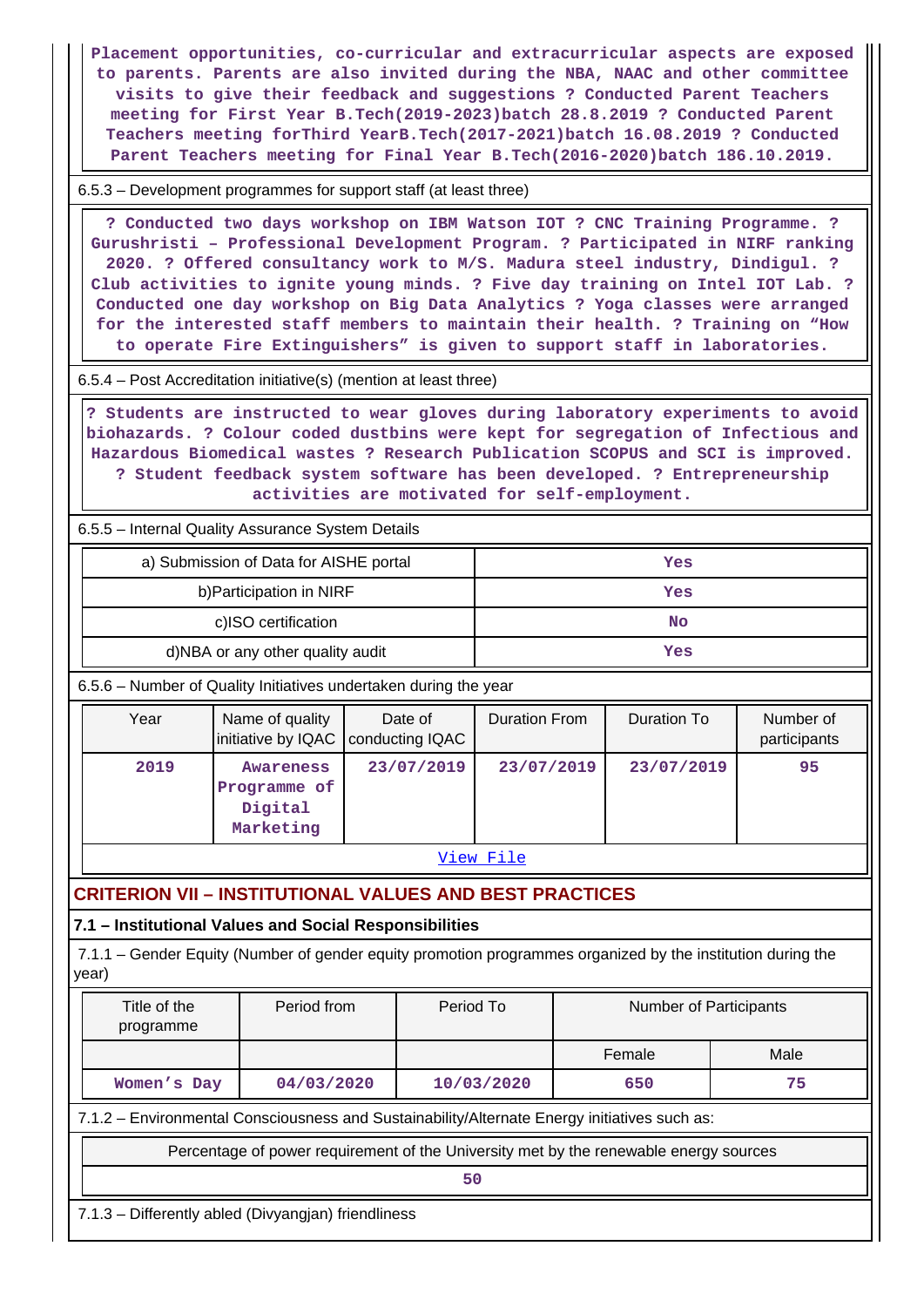| Item facilities                                  |                                                                                                   |                                                                                                   | Yes/No     |                                   |              |   | Number of beneficiaries                                                                                                                                                                                              |                                                                                               |                                                     |  |
|--------------------------------------------------|---------------------------------------------------------------------------------------------------|---------------------------------------------------------------------------------------------------|------------|-----------------------------------|--------------|---|----------------------------------------------------------------------------------------------------------------------------------------------------------------------------------------------------------------------|-----------------------------------------------------------------------------------------------|-----------------------------------------------------|--|
| Physical facilities                              |                                                                                                   |                                                                                                   | Yes        |                                   |              |   | 10                                                                                                                                                                                                                   |                                                                                               |                                                     |  |
|                                                  | Provision for lift                                                                                |                                                                                                   |            |                                   | Yes          |   | 500                                                                                                                                                                                                                  |                                                                                               |                                                     |  |
| Ramp/Rails                                       |                                                                                                   |                                                                                                   |            |                                   | Yes          | 3 |                                                                                                                                                                                                                      |                                                                                               |                                                     |  |
| <b>Braille</b>                                   |                                                                                                   |                                                                                                   | <b>No</b>  |                                   |              |   | Nill                                                                                                                                                                                                                 |                                                                                               |                                                     |  |
| Software/facilities                              |                                                                                                   |                                                                                                   | <b>Yes</b> |                                   |              |   | 3                                                                                                                                                                                                                    |                                                                                               |                                                     |  |
| Rest Rooms<br>Scribes for examination            |                                                                                                   |                                                                                                   |            |                                   |              |   | <b>Nill</b>                                                                                                                                                                                                          |                                                                                               |                                                     |  |
| Special skill                                    |                                                                                                   |                                                                                                   |            | <b>No</b>                         |              |   |                                                                                                                                                                                                                      | Nill                                                                                          |                                                     |  |
| development for<br>differently abled<br>students |                                                                                                   |                                                                                                   |            | <b>No</b>                         |              |   |                                                                                                                                                                                                                      |                                                                                               |                                                     |  |
|                                                  | Any other similar<br>facility                                                                     |                                                                                                   | Yes        |                                   |              |   | 10                                                                                                                                                                                                                   |                                                                                               |                                                     |  |
| 7.1.4 - Inclusion and Situatedness               |                                                                                                   |                                                                                                   |            |                                   |              |   |                                                                                                                                                                                                                      |                                                                                               |                                                     |  |
| Year                                             | Number of<br>initiatives to<br>address<br>locational<br>advantages<br>and disadva<br>ntages       | Number of<br>initiatives<br>taken to<br>engage with<br>and<br>contribute to<br>local<br>community |            | Date                              | Duration     |   | Name of<br>initiative                                                                                                                                                                                                | <b>Issues</b><br>addressed                                                                    | Number of<br>participating<br>students<br>and staff |  |
| 2019                                             | $\mathbf{1}$                                                                                      | $\mathbf{1}$                                                                                      |            | 17/11/2<br>019                    | $\mathbf{1}$ |   | Free<br>Medical<br>camp                                                                                                                                                                                              | Free<br>health<br>check-up                                                                    | 110                                                 |  |
| 2019                                             | 1                                                                                                 | 1                                                                                                 |            | 13/12/2<br>019                    | 1            |   | National<br>n day                                                                                                                                                                                                    | Importa<br>nce of Co<br>Energy Co nservatio<br>nservatio n of Elec<br>trical<br><b>Energy</b> | 100                                                 |  |
| 2020                                             | 1                                                                                                 | $\mathbf{1}$                                                                                      |            | 03/11/2<br>020                    | $\mathbf 1$  |   | Cancer<br><b>Awareness</b>                                                                                                                                                                                           | <b>Awareness</b><br>Programme of breast<br>cancer<br>among<br>girls<br>students               | 1500                                                |  |
|                                                  |                                                                                                   |                                                                                                   |            |                                   | View File    |   |                                                                                                                                                                                                                      |                                                                                               |                                                     |  |
|                                                  | 7.1.5 - Human Values and Professional Ethics Code of conduct (handbooks) for various stakeholders |                                                                                                   |            |                                   |              |   |                                                                                                                                                                                                                      |                                                                                               |                                                     |  |
|                                                  | <b>Title</b>                                                                                      |                                                                                                   |            |                                   |              |   |                                                                                                                                                                                                                      | Follow up(max 100 words)                                                                      |                                                     |  |
| Code of Conduct for<br>Staff                     |                                                                                                   |                                                                                                   |            | Date of publication<br>03/06/2019 |              |   | Every male staff shall<br>attend college in a neat<br>and presentable dress<br>with a clean shaven face<br>Staff member should be<br>punctual in reporting for<br>work and also in engaging<br>theory and laboratory |                                                                                               |                                                     |  |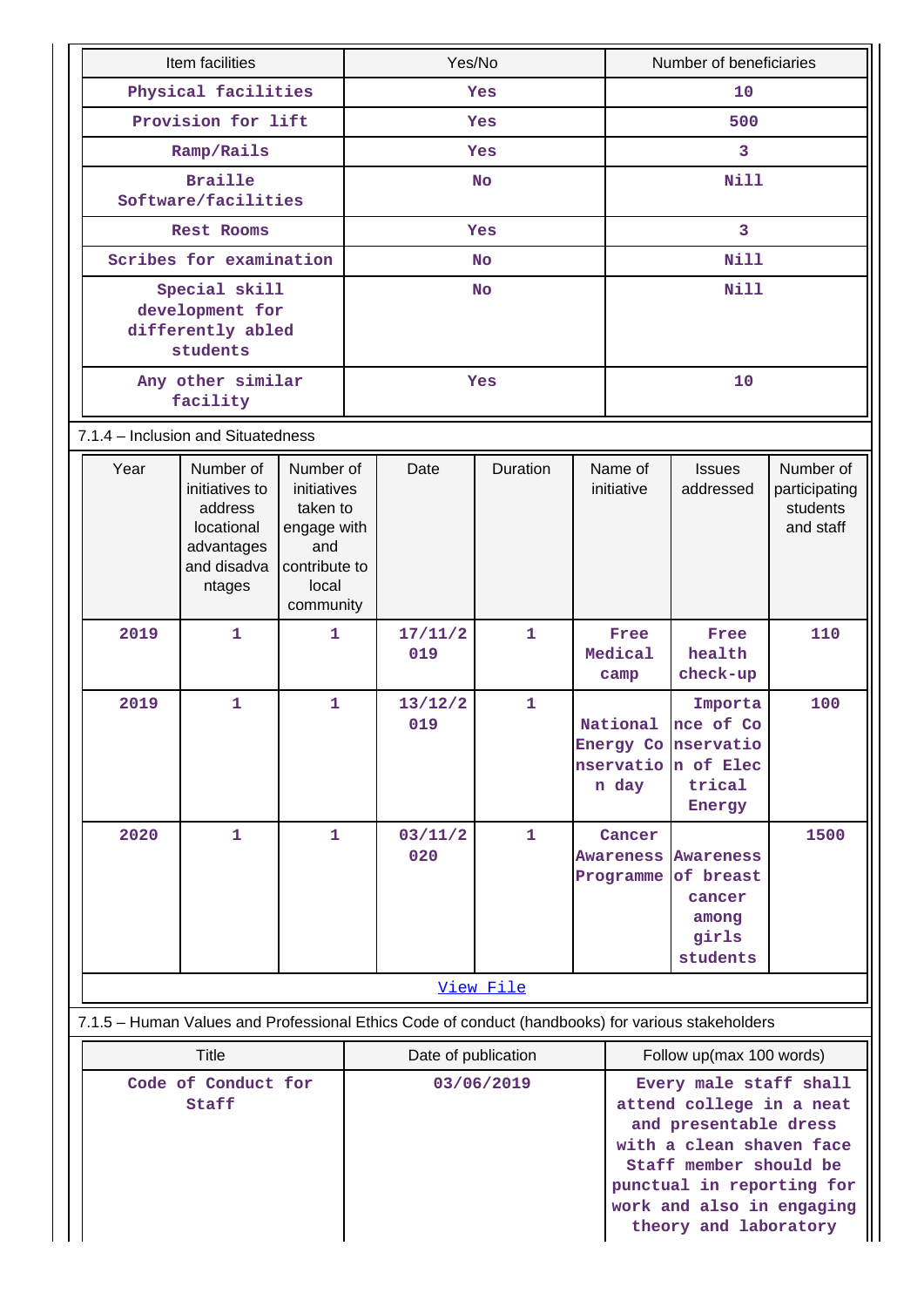|                                                                           |                      |             | classes. No member shall<br>absent himself/herself<br>from his/her duties<br>without prior permission<br>No member shall engage<br>himself/herself in any<br>political activity. Every<br>teaching staff member<br>shall strive his/her best<br>to effectively teach the<br>students and to monitor<br>their performance by<br>conducting periodical<br>tests, assignments etc.<br>No member shall engage<br>himself/herself in any<br>demonstration on activity<br>which is prejudicial to<br>the normal academic work<br>in the college, public<br>order and morality. No<br>member shall be a member<br>of any trade union or<br>participate in any trade<br>union activity inside<br>college premises. |
|---------------------------------------------------------------------------|----------------------|-------------|------------------------------------------------------------------------------------------------------------------------------------------------------------------------------------------------------------------------------------------------------------------------------------------------------------------------------------------------------------------------------------------------------------------------------------------------------------------------------------------------------------------------------------------------------------------------------------------------------------------------------------------------------------------------------------------------------------|
| Code of Conduct for<br>Students                                           |                      | 03/06/2019  | All students should<br>wear neat, clean and                                                                                                                                                                                                                                                                                                                                                                                                                                                                                                                                                                                                                                                                |
| 7.1.6 - Activities conducted for promotion of universal Values and Ethics |                      |             | decent dress. Students<br>are forbidden to write<br>any marks on the walls or<br>desks of the class rooms.<br>Students are not<br>permitted to leave the<br>college premises during<br>working hours. Ragging,<br>eve teasing , quarrelling<br>ete., spoil the<br>peacefulness of the<br>college .Students are<br>therefore, advised<br>against indulging in such<br>undesirable activities<br>which invite disciplinary<br>action. Any articles such<br>as calculator, books, and<br>instruments etc., found<br>in the college premises<br>must be handed over with<br>all relevant details to<br>the Principal.                                                                                          |
| Activity                                                                  | <b>Duration From</b> | Duration To | Number of participants                                                                                                                                                                                                                                                                                                                                                                                                                                                                                                                                                                                                                                                                                     |
| International Day<br>of Yoga                                              | 23/06/2020           | 23/06/2020  | 100                                                                                                                                                                                                                                                                                                                                                                                                                                                                                                                                                                                                                                                                                                        |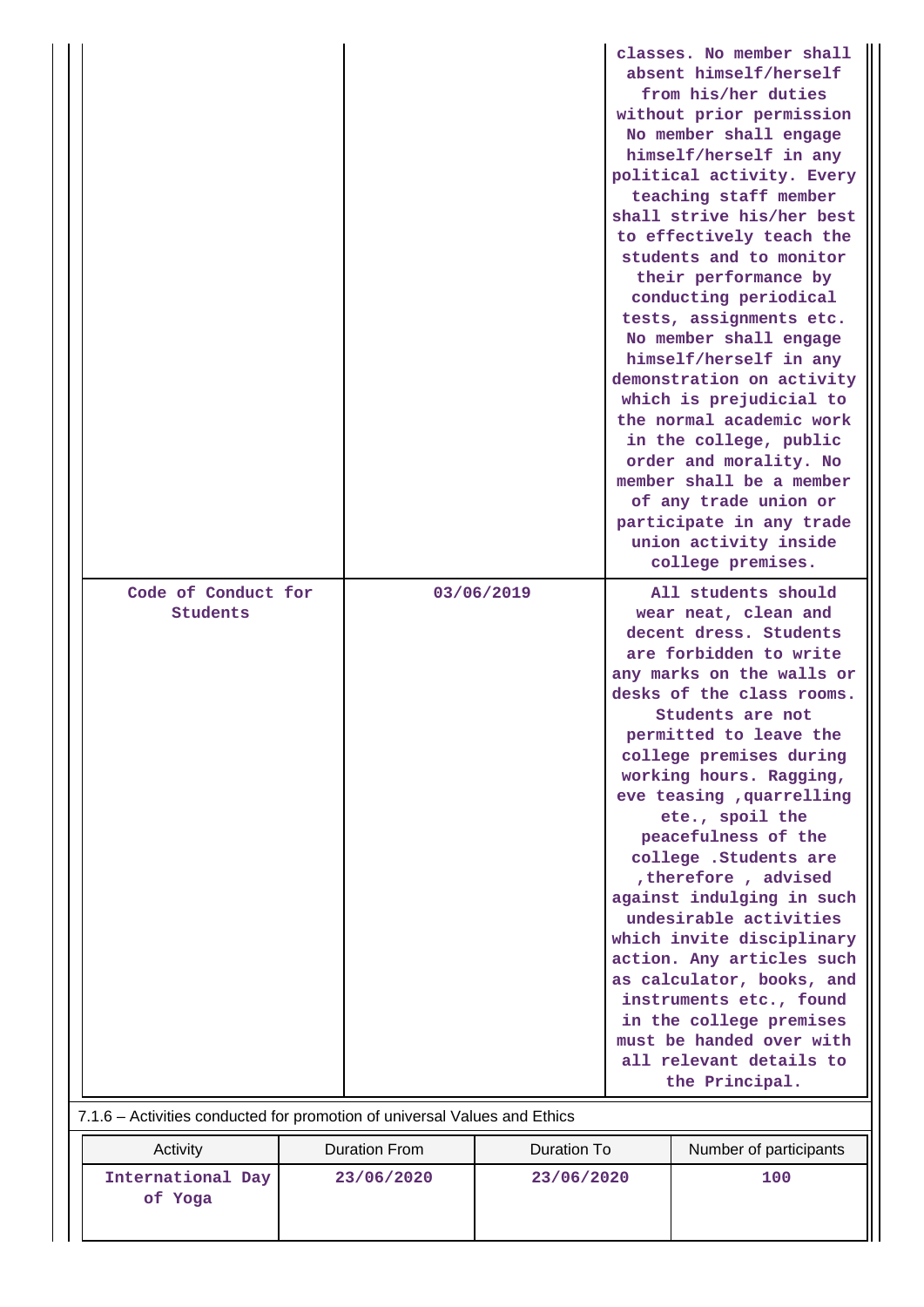| Cancer Awareness<br>Programme       | 11/03/2020 | 11/03/2020 | 1500 |  |  |  |  |
|-------------------------------------|------------|------------|------|--|--|--|--|
| National Energy<br>Conservation day | 13/12/2019 | 13/12/2019 | 100  |  |  |  |  |
| Free Medical Camp                   | 17/11/2019 | 17/11/2019 | 110  |  |  |  |  |
| Independence day                    | 15/08/2019 | 15/08/2019 | 200  |  |  |  |  |
| <b>Blood Donation</b><br>Camp       | 18/07/2019 | 18/07/2019 | 150  |  |  |  |  |
| View File                           |            |            |      |  |  |  |  |

7.1.7 – Initiatives taken by the institution to make the campus eco-friendly (at least five)

 **• Planting tree saplings is an integral part of different programmes of the college. • The solar panels have been installed in the college and hostel premises. • The institution has constructed rainwater harvesting tanks at various places in the campus. • Recycled water is supplied to the trees and plants. • Dried leaves are used as mulch.**

#### **7.2 – Best Practices**

#### 7.2.1 – Describe at least two institutional best practices

 **Best Practice 1 Title: Class Committee Meetings Goals To solve problems experienced by students in the class room and in the laboratories To analyze the performance of the students of the class after each test and finding the ways and means of solving problems, if any. To identify the weak students, if any, and requesting the teachers concerned to provide some additional help or guidance or coaching to such them. Context The Class Committee Meeting is totally used to enhance the class' performance in academics and to solve the students' issues regarding the classes. It is one of the ways of receiving feedback from students about the theory and practical subjects. Class Committee meetings are regularly conducted by the Professor who is in charge for a particular year to review the teaching learning process, academic progress of the students, grievances if any, and suitable remedial measures are taken as and when necessary. Such meetings are held twice or thrice in a semester to keep track of the progress of the course and the assessment tools employed by the teacher for effective teaching and evaluation. The reports of the class committee meetings are reviewed by the concerned head of the department and consultations are made with the course in-charges to set right pitfalls if any. The Practice Every class shall have a class committee consisting of teachers of the class concerned, student representatives and a chairperson who is not teaching the class, may be senior professor of the department . It is like the 'Quality Circle' with the overall goal of improving the teaching learning process. The purpose of a Class Committee is to ensure that all curricular and co/extra-curricular activities of the class are carried out smoothly. This committee assesses and monitors the class as a whole to enable students to provide feedback regarding the teaching-learning process, internal assessments, co/ extra-curricular activities, student support services, mentoring, etc . The class committee for a class under a particular branch is normally constituted by the Head of the Department. However, if the students of different branches are mixed in a class (like the first semester which is generally common to all branches), the class committee is to be constituted by the Head of the Institution. The class committee shall be constituted within the first week of each semester. At least 10 student representatives (usually 5 boys and 5 girls) shall be included in the class committee. The Head of the Institution may also participate in any class committee of the institution. The chairperson is required to prepare the minutes of every meeting, submit the same to Head of the Institution within two days of the meeting and arrange to circulate it**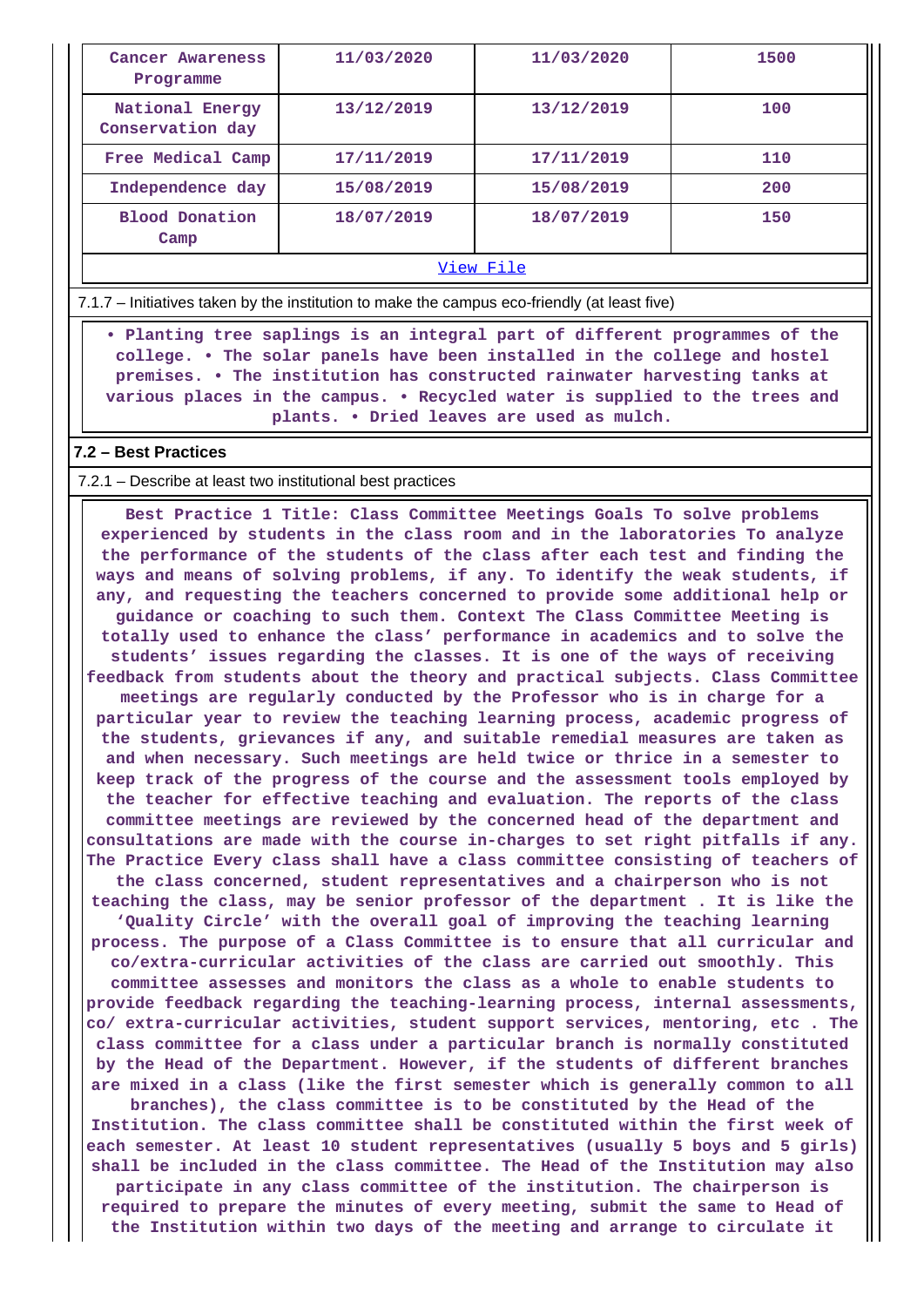**among the students and teachers concerned. If there are some points in the minutes requiring action by the management, the same shall be brought to the notice of the management by the Head of the Institution. The first meeting of the class committee shall be held within one week from the date of commencement of the semester, in order to inform the students about the nature and weightage of assessments within the framework of the regulations. Two or three subsequent meetings may be held in a semester at suitable intervals. The Class Committee Chairman insists normally to display the cumulative attendance particulars of each student on the notice board at the end of every such meeting to enable the students to know their attendance. During these meetings the student members representing the entire class, shall meaningfully interact and express the opinions and suggestions of the other students of the class in order to improve the effectiveness of the teaching-learning process. Nowadays it is mentioned in the regulations of the affiliating University itself about the importance of conducting the class committee meetings. Evidence of Success The direct communication between teacher and students has improved which enhanced the teaching learning process. The academic performances of students have been improved. The attendances of the students have been found improved after the conduct of meetings. Problems Encountered and Resources Required Finding time to conduct more numbers of meetings is difficult in the busy academic schedule. The students sometimes hesitate to express their views due to unnecessary afraid towards the teacher. Best Practice 2 Title: Encouraging students for Inplant training and Internships Goals To transform students theoretical knowledge to a practical approach. To understand the difference between the theoretical and practical approach. To become a comfortable student to enter in the job market To face interview confidently with product knowledge. To improve personality to become a proud professional. Context Inplant training is short duration training for students to develop their skills and get industrial knowledge which will help them to understand what is actually happening in industry. An internship is an opportunity offered by employers to students for gaining work experience in specific industries, and an important step to build a solid career. Internships can be found through listings on job hunting and corporate websites, while some companies recruit on college campuses. This kind of industrial exposures provides an insight on how companies work and also useful information related to the practical aspects of the course which cannot be visualized in lectures. Inplant training and internship are part of almost all courses like engineering, MBA and MCA etc. It is mandatory in our affiliating university hence it also fulfils certain curriculum requirements. The Practice Industrial exposure to the students through inplant training and internships are considered as one of the most tactical methods of teaching and learning. The main reason behind this is that it lets students to know things practically through interaction, working methods and employment practices. Moreover, it gives exposure from academic point of view. The institution encourages the students to go for industrial training regularly. The students are motivated to attend inplant training every year during their summer holidays after the completion of examinations. The implant training coordinator and placement officer of the department assist the students to opt and get permission from the industries for training. At end of the training, the students asked to submit a detailed report to the coordinator through which the quality of training and the skills gained are analyzed. The students also give presentation about their training to their class and submit the training certificates for the record. The students are allowed to undergo internship at reputed industries for a short period of time. Faculty members give their guidelines, suggestions and scope of an internship. The placement officer of the department encourages and arranges the internship to the students. The alumni coordinator of the department also constantly interacts with alumni those who are working in the industries and ask them to support for the internship. The students are offered an opportunity by the industries to work**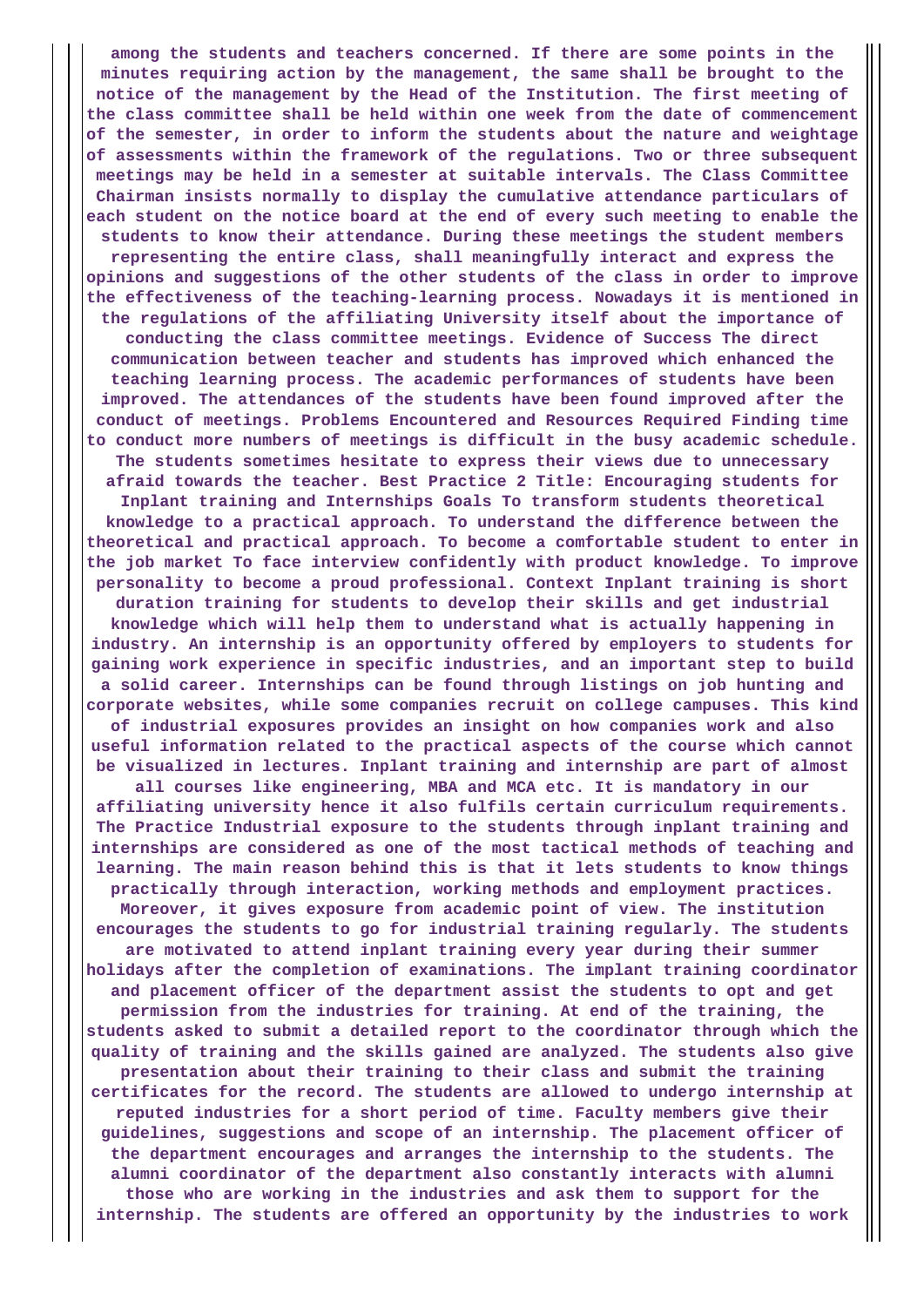**in real time projects and get the experience by means of internship Evidence of Success The inplant training and internships provided an insight on how companies work and also useful information related to the practical aspects of the course. The students understood the requirements of the industry and groom themselves accordingly. The students got an opportunity to see the industrial working environment. Problems Encountered and Resources Required The process to get permission from an industry is not easy The students found themselves difficult to arrange accommodation for the stay during the training. The faculty members felt difficult that the regular classes got affected when the students attending internship in the middle of the semester.**

 Upload details of two best practices successfully implemented by the institution as per NAAC format in your institution website, provide the link

<http://psnacet.edu.in/bestpractices19-20.pdf>

#### **7.3 – Institutional Distinctiveness**

 7.3.1 – Provide the details of the performance of the institution in one area distinctive to its vision, priority and thrust in not more than 500 words

 **The placement is an important aspect that the institution gives foremost concentration for the fulfilment of its mission and vision. The trend of education in Tamilnadu still has attraction towards engineering field. The main reason for this preference is the employment opportunities in the IT sector. The core companies and other corporate sectors have been able to offer to fresh graduates attractive pay packages. The institution has a separate placement cell with an experienced Placement Officer in charge. The campus recruitment comes under the purview of the placement officer who is taking care of all the activities of the placement cell. The placement officer is assisted by assistant placement officer and placement coordinators from each department. This team plans and coordinates the activities related to placement training. The placement cell initiates its training for students from their first year onwards. The time table incorporates the periods allotted for accommodating the placement activities. At the end of the third year, students are given the choice to opt for campus placement, the other choices being progression to higher studies/ aiming to be an entrepreneur. This choice streamlines the student towards his/ her future. The intensive placement training is offered only to those who have opted for campus recruitment. It is worth mentioning that till third year, all the students undergo the common training programs irrespective of the options they may be choosing. A systematic and scientific approach has been developed for effective training of the students towards campus recruitment. The institution has signed MoUs with reputed core and IT to have constant rapport with them. The placement cell regularly contacts the recruiting companies regularly for campus placement. To augment the training given by the faculty of the college resource persons of repute are brought in to enhance the skills of the students. The placement cell invites external experts and trainers from different academies to render soft skill training and general aptitude training to the students. The on- line placement tests are also conducted on a regular basis to enhance aptitude, mental ability and reasoning skills of the students. The placement cell also arranges industrial visits, in-plant training and industry projects to impart practical knowledge and industry practices among the students. The college emphasizes on the dress code of students as a part of grooming the students. During all college occasions and at the time of campus recruitment the students are definitely required to wear the college blazer. The placement cell also informs the students about the placement conducted at other reputed institutions. The institution provides all the facilities for the students to attend off campus through placement coordinators.**